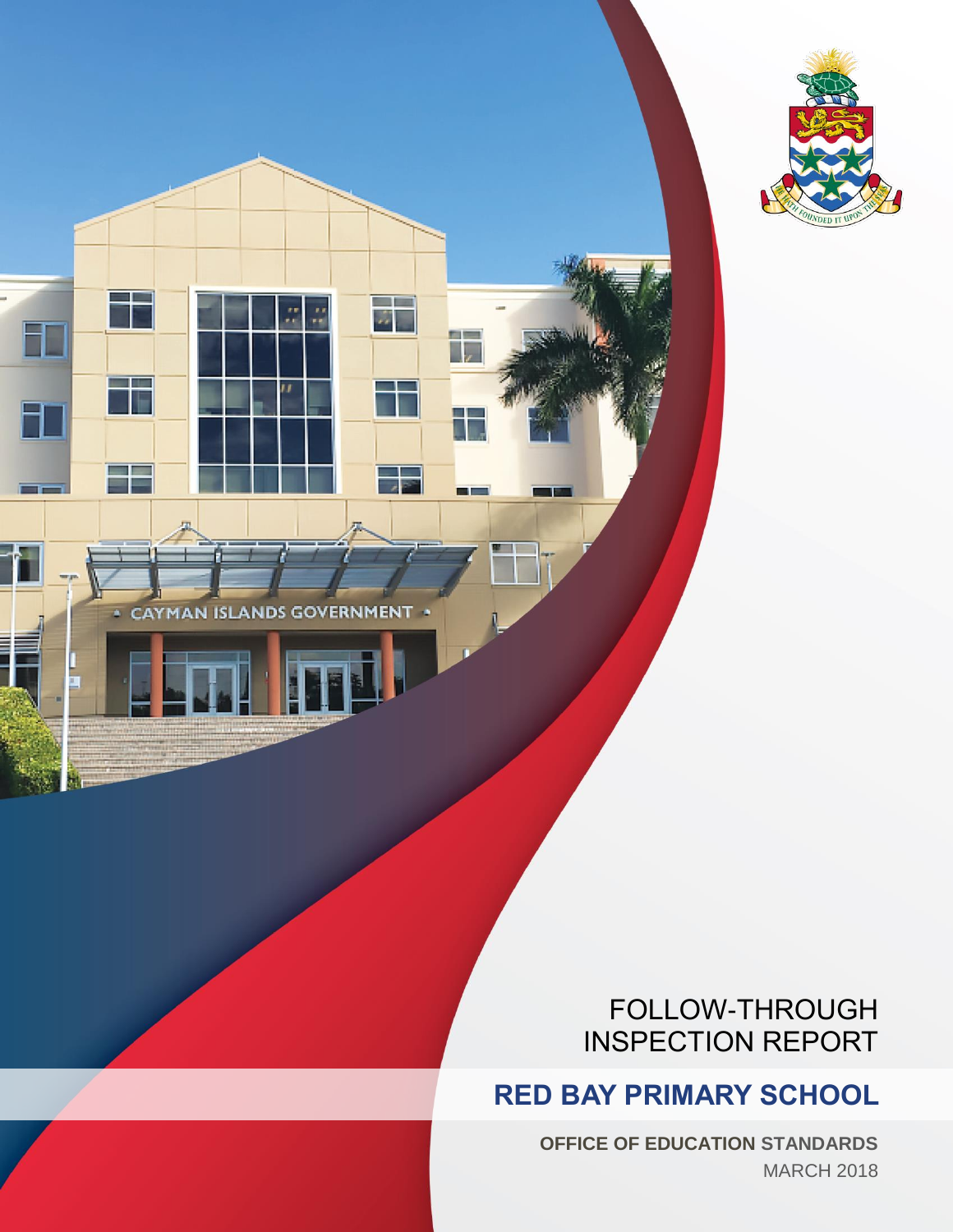# Table of Contents

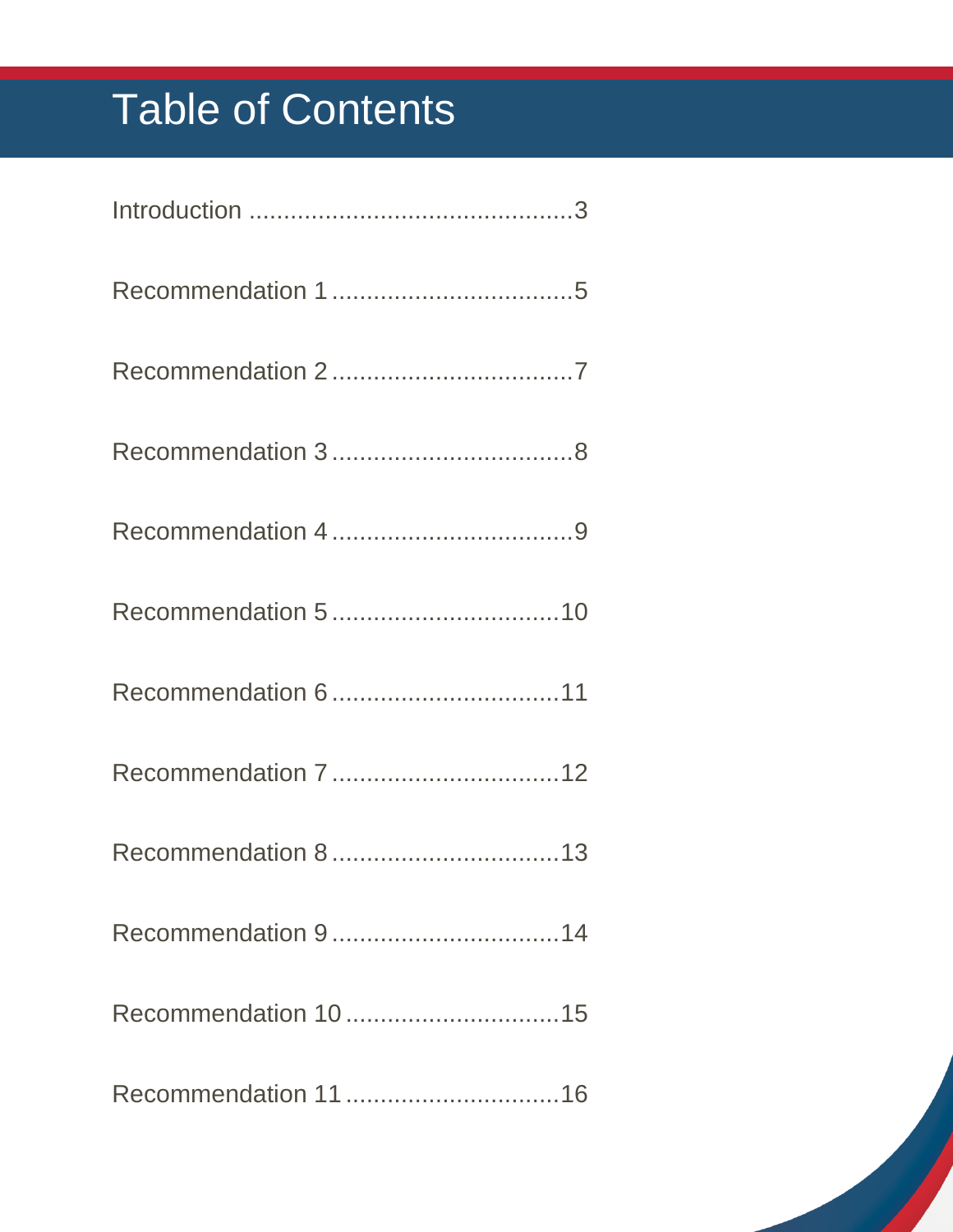| Recommendation 1217              |  |
|----------------------------------|--|
|                                  |  |
|                                  |  |
|                                  |  |
|                                  |  |
| Office of Education Standards 51 |  |

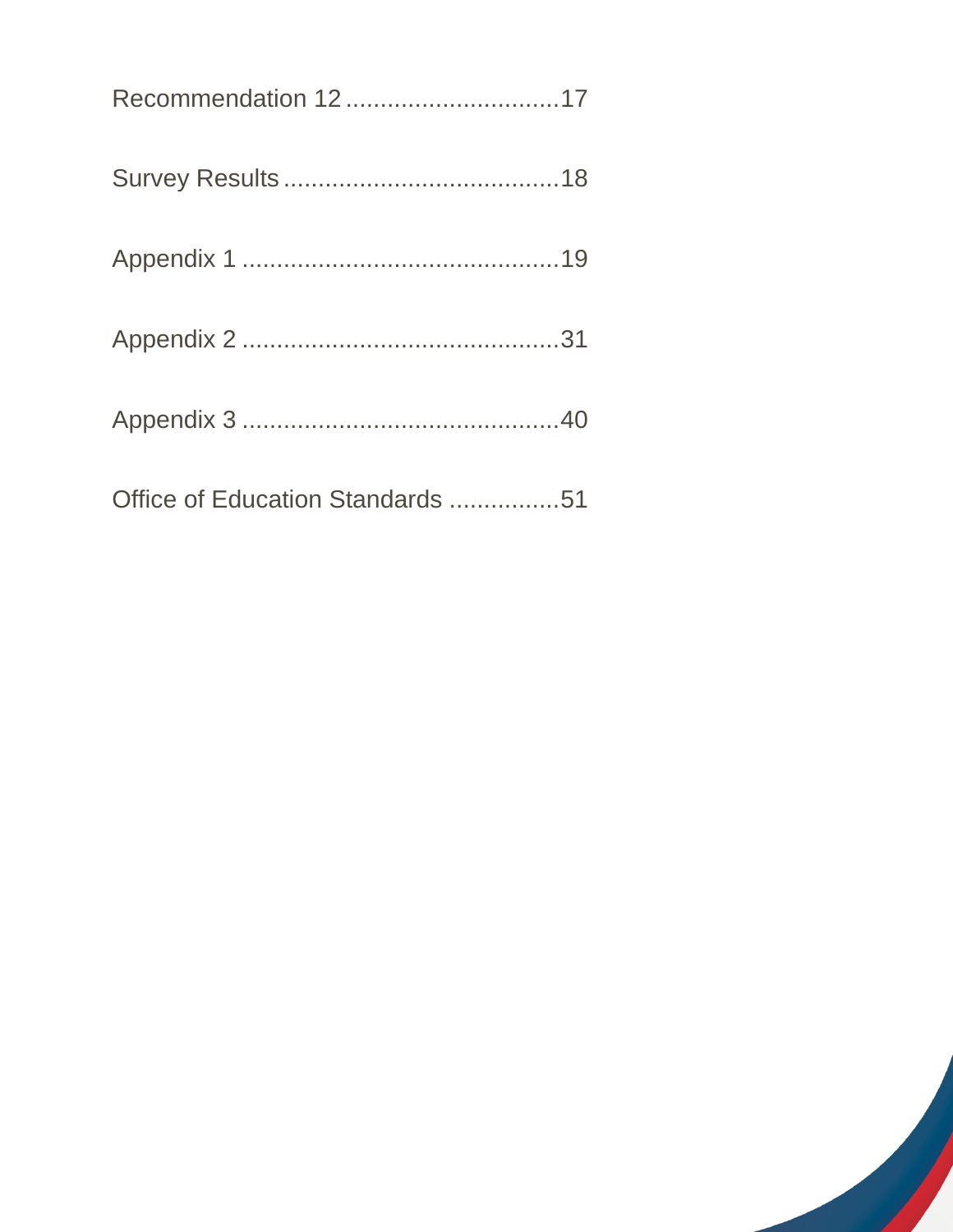### <span id="page-3-0"></span>Introduction

In academic year 2014-15, the Minister for Education commissioned inspections of all government schools. The purpose of the inspections was to provide a baseline assessment of the quality of teaching and its impact on students' learning. Inspectors checked the progress students made and the standards they achieved, the effectiveness of the leadership and management of each school, and the academic standards, notably in English and mathematics. The reports were published during the same academic year and are available on the government website following the link below.

### **[http://www.education.gov.ky/portal/page/portal/mehhome/education/baseline](http://www.education.gov.ky/portal/page/portal/mehhome/education/baseline-inspections-reports)[inspections-reports](http://www.education.gov.ky/portal/page/portal/mehhome/education/baseline-inspections-reports)**

In academic year 2017-18, the Office of Education Standards commenced follow-through inspections to report on the progress made by each school since the initial visits in 2014-15.

### **Follow-Through Inspections**

During the follow-through visits, inspectors focused upon the recommendations that had been made at the time of the initial baseline inspections. They evaluated whether the school had made sufficient progress in addressing the areas requiring improvement. Inspectors used a four point scale to comment on progress, with evaluations ranging between excellent, good, satisfactory or weak.

### **Views of stakeholders**

As part of the follow-through inspections, parents, staff and students (Y5 upwards) were invited to comment upon the work of the school by completing an on-line survey. The results from the survey are included within this report.

### **Follow-Through Inspection of Red Bay Primary School**

The Follow-Through Inspection of Red Bay Primary School took place from 27<sup>th</sup> February to 1<sup>st</sup> March 2018. The inspectorate gathered evidence through lesson observations and discussions with staff and students. School documents and, where applicable, examination and assessment data were also reviewed.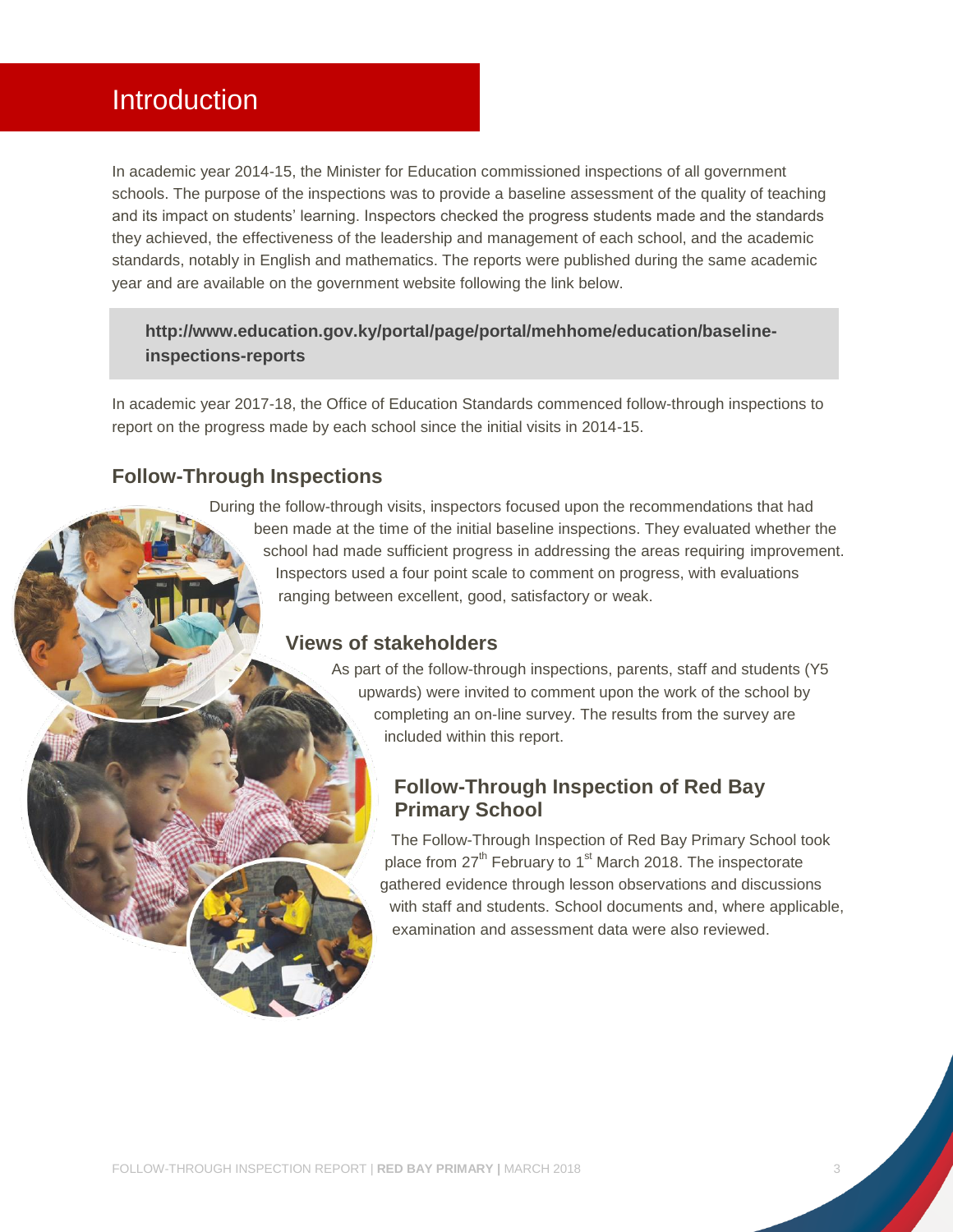### **Consistency in quantitative terminology**

Inspectors use quantitative terms in reports, as follows.

|                 | <b>Definition</b>                                                         | <b>Numerical</b> |
|-----------------|---------------------------------------------------------------------------|------------------|
| All             | The whole $-$ as used when referring to quantity,<br>extent, or duration. | 100%             |
| Almost all      | 90% and more                                                              | 90% to 99%       |
| <b>Most</b>     | Three quarters or more but less than 90%                                  | 75% to 89%       |
| <b>Majority</b> | Half or more but less than three quarters                                 | 50% to 74%       |
| <b>Minority</b> | 15% or more but less than half                                            | 15% to 49%       |
| Few             | Up to $15%$                                                               | 0% to 14%        |

### **Summary**

During the Follow-Through Inspection, the inspectorate evaluated the progress that has been made by Red Bay Primary School in addressing the 12 recommendations from the previous inspection report of 2014/15.

The inspectorate judged that there has been **good** progress overall.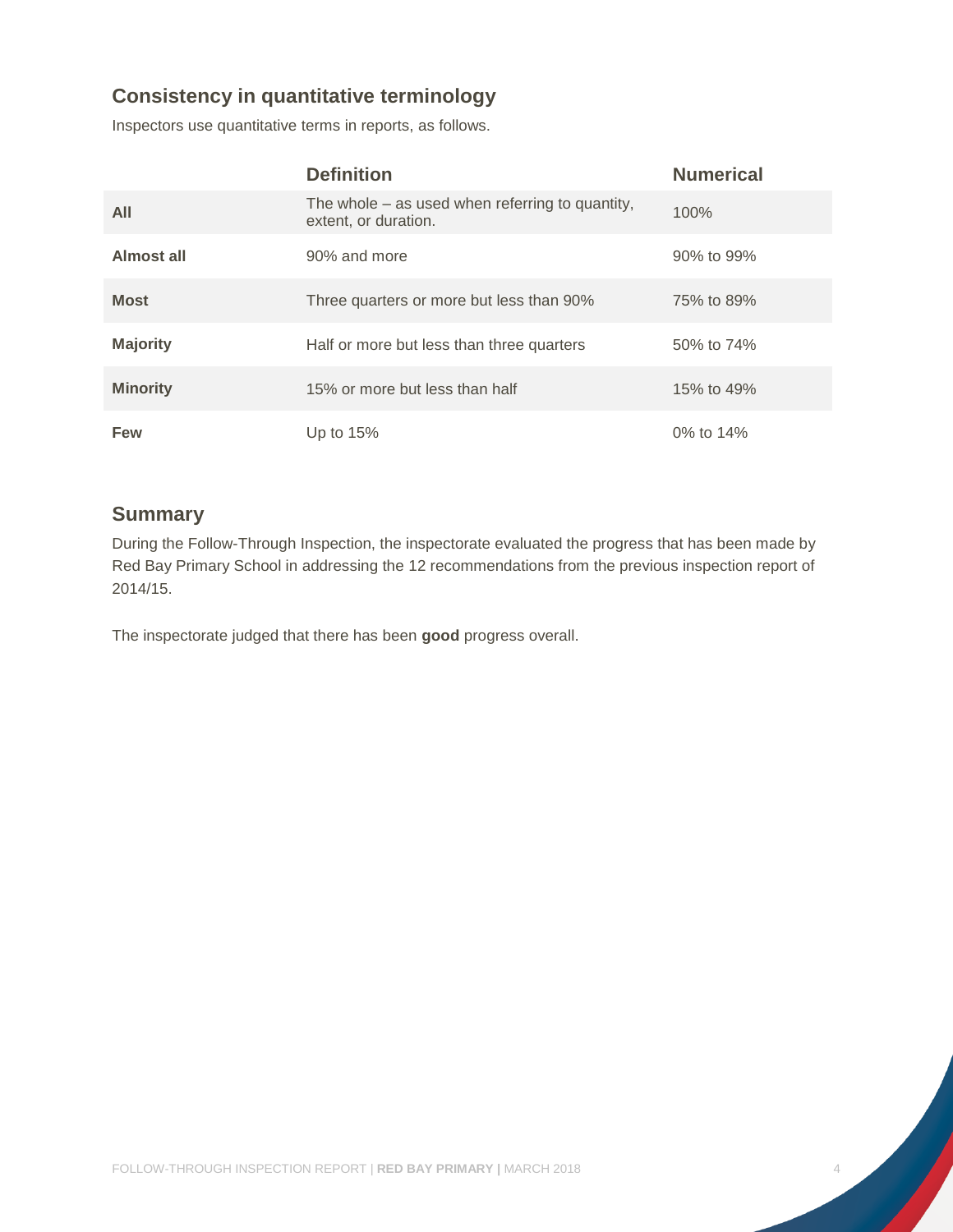#### <span id="page-5-0"></span>**Ensure an adequate standard of teaching in all classes.**

#### The school had made **good** progress in addressing this recommendation.

Twenty-nine lessons were observed during this follow-through inspection. All home-room teachers and specialist teachers were visited, as well as staff delivering the different intervention programmes offered in reading and mathematics. The quality of teaching had improved since the last inspection in 2014. There were many more examples of good teaching across different phases of the school. More than two thirds of lessons were judged to be good or better. Students made good progress in key subjects and most lessons offered by specialist staff and within intervention programmes were similarly found to be of good quality.

Strengths in teaching included teachers' good subject knowledge and their effective strategies to engage and motivate students to learn. In a significant number of lessons, the teachers planned very carefully and comprehensively, taking due care to ensure that the content of lesson met the required needs of students and that topics were interesting and engaging. In almost all cases lessons were very well organised and effectively managed. Teachers achieved an appropriate balance between teacher-led and student-initiated activities. They often explained tasks clearly and questioned students effectively to elicit extended and detailed responses which supported their assessment of the students' skills. Teachers and support staff worked closely together as a team and classroom assistants were often deployed effectively to provide support to students requiring additional help with their learning. Relationships between staff and students were positive and teachers made good use of praise to motivate and engage learners. Classes were well managed and behaviour was carefully monitored with skilled intervention strategies in place, as necessary.

The senior leaders of the school regularly monitored the quality of teaching. Their evaluations were judged to be accurate and the framework for evaluation was robust and effectively moderated. Teachers' planning was checked by senior staff and adjustments made, as required, to ensure continuity and progression from year to year. Following lesson observations, staff were provided with written feedback and given clear guidance regarding their strength. In addition, the Principal, Deputy Principal and Heads of Infants and Juniors reviewed students' work and visited classes unannounced to check standards and report on the quality of teaching. These arrangements had been effective in helping improve the work of staff and provided a positive incentive to the wider school community to continue to improve. Relationships and morale in the school were very positive and staff were mutually supportive.

There was scope for development to the arrangements for monitoring and evaluation of the quality of teaching to ensure continued improvement. Observation schedules did not consistently include reference to standards of achievement or progress. Similarly, next step targets were not always sufficiently generic, formative nor followed up in subsequent lesson observations. These areas of focus may assist continued development in teaching quality and the effective implementation of school improvement priorities.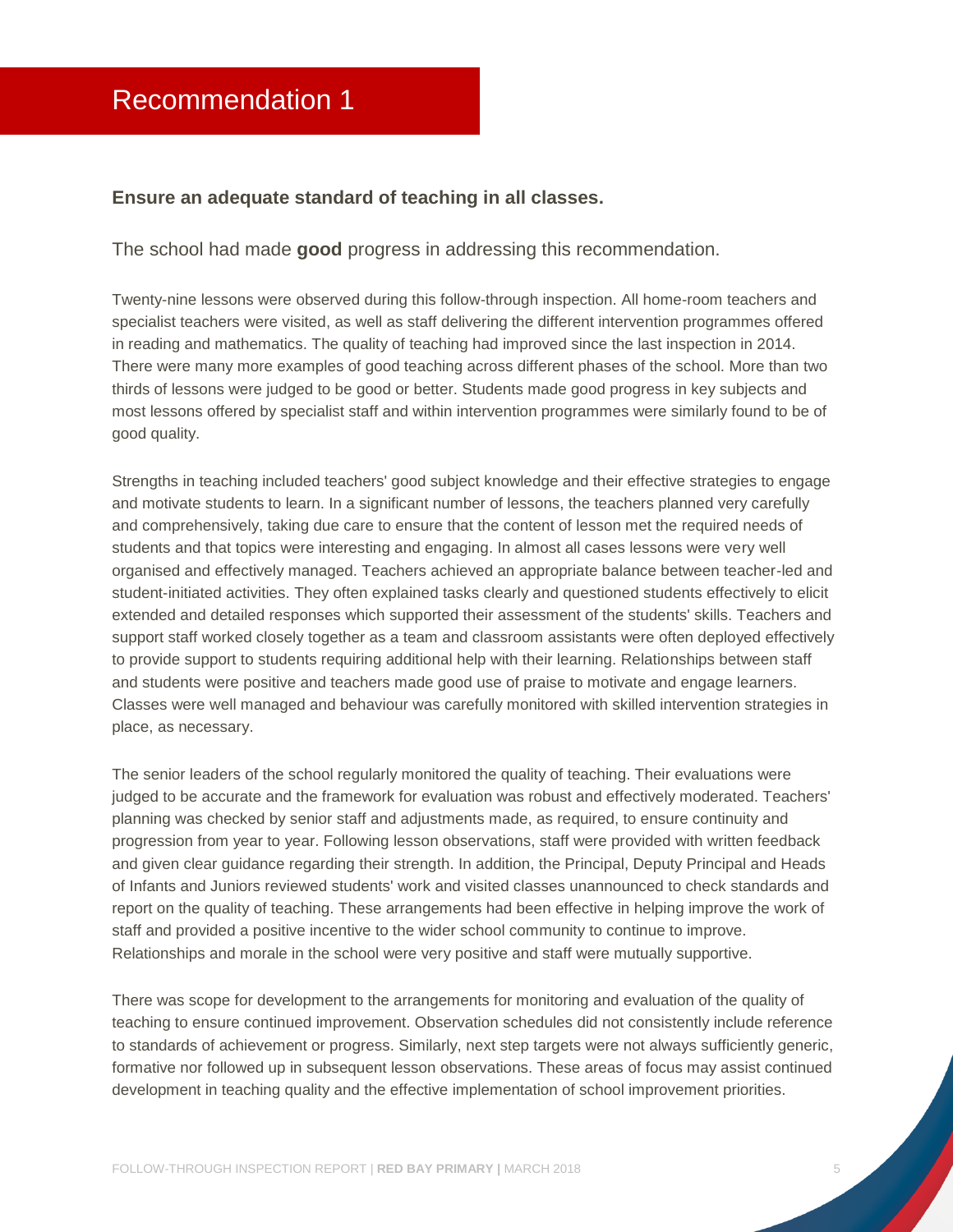Senior leaders had struggled to find supply teachers to cover classes on the occasion of long-term absence of home-room teachers. Where this had happened in the past, absence had led to some discontinuity in the quality of learning for students. A review of students' exercise books and their progress data reflected the significant impact such absence had made upon the academic outcomes of students in previous sessions.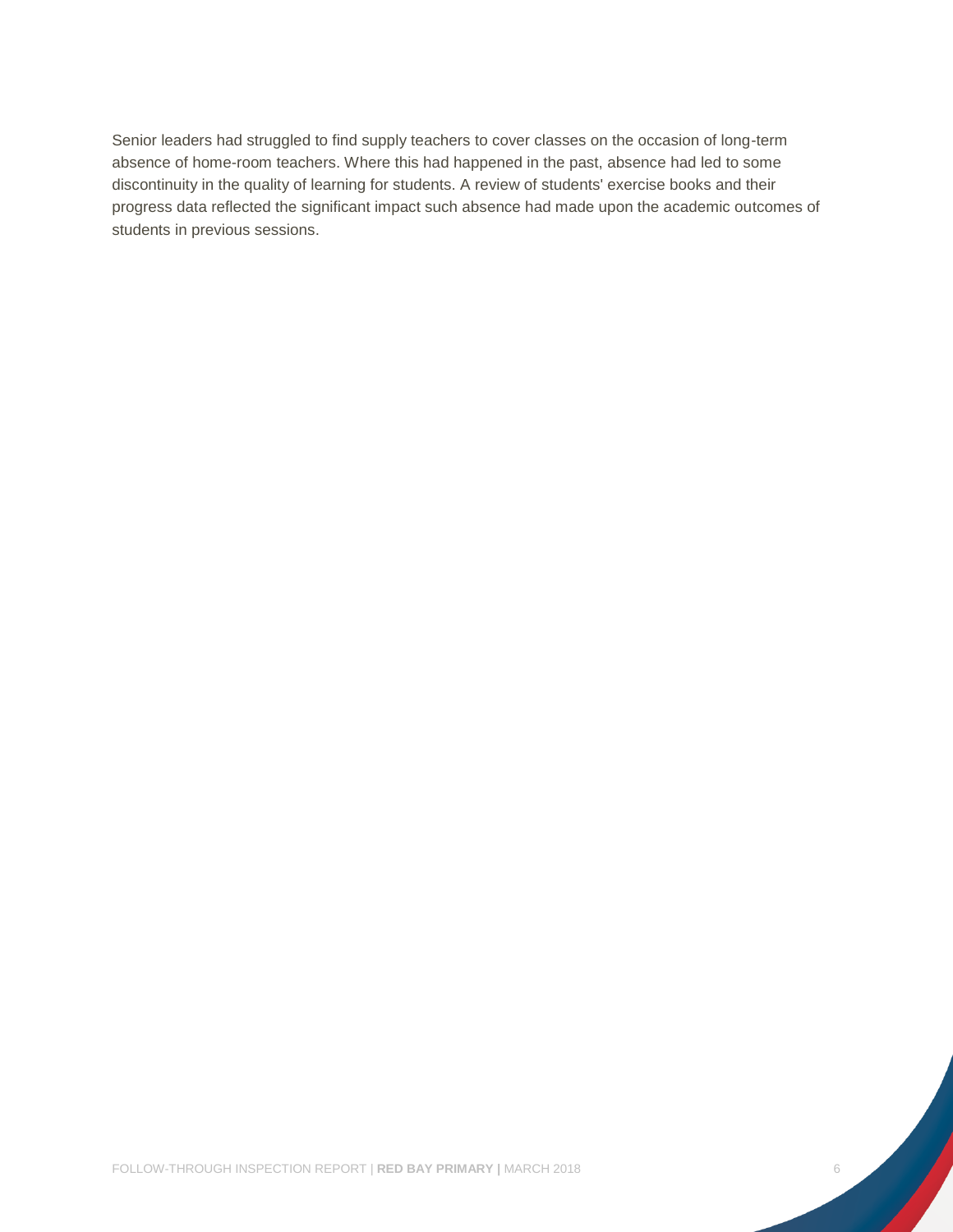### <span id="page-7-0"></span>**Use information from assessment, marking and evaluation of lessons to guide subsequent teaching.**

The school had made **good** progress in addressing this recommendation.

Staff benefited from a wide range of assessment information which they used well to organise groups and to identify students that would benefit from additional support, including the intervention programmes. The assessments were often diagnostic with very detailed analysis of particular strengths and weaknesses in the knowledge and skills of individual students. Staff did not yet consistently use that information to inform lessons from day to day. They did, however, know their students well and used the assessment information arising from ongoing lessons to adapt activities to meet the diverse range of learners needs in the class.

Students' work was marked regularly in most cases though there were isolated examples where teachers could have provided more detailed and consistent information to students about next steps in their learning.

Staff encouraged older students to evaluate their own work and review their achievements from time to time. When supported with clear rubrics and age-appropriate information, this proved to be particularly successful in helping students improve their own work. In most lessons teachers made reference to the learning goals agreed at the start of the lesson and checked with the students whether the objectives of the lesson had been met. This proved an effective strategy to help ensure good progress and promote students' responsibility for their own learning.

Teachers made frequent reference to prior learning during lessons and would revisit topics where there were signs that students had experienced difficulty or needed to review concepts once again. For example, in Y6, information from a recent mathematics assessment indicated how students had incorrectly read scales to measure volume. The teacher revisited the topic and skillfully addressed common errors evident in the test to help improve students' knowledge and skills.

In English and mathematics, teachers collected students' work at key points across the academic year and checked levels of achievement by marking carefully against set rubric defined by the Ministry of Education. Results were moderated to ensure consistency and accuracy. An analysis of the assessment procedures by inspectors found teachers' judgements to be robust and well evidenced. Report cards to parents in almost all cases provided a comprehensive overview of core skills and linked student competencies to curriculum levels. This allowed a positive insight into students' achievement against expected levels for each age and stage.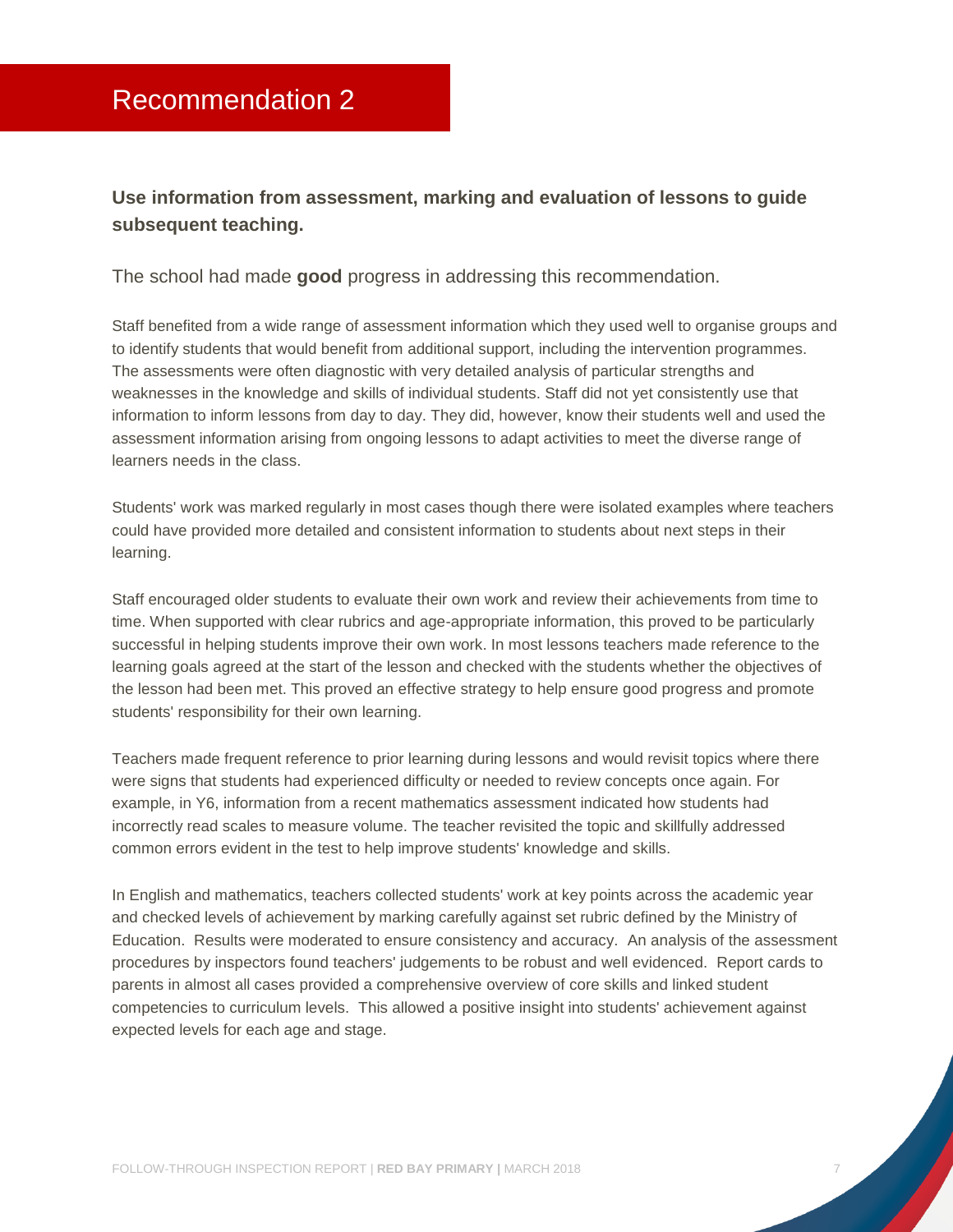### <span id="page-8-0"></span>**Make sure that students understand their targets and what they need to do to reach them.**

The school had made **satisfactory** progress in addressing this recommendation.

In the upper stages of the school students had a sound grasp of their current levels of achievement in reading, writing and mathematics. This information was often displayed in classes and reinforced through regular assessments and dialogue between student and teacher. In Key Stage One classes, from Y1 to Y3, age-appropriate information was given to the students and frequent reminders provided in lessons which helped students remember their set tasks and their lesson objectives. There were examples of excellent practice noted in the infant classes including for example in Y1, where the teacher used photographs of the class members to help students remember their specific targets for the lesson. Also, whilst learning about the use of time order words, such as 'next', 'after that' and 'finally', the teacher made effective use of the students' own writing from the previous day to illustrate good quality work. Students' successful completion of the lesson objective in their writing was used to help all understand how they could do better.

In many of the excellent and good lessons observed, a characteristic of the teachers' work was the use of peer and self-marking by students to check success against the objectives set by the teacher at the start of the lesson. In one Y5 class, for example, the students' books included a summary statement for every lesson prepared by the teacher indicating the focus for the lesson and also a subsequent review by the teacher, student or peer regarding achievement. In this class there were frequent conversations regarding students' achievement and shared acknowledgement of success and effort. This positive climate for learning was key to facilitating high levels of engagement from a group of students; a high percentage of which had diverse additional support needs.

Senior leaders had developed consistent procedures across the school to ensure effective target-setting and review. The Principal and other Senior Leadership Team (SLT) members met with teachers on a regular basis to check students' progress against set targets and agree any support that was required to accelerate progress. The focus was often upon the needs of under achieving students and this had been an important and successful development to meet those students' needs and allow access to intervention programmes. The SLT should extend the review process to look more closely at the students whose assessment information indicates potential for higher levels of achievement. Furthermore, additional work was required, particularly in Key Stage 2, from Years 4 to 6, to provide students with a clearer indication of what they needed to do, particularly in their writing, to achieve the next level. Too often students at this stage of the school were aware of their current level but lacked a clear understanding of what was required to achieve the next level.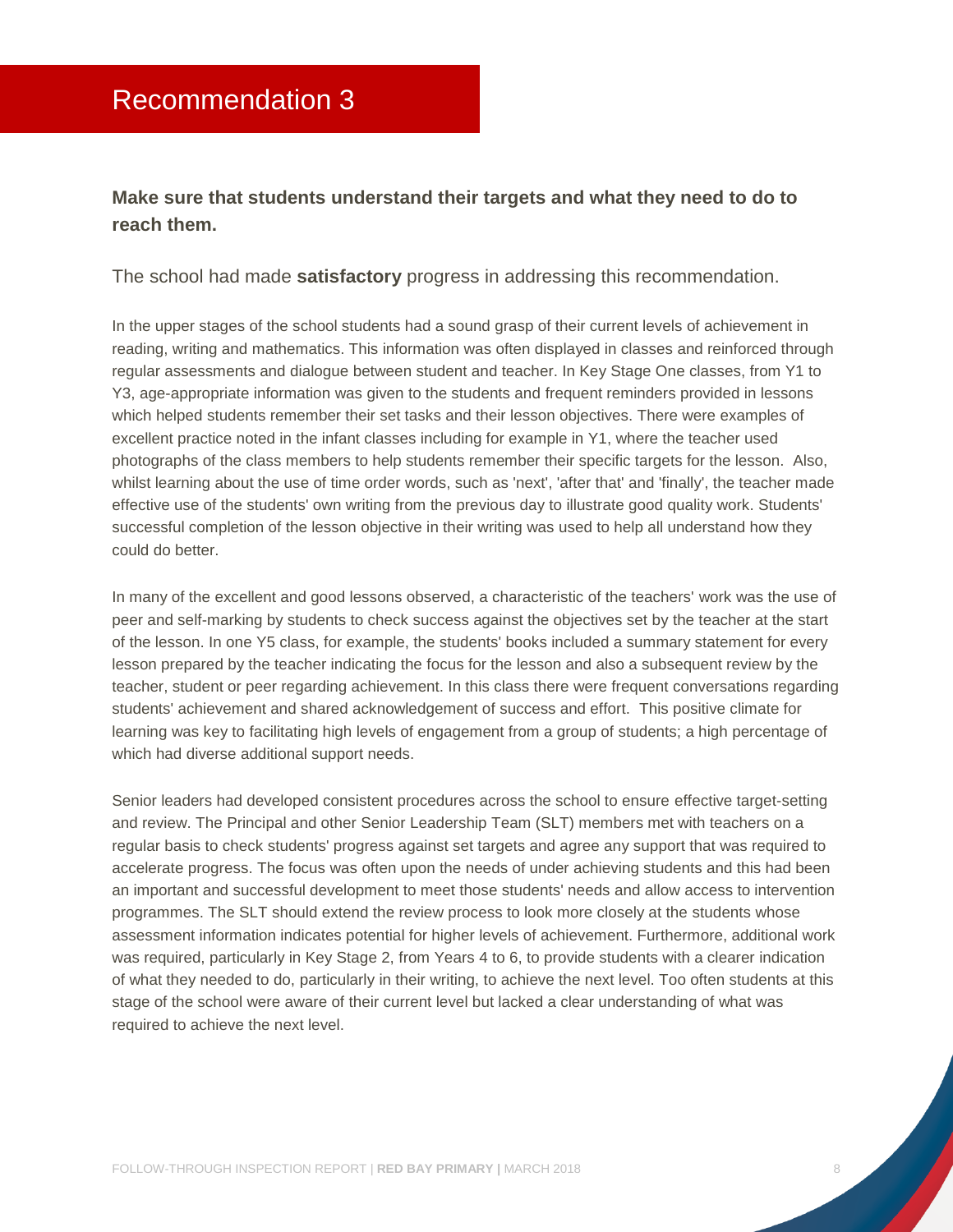### <span id="page-9-0"></span>Recommendation 4

### **Take into account, when planning and teaching lessons, the different abilities of students and adapt tasks to give a suitable level of support or challenge.**

#### The school had made **satisfactory** progress in addressing this recommendation.

Teachers' lesson plans were often detailed and included comprehensive contextual information regarding the different needs of students in the class. Teachers were aware of the learning needs of students and they adjusted their questions in the lesson or the design of the worksheet for the students, for example, according to the varying needs.

In English lessons, tasks were varied and often involved different levels for various groups. For example, in a Y1 class, more able students were studying similarities between two well-known stories and were required to write an explanation of common elements and the main differences. Others in the same class who required additional support, were focusing upon using finger spaces to help ensure their own writing was legible. Similarly, in science at Y5, students were investigating sound and using a range of practical tasks to develop their understanding of the relationship between vibration and sound. Higher achieving students were required to record their findings to a greater level of detail than others who had limited written language ability.

In mathematics and writing lessons, tasks designed for the students were not always significantly different and teachers met various needs by adjusting the expectation for the finished piece of work or by targeting more complex questions to able students. There was considerable scope in these areas of the curriculum to further adjust tasks to address the diverse needs of each class and challenge higher achieving students more regularly and consistently, especially in Key Stage 2.

Most classes included a wide range of ability. Intervention programmes for reading and mathematics had been introduced over recent years to offer support for students requiring more individualised attention. The programmes had been designed to provide reinforcement of core skills in small groups. It was noted that students' progress in the intervention sessions was good and helped students gain confidence when tackling the same concepts within the larger class lessons. Provision for gifted and talented students was delivered primarily by class teachers and there were insufficient adaptation of core activities to extend and challenge this group on a consistent basis.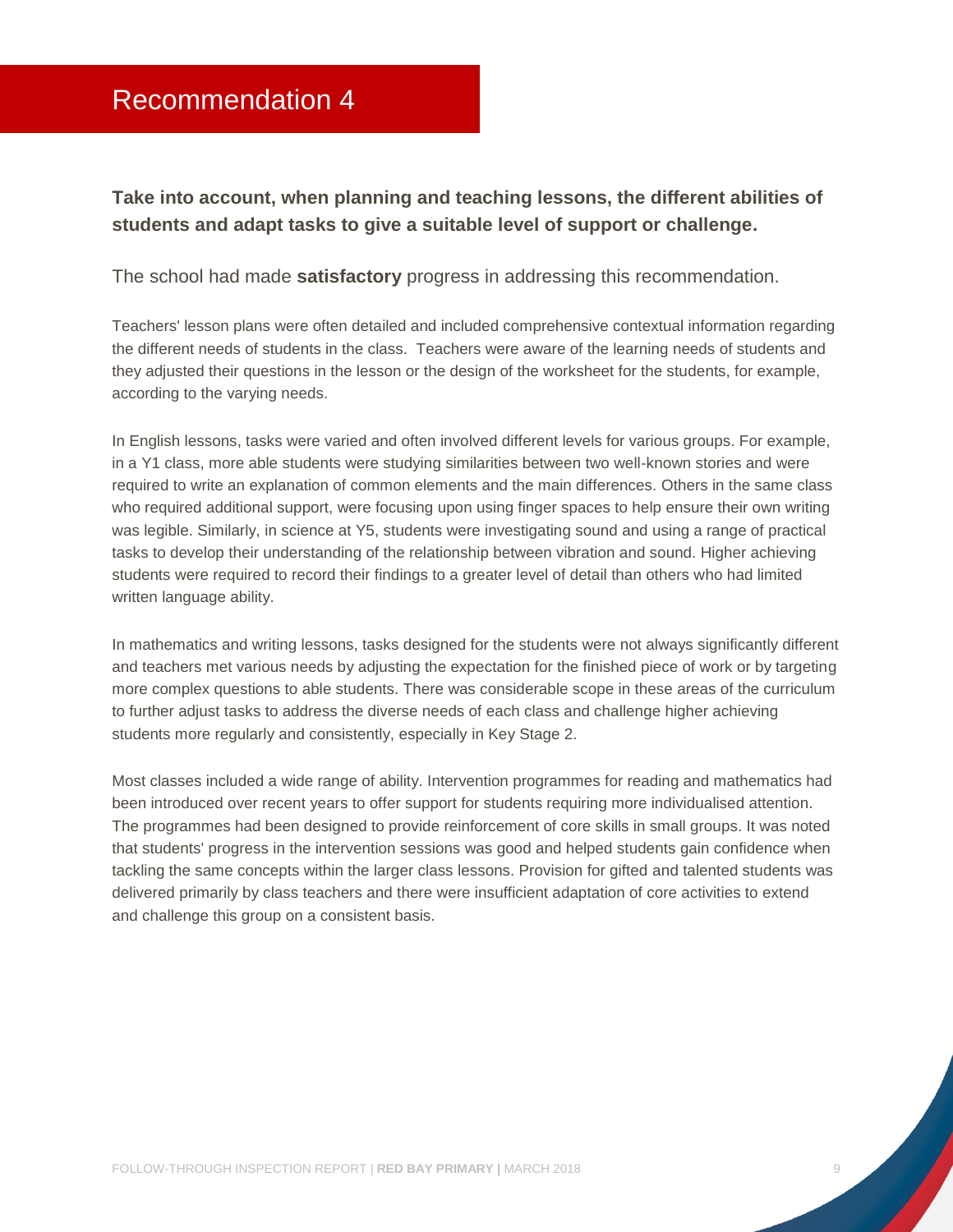### <span id="page-10-0"></span>**Increase the pace of lessons so that students complete more work in the time available.**

The school had made **good** progress in addressing this recommendation.

Teachers planned the content of lessons carefully and made reasonable demand upon students to complete tasks within the given time. They used a range of strategies to help students work at the correct pace. These included sand timers, countdown techniques and short term targets and goals. Overall, these were effective. However, during the follow-through inspection it was noted that, in the longer English sessions where the period was often inclusive of both reading and writing tasks, the students did not always complete all activities and work was continued into the following day.

The timetable was well organised with sufficient time allocated to different areas of the primary curriculum. As a result of careful planning within year groups, students received a well-balanced curriculum and similar content was covered in each of the three classes in each year group. Students at Red Bay Primary School participated in a wide range of extension activities which featured as part of the typical school week. From Y1, for example, they studied Spanish and this provided a positive introduction to a modern foreign language and met the requirements of the Cayman Islands National Curriculum. In addition, the students enjoyed regular sailing and swimming sessions. The creative curriculum was a strength of the school and students from the school excelled in the creative arts, particularly music.

Expectations were high in most classes and teachers adjusted their demands of students appropriately as evidenced by ongoing assessment and students' grasp of new concepts. When appropriate, most teachers adapted their plans when students demonstrated a need for such adjustment. For example, in one excellent Y5 mathematics lesson, where students were learning about capacity and volume, the teacher identified misconceptions regarding the impact of container size on capacity. The teacher introduced a 'gallery walk' technique which allowed all students to focus closely on the gradient markers on containers and recognise equivalent volume in different shaped containers. Similarly, in the younger classes, teachers questioned students about reading texts and mathematical problems to check accurate comprehension. As was appropriate they did not always move on in the lesson until most were secure and could demonstrate confident acquisition of core facts or skills.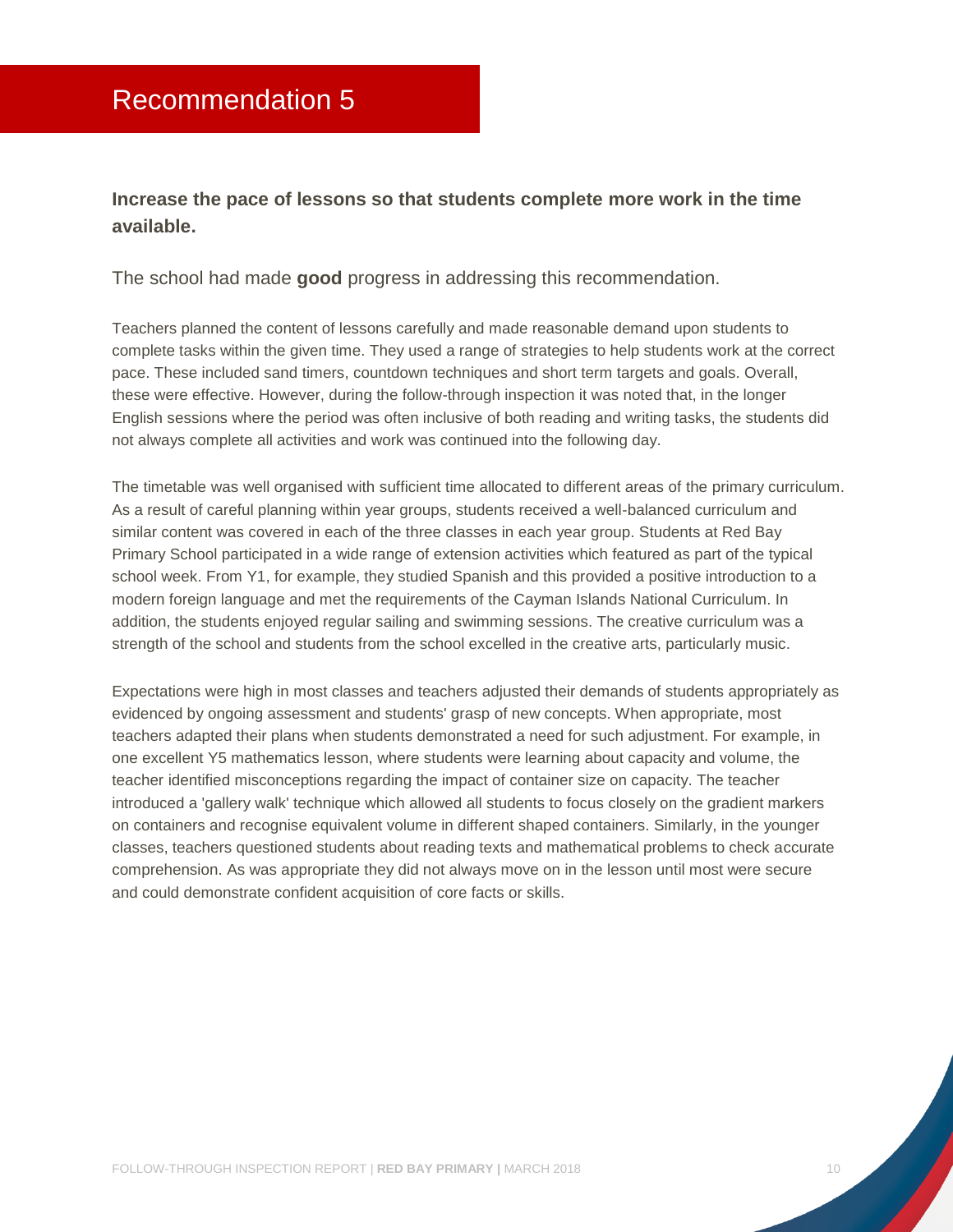### <span id="page-11-0"></span>**Develop a co-ordinated programme of interventions to help students who are falling behind to catch up.**

The school had made **good** progress in addressing this recommendation.

The Principal had established a range of intervention programmes which provided support to students requiring additional help in their learning, especially reading and mathematics. The programmes were found to be effective and there was evidence of good progress over time based on the tests completed by the students participating in the different programmes. For example, a mathematics recovery programme supported Y3 students and had been in place since the beginning of the academic year. Recent assessments indicated that over ninety per cent of students had improved their test scores from the time they started the programme.

There were 145 students, around one quarter of the overall school population, on the special needs register. Most students were noted to be making good progress and the special educational needs team, including the SENCO, counsellor and home-room teachers planned carefully to meet the diverse needs in the school. There was a strong ethos of care which was evident in the effective way in which the staff team managed the personal, social, academic and emotional needs of the students.

Classroom assistants had a key role in supporting the students in their classes. They worked very sensitively with the students in their care and liaised well with teachers to deliver the content of the lesson and the requirements of students' individual education plans. Teachers identified students in a timely manner and made referral to the professionals within the school who would in turn liaise with parents. Where an external agency such as an educational psychologist was required to assess students' needs, the referral was promptly undertaken.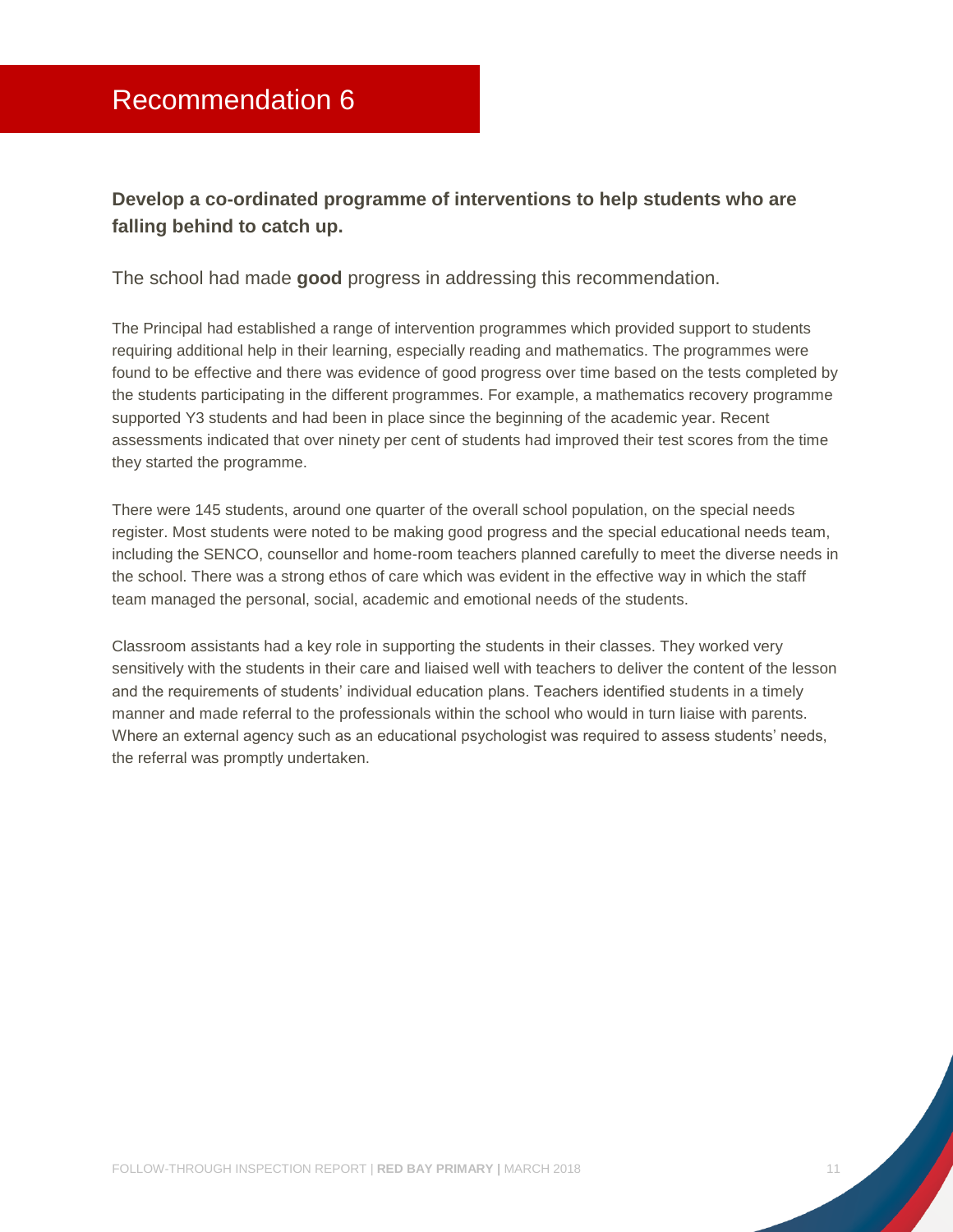### <span id="page-12-0"></span>**Develop speaking skills by encouraging students to explain their ideas and enrich their vocabulary through reading and listening to stories.**

The school had made **good** progress in addressing this recommendation.

Across all lessons, teachers placed appropriate emphasis upon students' speaking and listening skills. Students were frequently asked to express their ideas and give reasons for their decisions and conclusions. Teachers' questions were often open ended and promoted students' thinking and reflection. In most cases, teachers achieved an appropriate balance which ensured good opportunities for oracy and sufficient pace within the lesson to help achieve lesson objectives. Most teachers made skilled use of the 'student as teacher' strategy because they recognised the importance of talking as an indication of an individual's grasp of certain concepts. As one Y5 teacher stated to his class, 'if you can't tell others about what you have learned, I haven't been successful as your teacher'.

In mathematics lessons, there were frequent demands upon students to explain the strategies they had used to reach certain answers. Staff effectively managed the time required for the review of incorrect strategies. In all classes teachers had established a positive learning environment in which the views of students were respected and valued. Students made mistakes and when this occurred effort was encouraged and praised. Teachers carefully selected reticent students to develop their confidence and facilitate their oral language skills. Most teachers questioned well in order to elicit extended and full responses from students. They rarely accepted single word answers and sought clarification from each student when brief or imprecise responses were offered.

Teachers commented on students' speaking and listening skills as part of the reporting process and they indicated within the report card whether students were achieving at, above or below expected level. The curriculum plans for speaking and listening were less discrete than other areas of English and there was scope for more focused and regular assessment of students' skills in this aspect of English within the planned curriculum from time to time.

In a few classes, students listening skills were less well developed. This was a feature of the younger classes in particular. However, teachers at all stages made good use of different techniques which supported students' acquisition of improved listening skills. For example, teachers would frequently ask students to repeat the contribution of another student to check good listening and, in a few classes, the concept of 'thinking aloud' was used well to facilitate different responses from students based on the contribution of others.

Overall, standards of achievement in speaking were broadly age-appropriate at Key Stages 1 and 2. Reading and listening to stories was a key component of the English curriculum but teachers had promoted skills in reading and listening across the curriculum and used consistently effective teaching strategies to elicit improved levels of performance.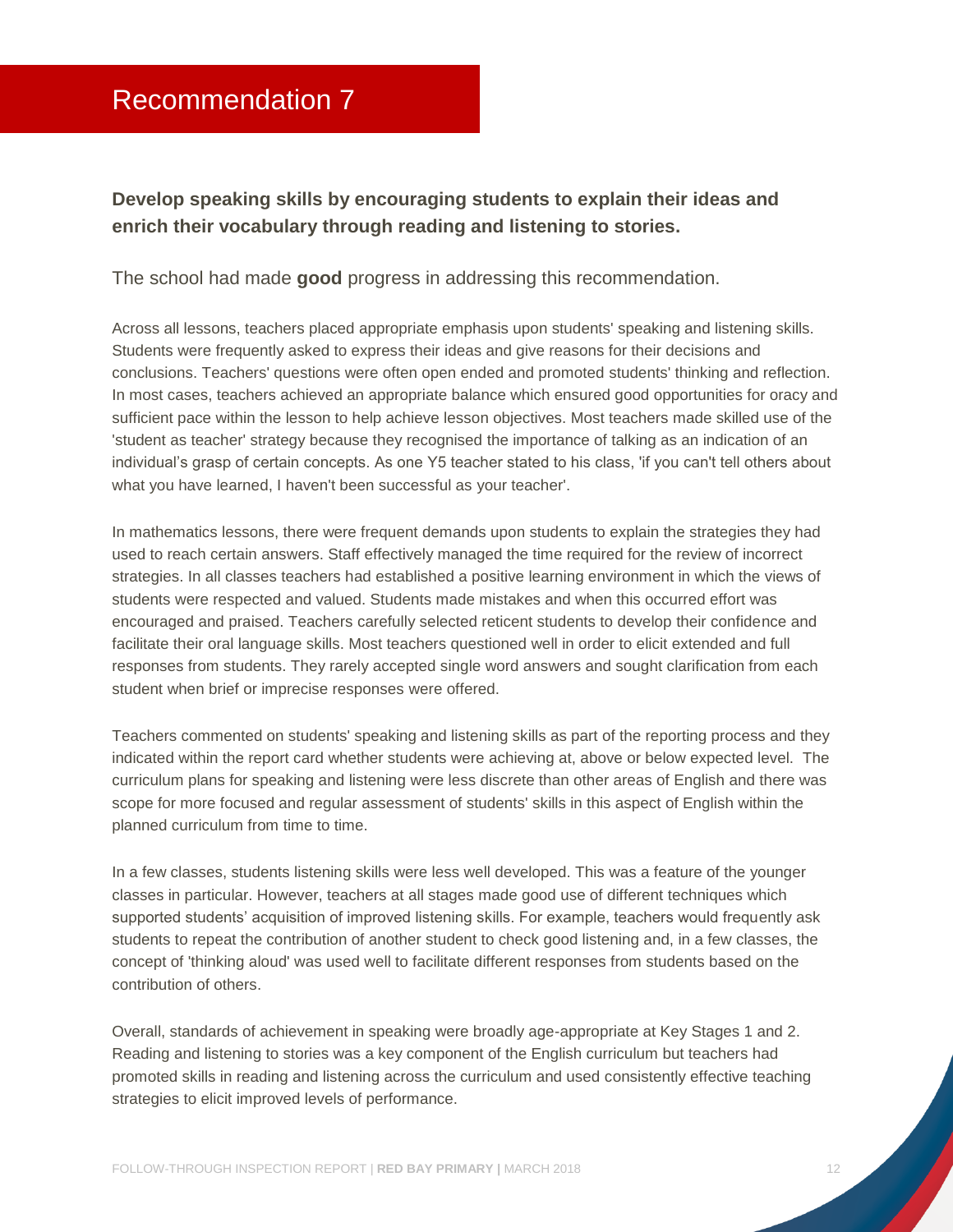### <span id="page-13-0"></span>**Provide structured reading materials to support the development of reading skills in the early stages.**

The school had made **good** progress in addressing this recommendation.

In all classes, the daily English lesson included a strong focus on reading. Teachers used a strategy of guided reading by which the teacher would work with a group of students using a shared text to promote reading comprehension. Students in Y1, despite being in the school for just over one term, were making good progress in reading. Most demonstrated a sound grasp of phonics and core vocabulary recognition. They read a shared text accurately with a good level of fluency and expression. They were able to identify connections between two well-known stories and could predict the next part of a story, using their sound grasp of the main events in a similar narrative. In order to promote reading, the staff had arranged access for all students to a range of levelled texts and had developed class libraries with fiction and non-fiction books. This development was still a work in progress as a number of class libraries were uninviting with an insufficient range of texts. The school library was not functional and this presented a significant challenge in order for staff to successfully promote students' love of reading and regularity in reading practice.

Students in the upper stages of the school also read on a regular basis and enjoyed a range of literature including non-fiction and poetry. During the follow-through inspection, the Y6 students were engaged in a critical analysis of a poem and could identify a range of features from the poem which including the writer's craft and how feeling and emotion was communicated by the author. They empathised with the character from the poem and could explain how certain words were used by the poet to good effect.

Although standards in reading had dipped in 2016 and 2017, school data and teacher assessment indicated improvements in the current academic year. In Y3, for the end of academic year 2017- 2018, the school predicted that around three quarters of the students would achieve at the expected level or above. Similarly, at Y6, observations from lessons, class work and ongoing assessments indicated that around one third of students would achieve better than expected levels and that two thirds would achieve at or above required levels. This would constitute a notable achievement compared to previous cohorts of students and would raise attainment to be in line with international standards and average levels noted in other contexts including, for example, in the UK.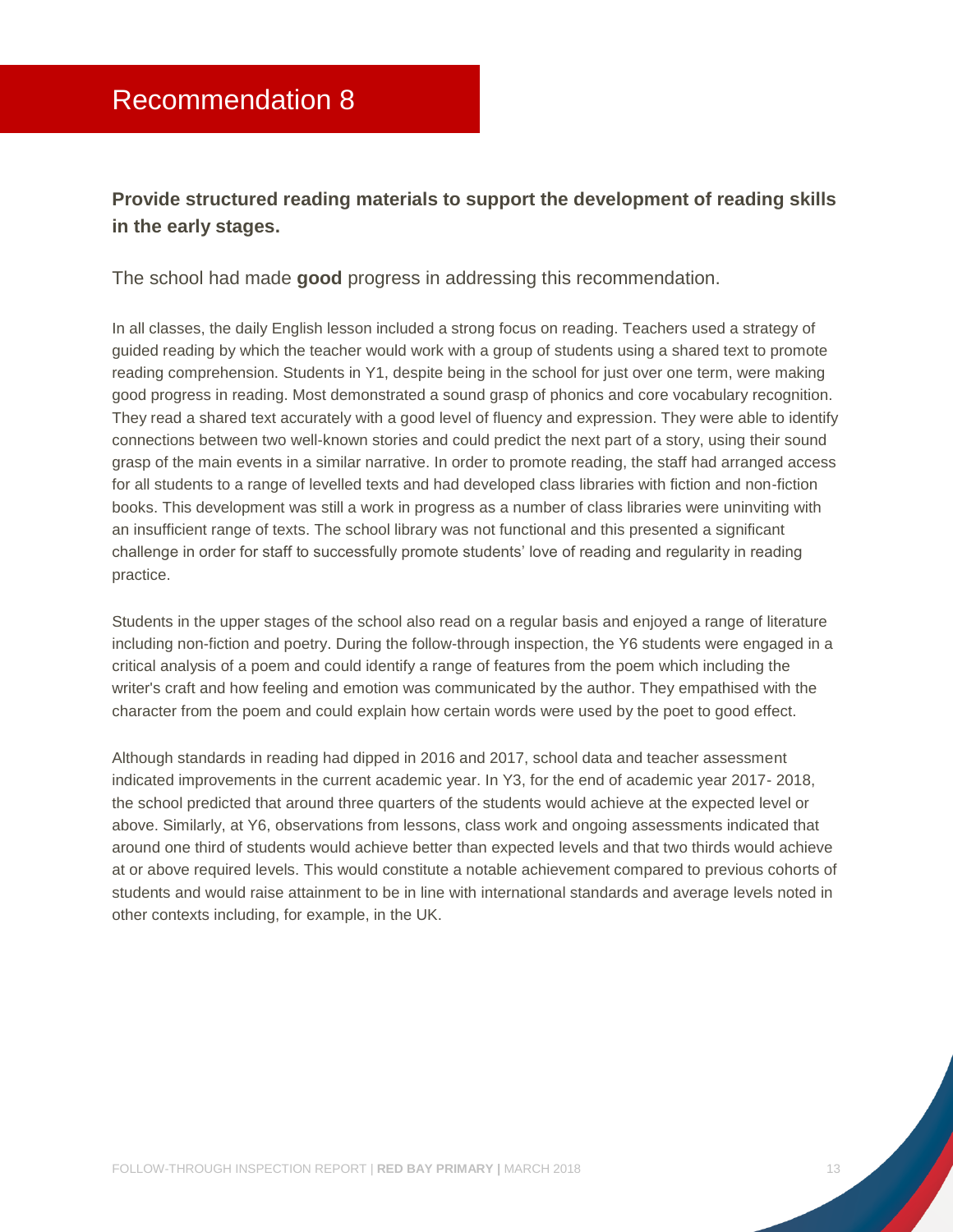### <span id="page-14-0"></span>**Support students in learning to extract information and fully explore the meaning in what they read.**

The school had made **good** progress in addressing this recommendation.

English lessons extended beyond core skills of phonics, grammar and writing. In many of the lessons observed during the follow-though inspection, teachers promoted students' comprehension skills to reflect on the writer's craft and upon the meaning of poetry and different texts. In science, for example, students used reading materials at school and at home to research projects linked to class topics. They were required to review the information, give presentations to their peers and produce their own books to demonstrate their learning. In Y6, for example, the students had studied the digestive system and had completed extended pieces of writing that had been assessed by their teacher to check their reading and writing skills.

Students enjoyed books as a regular feature of their daily class literacy experience. They also read books on-line as part of their homework programme and in class as a feature of their daily reading tasks. In the majority of classes, students read regularly at home and parents supported the reading programme through the use of home-school diaries.

The lack of a school library meant that access to non-fiction texts to support specific projects or classbased topics inhibited the regularity of students' use of books to find out information, research and explore areas of personal interest. The school was aiming to extend and improve the quality of books and range of content within class-based libraries. This was an ongoing requirement which was necessary to support students' acquisition of library and reading for information skills.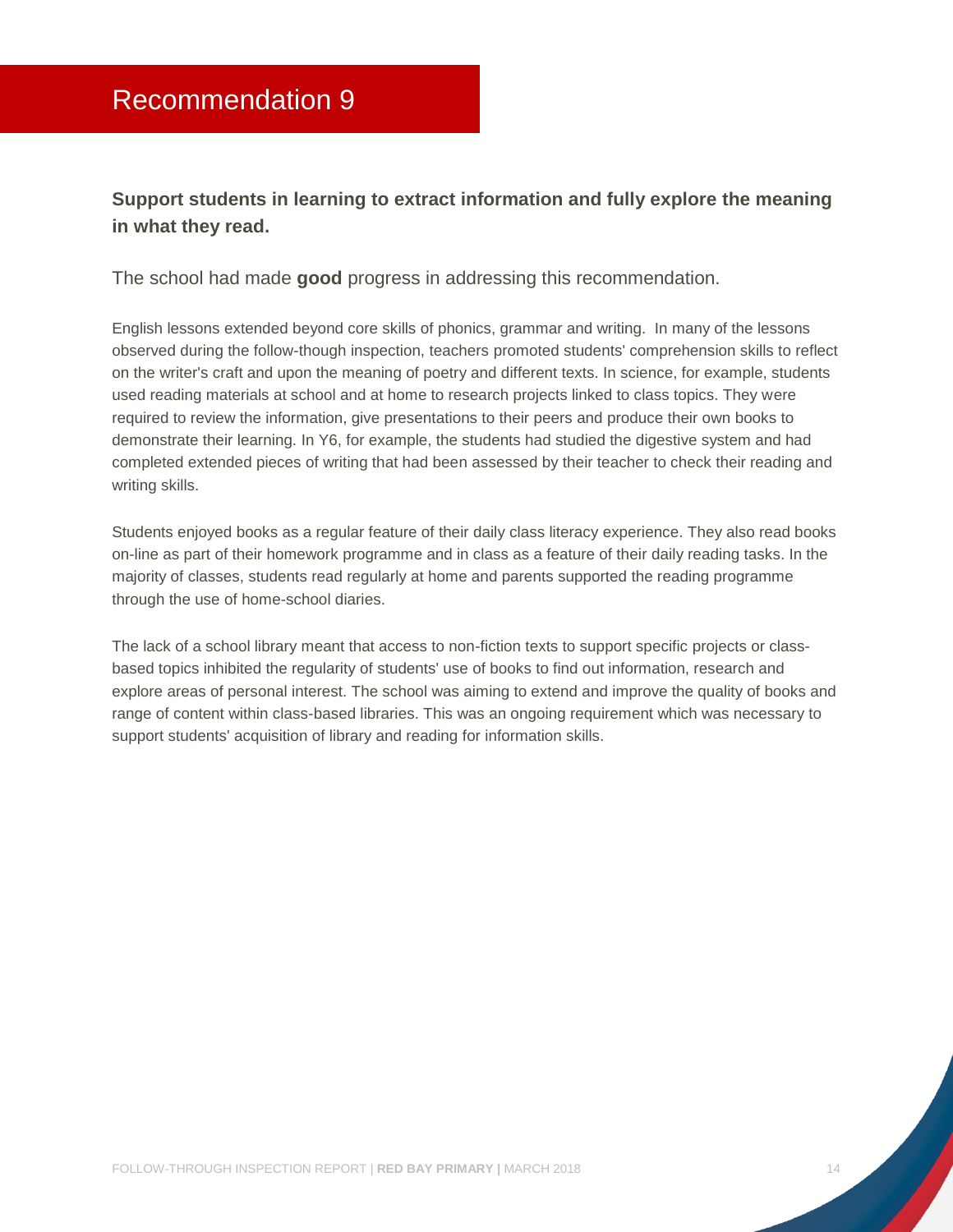### <span id="page-15-0"></span>**Increase the emphasis on students writing creatively and at length, in different subjects.**

The school had made **satisfactory** progress in addressing this recommendation.

Standards in writing remained a priority for ongoing improvement in Red Bay Primary School. There were good arrangements in place to assess students' achievement in writing with termly pieces of work completed and evaluated against agreed criteria. Students at all stages wrote for different purposes and across different areas of the curriculum. For each piece of assessed writing, teachers provided an evaluation against curriculum levels and indicated next steps required for improvement. In each year there were examples of persuasive writing, reporting, creative and imaginative writing and other genre. These well-structured and effectively managed systems had been effective in helping improve the quality of writing across all stages of the school.

In 2017, only one third of the students left the school writing at an age-appropriate level. As a consequence of careful planning, revised curriculum content and robust assessment procedures, attainment had been raised and current levels, as well as the predicted outcomes for 2018, indicated improvement. The school anticipated that around eighty per cent of Y3 students would end the year at or above stage level requirements. In Y6 around half would reach expected levels. Results in Y6 were well below international standards but did reflect some notable improvement from previous years.

Standards in writing in Key Stage 2 had been identified as a priority for the school and effective strategies had been introduced to improve students' outcomes. The Principal and Senior Leadership Team needed to introduce further and earlier interventions within Key Stage 2 to help ensure better rates of progress. Although students in Y3 to Y6 wrote at length they still did not write regularly enough in a sufficiently wide range of contexts to secure confidence and fluency as writers. In particular, able students required further precise and detailed feedback from teachers to secure higher levels of achievement prior to their progression to their secondary school. Students at risk of not achieving expected levels required more frequent programmes of support and specific curriculum content tailored to their identified needs in order to secure required outcomes.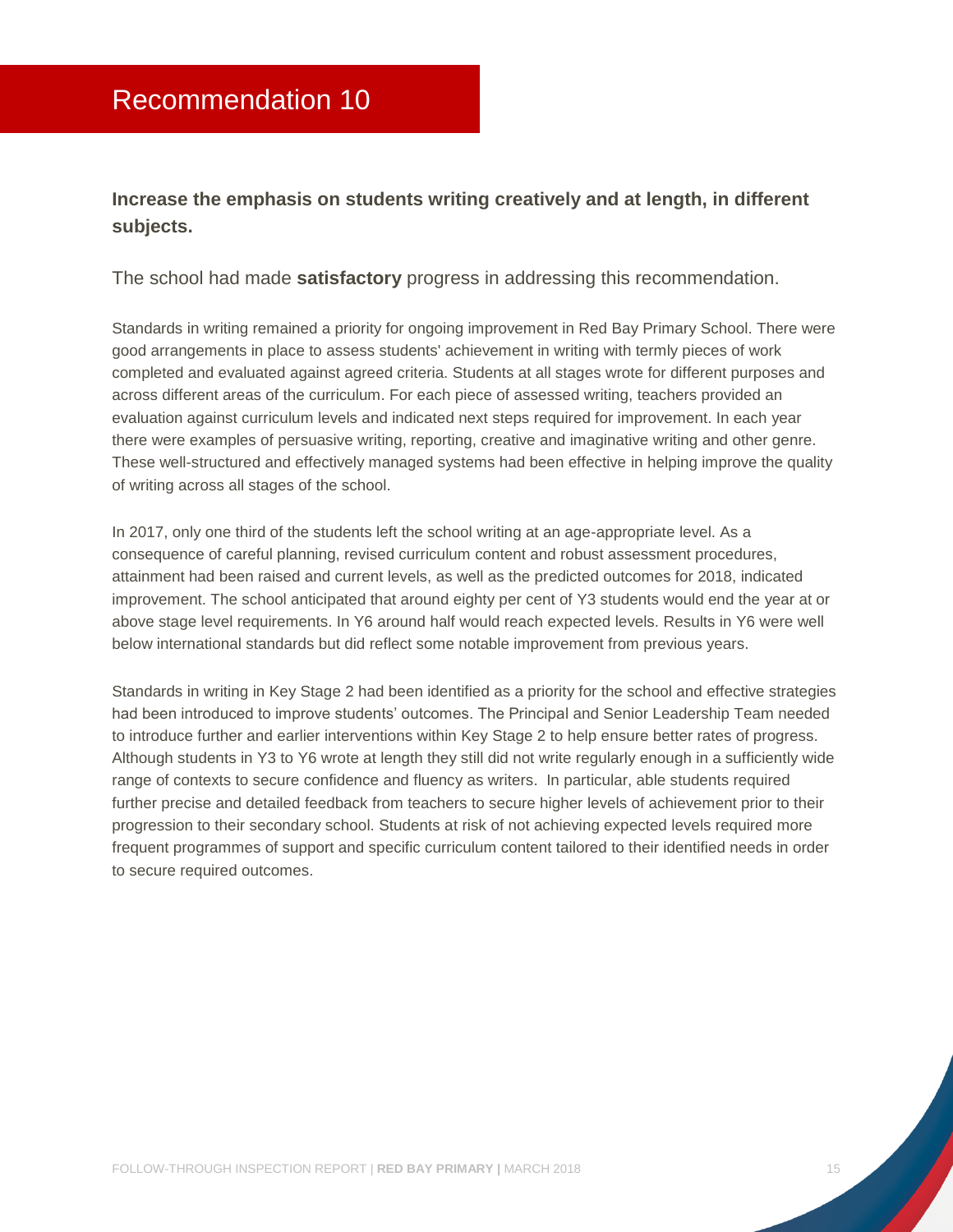### <span id="page-16-0"></span>**Develop students' speedy recall of number facts, and ability to calculate in their heads.**

The school had made **good** progress in addressing this recommendation.

Mental calculation featured as a regular aspect of the mathematics lessons across the school. Assessments undertaken at Y6 demonstrated that progress was good and that most students achieved at or above expected levels for their age in this aspect of mathematics. In observed lessons in Y6, for example, students were able to use their knowledge of multiplication facts to solve problems. They were confident in calculating using addition and subtraction in the context of capacity and area. A review of the students' exercise books demonstrated regular application of number understanding to different aspects of mathematics. Overall, at Y6, levels of attainment had improved and the prediction for 2018 was that around three quarters of students in the three classes would achieve at or above expected standards. This constitutes notable improvement from the previous academic year and attainment levels slightly above international standards.

In Key Stage 1 classes, from Y1 to Y3, progress was also good as many students were confident and enthusiastic about mathematics and could complete age-appropriate calculation tasks with accuracy and fluency. Students in Y3 used their understanding of addition and subtraction to calculate elapsed time. Assessed work and ongoing test information from Y3 classes indicated that most students in this phase of the school were on track to achieve at the expected level by the end of the current academic year. Importantly, an increased number of students were already demonstrating achievement above expected level and the percentage of students performing above expected level was expected to increase compared to previous years.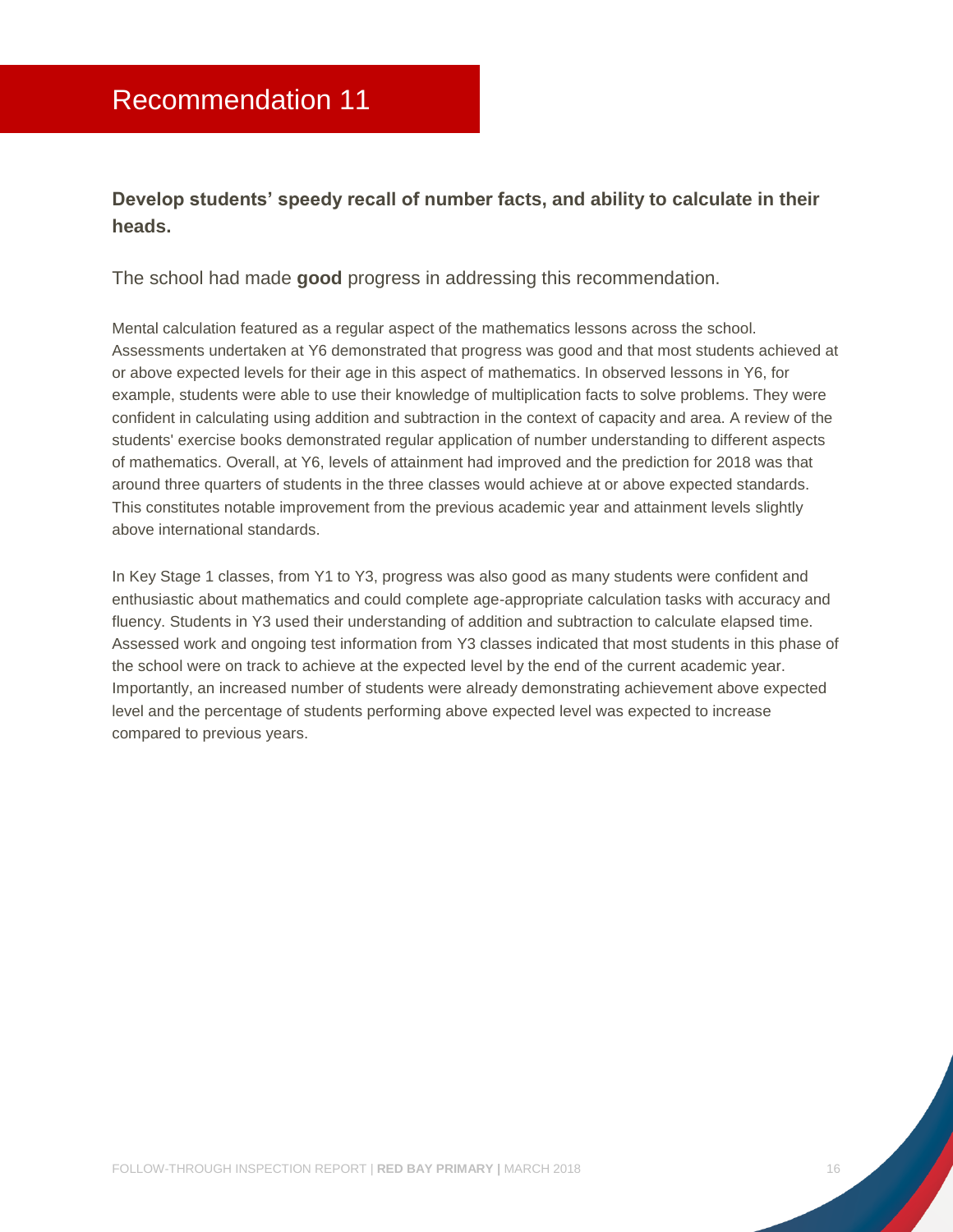### <span id="page-17-0"></span>**Reduce the length of teachers' introductions that require all students to work at the same pace.**

The school had made **good** progress in addressing this recommendation.

Ten mathematics lessons were observed during the follow-through inspection. These included sessions in Years 2 to 6. The numeracy intervention programme was also observed. The quality of teaching in mathematics was good overall and there was an appropriate balance in most sessions between teacher talk and hands-on practical activity. In the majority of lessons, teachers did introduce the lesson with a whole group activity and this frequently included some discussion regarding the new concept being taught. This helped the teacher assess the students' current skills and knowledge. Teachers managed such introductions effectively and ensured the pace was sufficiently brisk.

In the main part of the lesson, where different activities or tasks were introduced, students were often challenged to apply their learning to solve a real-life mathematical problem. In one Y6 class, for example, the teacher explained how different containers had been mixed up and the students had to use a number of clues pertaining to the relative volume of the containers to solve the problem. As a consequence of this problem-solving strategy, students were often highly motivated and fully engaged in their mathematics lessons. They enjoyed the tasks that were set and worked collaboratively in groups to learn together.

Teachers made good use of questioning to check students' understanding and extend their thinking. There was, however, too few times in which tasks were developed for higher achieving students which provided sufficient challenge and extension. Often classes were organised into mixed ability groups and therefore able students contributed to the positive learning of their peers within the set groups. At times though, there was scope for such students to be given predefined and more complex tasks which allowed achievement at the higher levels and which demanded more from them in terms of application of skills or open-ended problems to solve.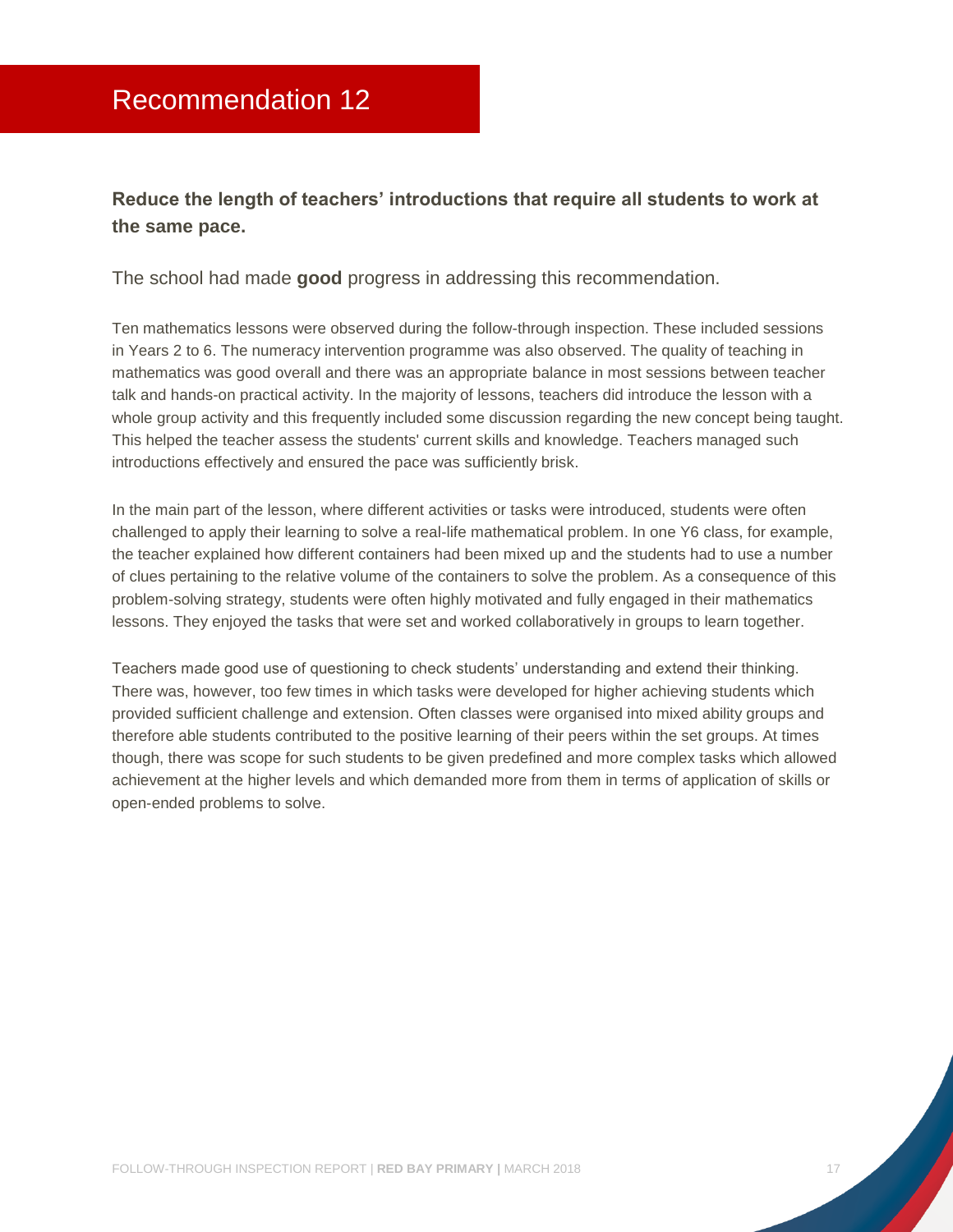# <span id="page-18-0"></span>Survey Results

98 parents, 27 staff and 138 students completed the on-line survey. The results from the survey are detailed in Appendices One, Two and Three to this report.

Most parents were satisfied with the quality of education provided at Red Bay Primary School. They responded positively regarding the progress their children were making in key subjects. Most stated that their children enjoyed lessons and that the quality of teaching was good. Most parents believed that their children were developing a strong sense of responsibility and had gained good environmental understanding. Although most felt that their children were treated fairly, were safe and well cared for, a significant minority did not agree that behaviour in the school was good. A significant number of parents stated that communication between home and school could be improved and that the reports provided by teachers could be clearer. A few felt that the homework provided by staff was insufficient. Most parents considered the school to be well led and appreciated the improvements that had been made to the quality of education at Red Bay Primary School over recent years.

Twenty-five teachers and two support staff completed the survey. Around two thirds of the teachers had worked in the school for three years or more. Almost all felt that the school provided a good quality of education for students. They believed that the professional development they had received was effective and all stated that they were fully involved in the process of school improvement. Most considered the school to be well led and felt that the school enjoyed good links with the community. Around one third of teachers stated that parent-teacher meetings were not well attended. In their written comments teachers expressed concern regarding the level of staffing, particularly in helping address the needs of students with special educational needs. They felt that students with challenging behaviour required more support than was currently in place.

Almost all Y5 and Y6 students completed the survey. They were very positive about their school and expressed high levels of satisfaction regarding the quality of teaching and the care they received from staff. Most students felt that they were making good progress in English, mathematics, science and other subjects. They stated that they received the right amount of homework. They liked the fact that the school helped students to choose a healthy lifestyle and they appreciated the good resources which they considered were available to them in their classes and which they believed helped support their learning.

#### **What happens next?**

As overall progress has been judged as **good,** there will be no further Follow-Through Inspections of the school. The school will receive a full inspection from the Office of Education Standards within the next four-year cycle, which commences in September 2018.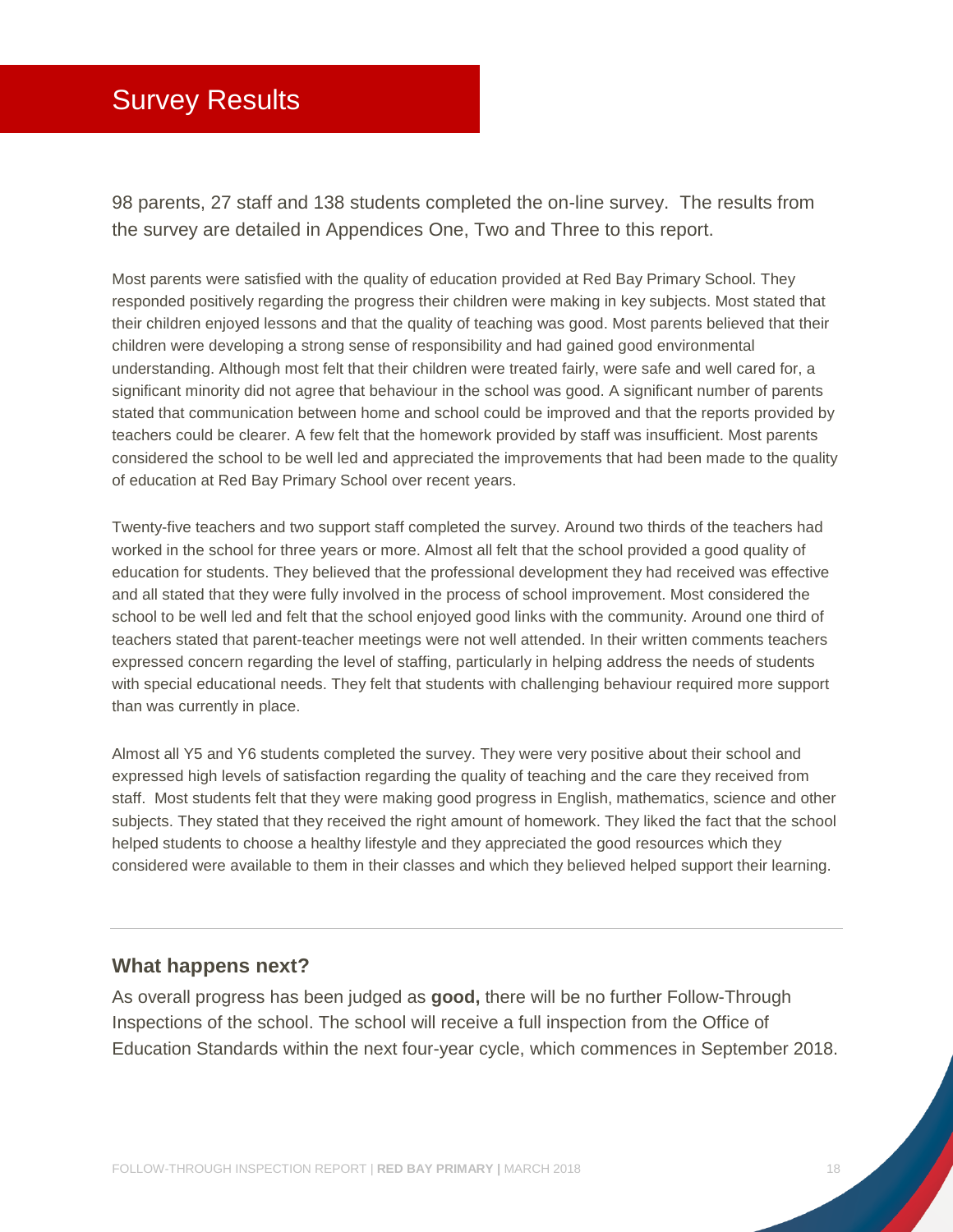# <span id="page-19-0"></span>**Office of Education Standards** | Parent Survey 2018

### *In which grade/year is your eldest child?*



| Response      | / Count / |
|---------------|-----------|
| Answered   96 |           |
| Skipped 2     |           |

### *How many years has your eldest child been at this school?*

| <b>Response</b>                              | <b>Percentage</b> | <b>Count</b> |
|----------------------------------------------|-------------------|--------------|
| Less than one year                           | 22.92%            | 22           |
| More than one year but less than three years | 36.46%            | 35           |
| More than three years                        | 40.63%            | 39           |
|                                              | <b>Answered</b>   | 96           |
|                                              | <b>Skipped</b>    | 2            |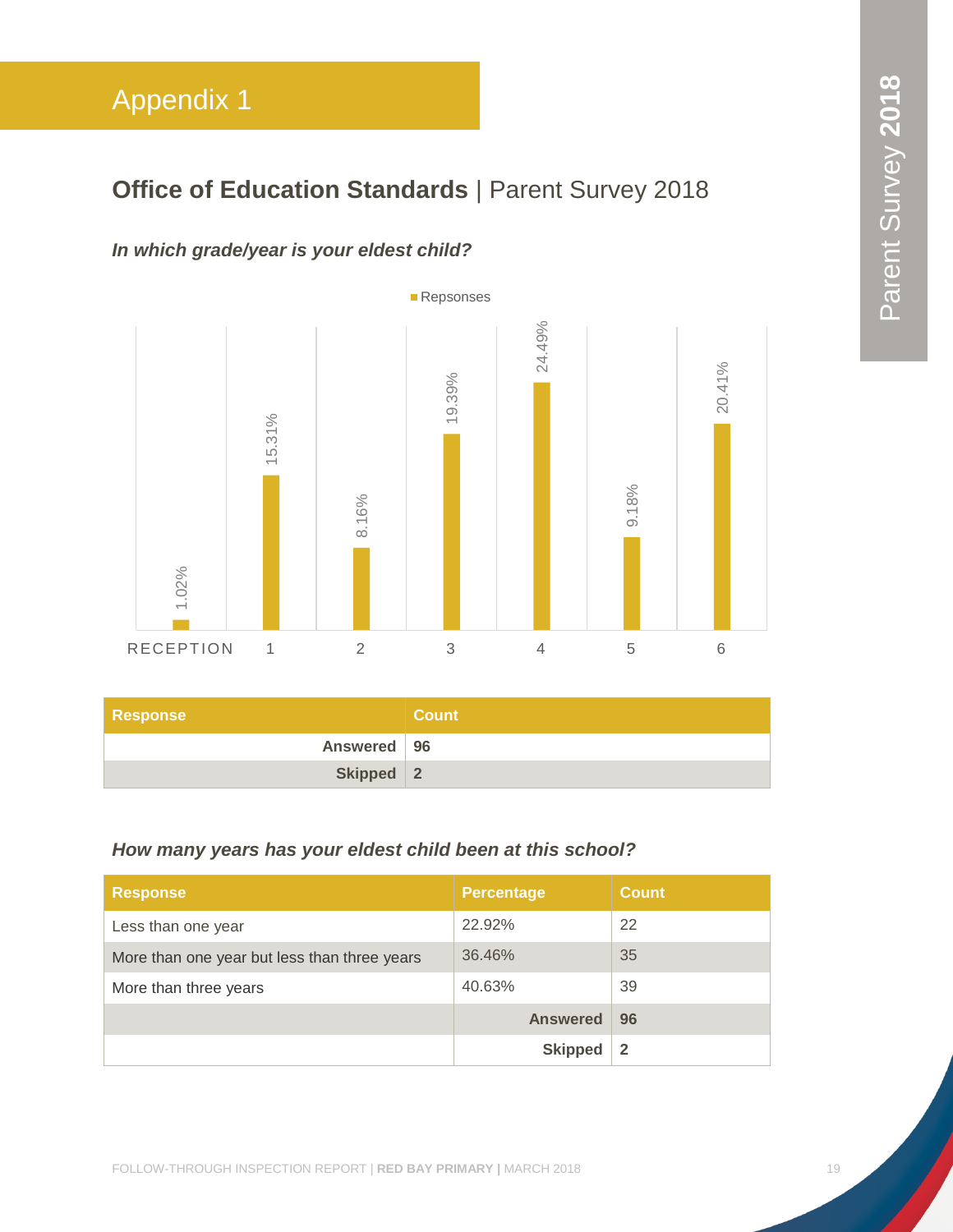

### *My child is making good progress in English.*

| <b>Response</b>                              | <b>Percentage</b> | <b>Count</b>   |
|----------------------------------------------|-------------------|----------------|
| <b>Strongly Agree</b>                        | 35.79%            | 34             |
| Agree                                        | 52.63%            | 50             |
| <b>Disagree</b>                              | 10.53%            | 10             |
| <b>Strongly Disagree</b>                     | 0.00%             | $\overline{0}$ |
| I am unsure or unable to answer the question | 1.05%             | 1              |
|                                              | <b>Answered</b>   | 95             |
|                                              | <b>Skipped</b>    | 3              |

### *My child is making good progress in mathematics.*

| <b>Response</b>                              | <b>Percentage</b> | <b>Count</b> |
|----------------------------------------------|-------------------|--------------|
| <b>Strongly Agree</b>                        | 30.53%            | 29           |
| Agree                                        | 50.53%            | 48           |
| <b>Disagree</b>                              | 14.74%            | 14           |
| <b>Strongly Disagree</b>                     | 3.16%             | 3            |
| I am unsure or unable to answer the question | 1.05%             | 1            |
|                                              | <b>Answered</b>   | 95           |
|                                              | <b>Skipped</b>    | 3            |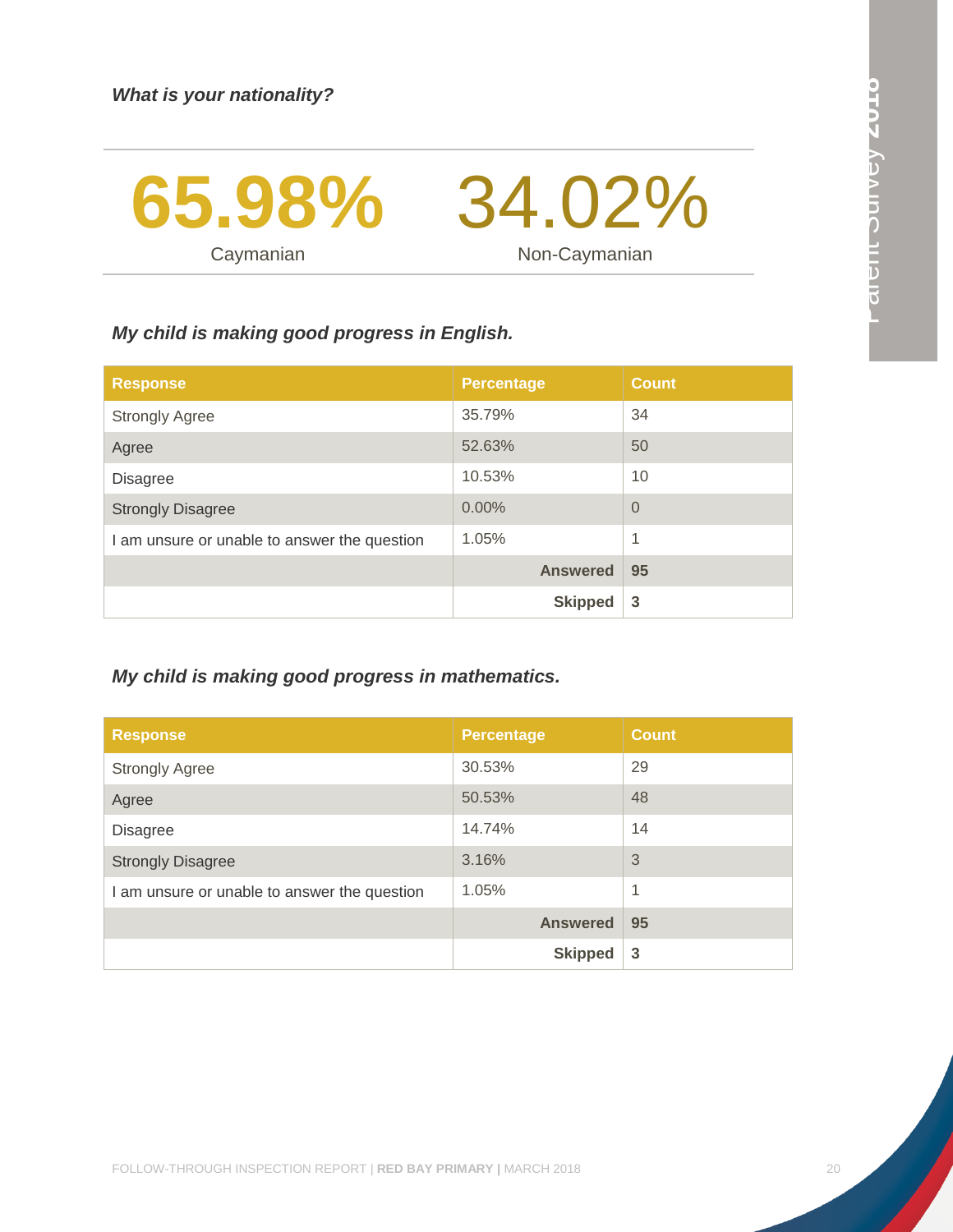*My child is making good progress in science.*

| <b>Response</b>                              | <b>Percentage</b> | <b>Count</b> |
|----------------------------------------------|-------------------|--------------|
| <b>Strongly Agree</b>                        | 24.21%            | 23           |
| Agree                                        | 61.05%            | 58           |
| <b>Disagree</b>                              | 7.37%             | 7            |
| <b>Strongly Disagree</b>                     | 0.00%             | $\Omega$     |
| I am unsure or unable to answer the question | 7.37%             | 7            |
|                                              | <b>Answered</b>   | 95           |
|                                              | <b>Skipped</b>    | 3            |

### *Overall, in all other subjects, my child is making good progress in their learning.*

| <b>Response</b>                              | <b>Percentage</b> | <b>Count</b>   |
|----------------------------------------------|-------------------|----------------|
| <b>Strongly Agree</b>                        | 23.16%            | 22             |
| Agree                                        | 68.42%            | 65             |
| <b>Disagree</b>                              | 5.26%             | 5              |
| <b>Strongly Disagree</b>                     | 1.05%             | 1              |
| I am unsure or unable to answer the question | 2.11%             | $\overline{2}$ |
|                                              | <b>Answered</b>   | 95             |
|                                              | <b>Skipped</b>    | 3              |

### *The behaviour of most students in the school is good.*

| <b>Response</b>                              | <b>Percentage</b> | <b>Count</b> |
|----------------------------------------------|-------------------|--------------|
| <b>Strongly Agree</b>                        | 5.32%             | 5            |
| Agree                                        | 58.51%            | 55           |
| <b>Disagree</b>                              | 18.09%            | 17           |
| <b>Strongly Disagree</b>                     | 6.38%             | 6            |
| I am unsure or unable to answer the question | 11.70%            | 11           |
|                                              | <b>Answered</b>   | 94           |
|                                              | <b>Skipped</b>    | 4            |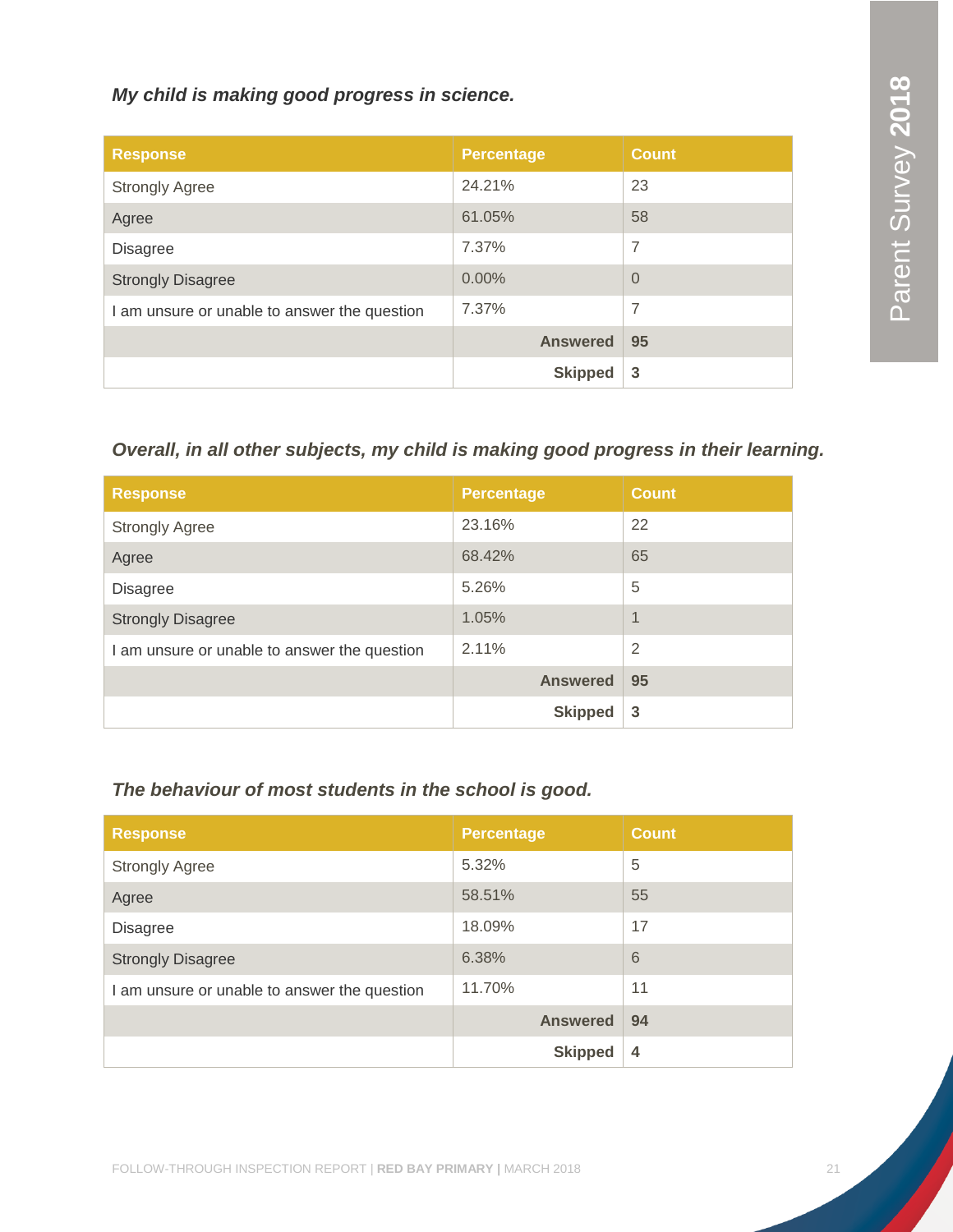### *My child is developing a good sense of responsibility as a member of the wider community.*

| <b>Response</b>                              | <b>Percentage</b> | <b>Count</b>   |
|----------------------------------------------|-------------------|----------------|
| <b>Strongly Agree</b>                        | 23.16%            | 22             |
| Agree                                        | 62.11%            | 59             |
| <b>Disagree</b>                              | 9.47%             | 9              |
| <b>Strongly Disagree</b>                     | 3.16%             | 3              |
| I am unsure or unable to answer the question | 2.11%             | $\overline{2}$ |
|                                              | <b>Answered</b>   | 95             |
|                                              | <b>Skipped</b>    | 3              |

### *My child is developing good environmental understanding.*

| <b>Response</b>                              | <b>Percentage</b> | <b>Count</b>   |
|----------------------------------------------|-------------------|----------------|
| <b>Strongly Agree</b>                        | 16.84%            | 16             |
| Agree                                        | 72.63%            | 69             |
| <b>Disagree</b>                              | 4.21%             | $\overline{4}$ |
| <b>Strongly Disagree</b>                     | 2.11%             | $\overline{2}$ |
| I am unsure or unable to answer the question | 4.21%             | $\overline{4}$ |
|                                              | <b>Answered</b>   | 95             |
|                                              | <b>Skipped</b>    | 3              |

### *The quality of teaching is good.*

| <b>Response</b>                              | <b>Percentage</b> | <b>Count</b>   |
|----------------------------------------------|-------------------|----------------|
| <b>Strongly Agree</b>                        | 24.73%            | 23             |
| Agree                                        | 64.52%            | 60             |
| <b>Disagree</b>                              | 4.30%             | $\overline{4}$ |
| <b>Strongly Disagree</b>                     | 2.15%             | $\overline{2}$ |
| I am unsure or unable to answer the question | 4.30%             | $\overline{4}$ |
|                                              | <b>Answered</b>   | 93             |
|                                              | <b>Skipped</b>    | 5              |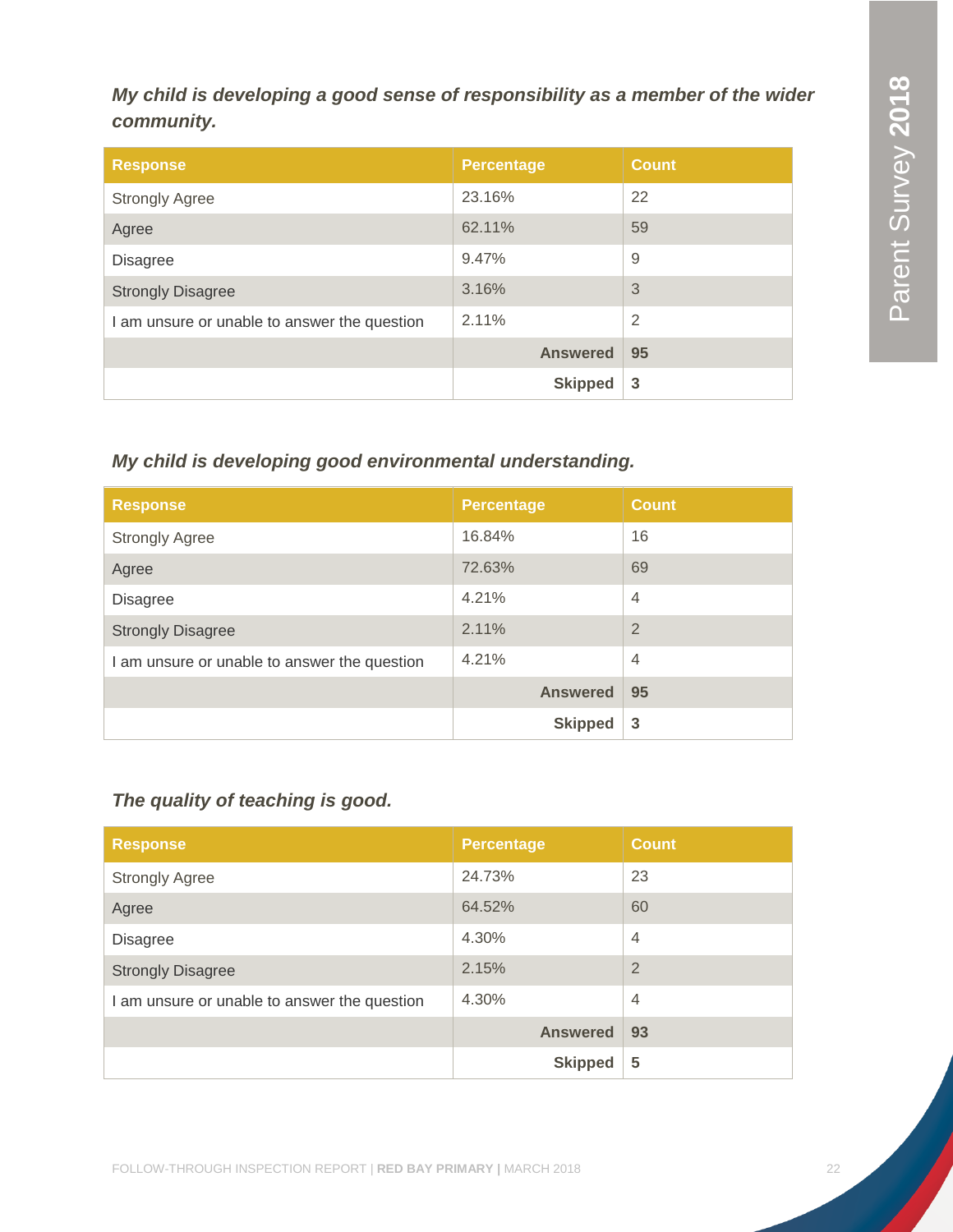### *My child enjoys most lessons.*

| <b>Response</b>                              | <b>Percentage</b> | <b>Count</b>   |
|----------------------------------------------|-------------------|----------------|
| <b>Strongly Agree</b>                        | 25.81%            | 24             |
| Agree                                        | 65.59%            | 61             |
| <b>Disagree</b>                              | 3.23%             | 3              |
| <b>Strongly Disagree</b>                     | 2.15%             | $\overline{2}$ |
| I am unsure or unable to answer the question | 3.23%             | 3              |
|                                              | <b>Answered</b>   | 93             |
|                                              | <b>Skipped</b>    | 5              |

### *My child is inspired to learn.*

| <b>Response</b>                              | <b>Percentage</b> | <b>Count</b> |
|----------------------------------------------|-------------------|--------------|
| <b>Strongly Agree</b>                        | 32.26%            | 30           |
| Agree                                        | 55.91%            | 52           |
| <b>Disagree</b>                              | 8.60%             | 8            |
| <b>Strongly Disagree</b>                     | $0.00\%$          | $\Omega$     |
| I am unsure or unable to answer the question | 3.23%             | 3            |
|                                              | <b>Answered</b>   | 93           |
|                                              | <b>Skipped</b>    | 5            |

*My child can join in a good range of extra-curricular activities provided by the school.*

| <b>Response</b>                              | <b>Percentage</b> | <b>Count</b> |
|----------------------------------------------|-------------------|--------------|
| <b>Strongly Agree</b>                        | 19.35%            | 18           |
| Agree                                        | 46.24%            | 43           |
| <b>Disagree</b>                              | 15.05%            | 14           |
| <b>Strongly Disagree</b>                     | 9.68%             | 9            |
| I am unsure or unable to answer the question | 9.68%             | 9            |
|                                              | <b>Answered</b>   | 93           |
|                                              | <b>Skipped</b>    | 5            |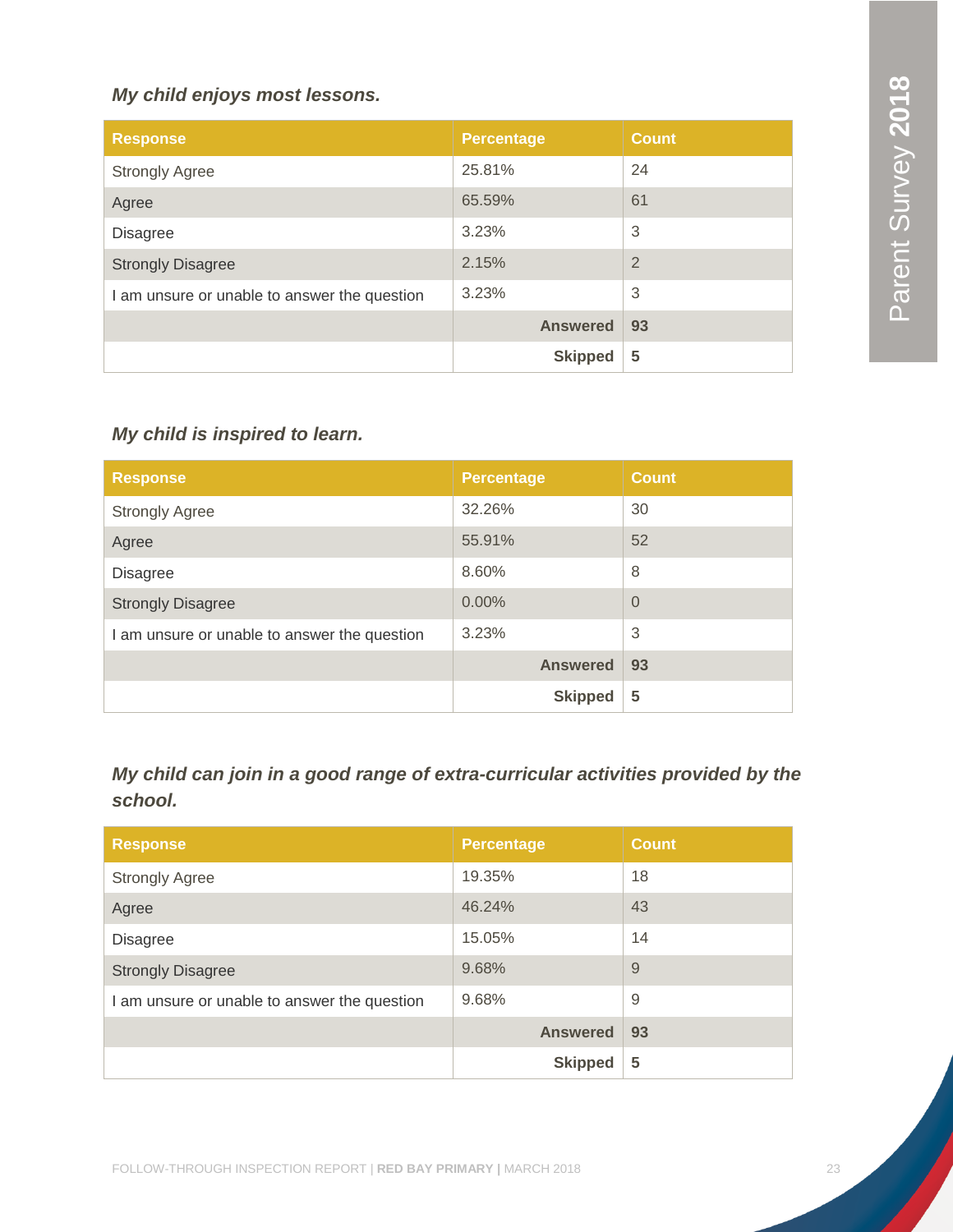### *The school provides the subjects my child wishes to study.*

| <b>Response</b>                              | <b>Percentage</b> | <b>Count</b>             |
|----------------------------------------------|-------------------|--------------------------|
| <b>Strongly Agree</b>                        | 11.83%            | 11                       |
| Agree                                        | 70.97%            | 66                       |
| <b>Disagree</b>                              | 4.30%             | $\overline{4}$           |
| <b>Strongly Disagree</b>                     | 1.08%             | $\overline{\mathcal{A}}$ |
| I am unsure or unable to answer the question | 11.83%            | 11                       |
|                                              | <b>Answered</b>   | 93                       |
|                                              | <b>Skipped</b>    | 5                        |

### *The quality and amount of homework is appropriate.*

| <b>Response</b>                              | <b>Percentage</b> | <b>Count</b> |
|----------------------------------------------|-------------------|--------------|
| <b>Strongly Agree</b>                        | 15.05%            | 14           |
| Agree                                        | 55.91%            | 52           |
| <b>Disagree</b>                              | 17.20%            | 16           |
| <b>Strongly Disagree</b>                     | 10.75%            | 10           |
| I am unsure or unable to answer the question | 1.08%             | 1            |
|                                              | <b>Answered</b>   | 93           |
|                                              | <b>Skipped</b>    | 5            |

### *My child is safe and cared for at school.*

| <b>Response</b>                              | <b>Percentage</b> | <b>Count</b> |
|----------------------------------------------|-------------------|--------------|
| <b>Strongly Agree</b>                        | 26.09%            | 24           |
| Agree                                        | 61.96%            | 57           |
| <b>Disagree</b>                              | 7.61%             | 7            |
| <b>Strongly Disagree</b>                     | 2.17%             | 2            |
| I am unsure or unable to answer the question | 2.17%             | 2            |
|                                              | <b>Answered</b>   | 92           |
|                                              | <b>Skipped</b>    | 6            |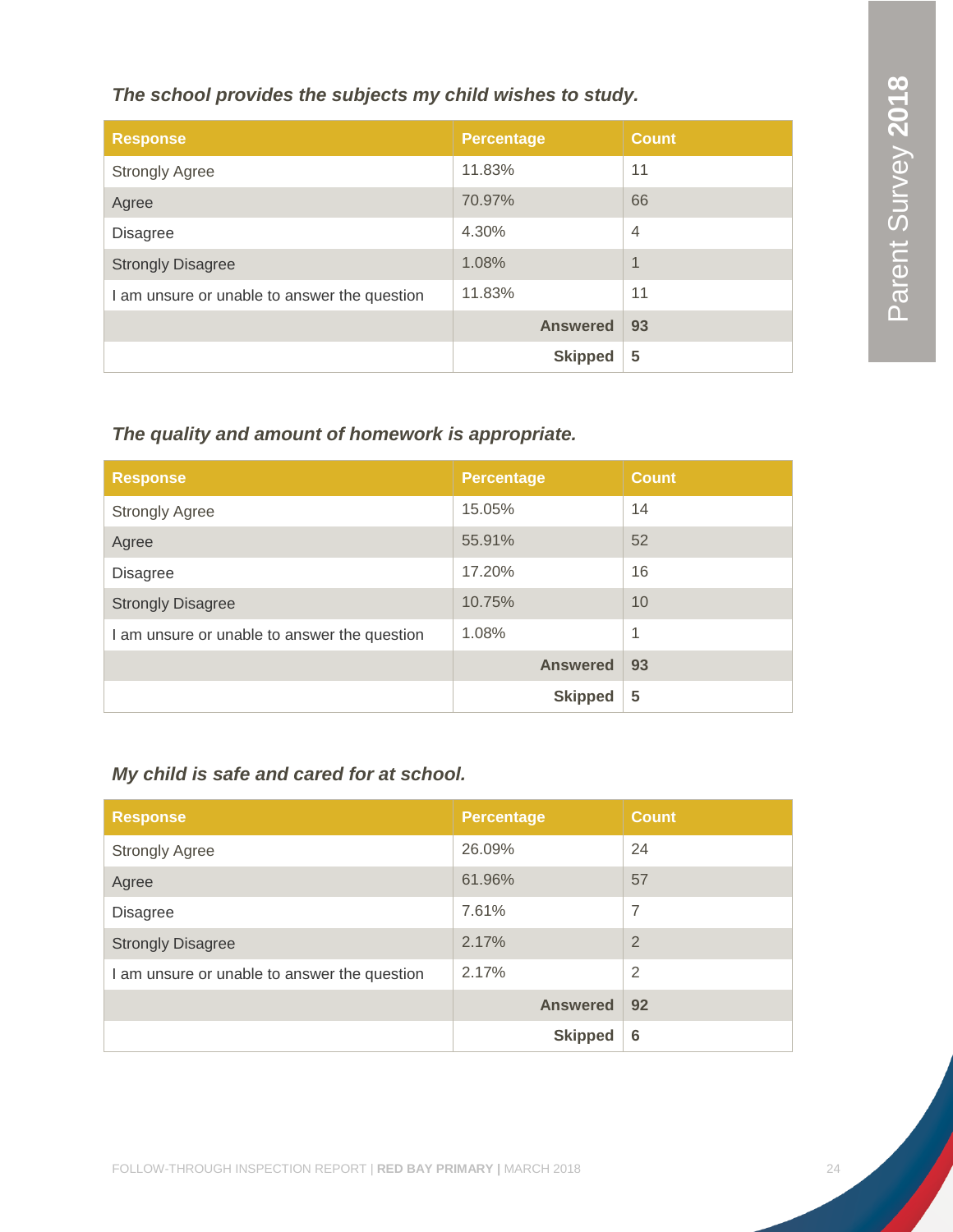### *The school helps my child choose a healthy lifestyle.*

| <b>Response</b>                              | <b>Percentage</b> | <b>Count</b> |
|----------------------------------------------|-------------------|--------------|
| <b>Strongly Agree</b>                        | 18.28%            | 17           |
| Agree                                        | 53.76%            | 50           |
| <b>Disagree</b>                              | 11.83%            | 11           |
| <b>Strongly Disagree</b>                     | 3.23%             | 3            |
| I am unsure or unable to answer the question | 12.90%            | 12           |
|                                              | <b>Answered</b>   | 93           |
|                                              | <b>Skipped</b>    | 5            |

### *My child is safe while on school buses.*

| <b>Response</b>                              | <b>Percentage</b> | <b>Count</b>   |
|----------------------------------------------|-------------------|----------------|
| <b>Strongly Agree</b>                        | 16.13%            | 15             |
| Agree                                        | 30.11%            | 28             |
| <b>Disagree</b>                              | 1.08%             | 1              |
| <b>Strongly Disagree</b>                     | 0.00%             | $\overline{0}$ |
| I am unsure or unable to answer the question | 52.69%            | 49             |
|                                              | <b>Answered</b>   | 93             |
|                                              | <b>Skipped</b>    | 5              |

### *My child is treated fairly at school.*

| <b>Response</b>                              | <b>Percentage</b> | <b>Count</b> |
|----------------------------------------------|-------------------|--------------|
| <b>Strongly Agree</b>                        | 14.13%            | 13           |
| Agree                                        | 67.39%            | 62           |
| <b>Disagree</b>                              | 3.26%             | 3            |
| <b>Strongly Disagree</b>                     | 8.70%             | 8            |
| I am unsure or unable to answer the question | 6.52%             | 6            |
|                                              | <b>Answered</b>   | 92           |
|                                              | <b>Skipped</b>    | 6            |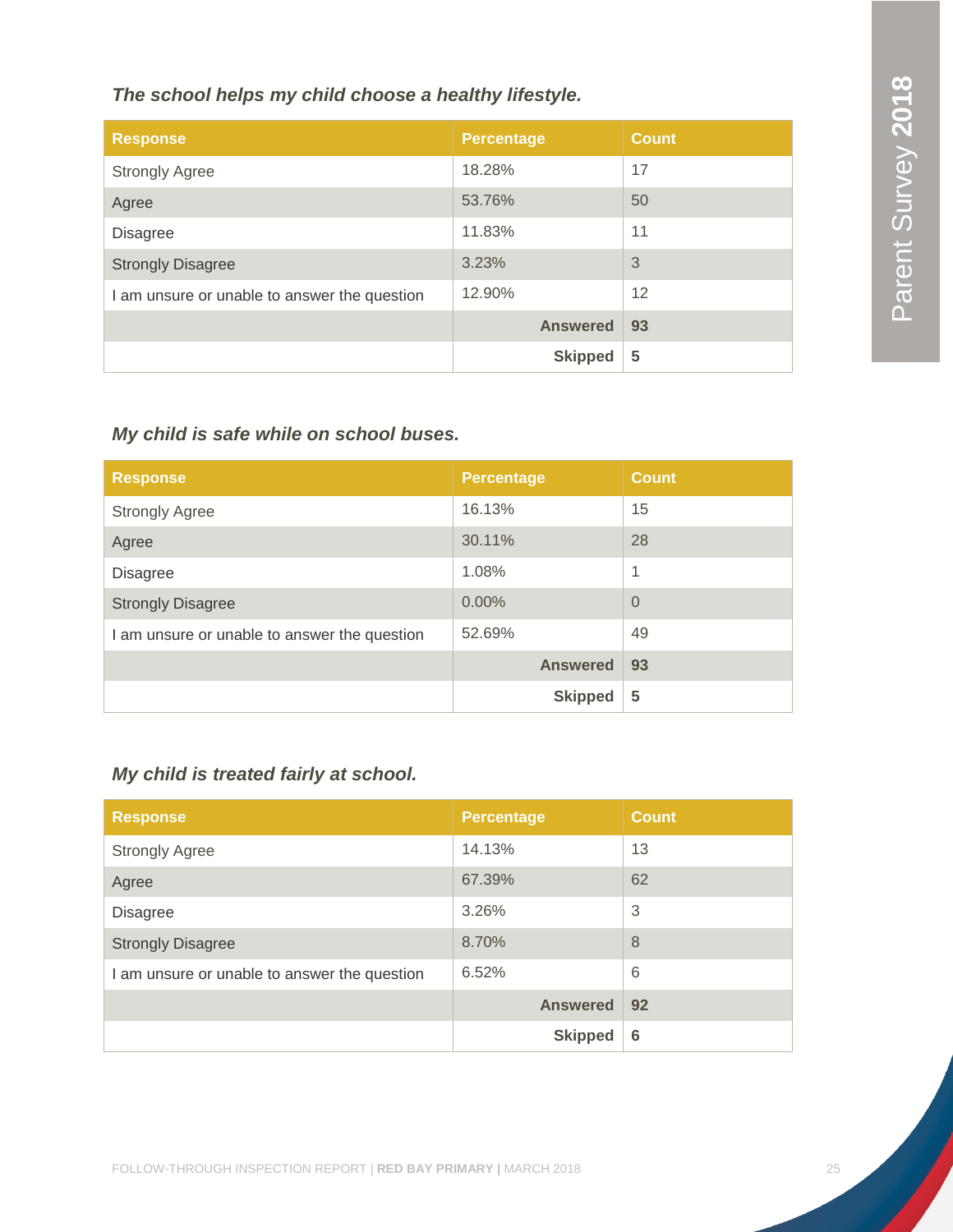*The school deals effectively with incidents of bullying.*

| <b>Response</b>                              | <b>Percentage</b> | <b>Count</b> |
|----------------------------------------------|-------------------|--------------|
| <b>Strongly Agree</b>                        | 10.87%            | 10           |
| Agree                                        | 41.30%            | 38           |
| <b>Disagree</b>                              | 8.70%             | 8            |
| <b>Strongly Disagree</b>                     | 9.78%             | 9            |
| I am unsure or unable to answer the question | 29.35%            | 27           |
|                                              | <b>Answered</b>   | 92           |
|                                              | <b>Skipped</b>    | 6            |

*The school helps my child make good choices about his or her future education and career.*

| <b>Response</b>                              | <b>Percentage</b> | <b>Count</b>   |
|----------------------------------------------|-------------------|----------------|
| <b>Strongly Agree</b>                        | 9.78%             | 9              |
| Agree                                        | 54.35%            | 50             |
| <b>Disagree</b>                              | 8.70%             | 8              |
| <b>Strongly Disagree</b>                     | 2.17%             | $\overline{2}$ |
| I am unsure or unable to answer the question | 25.00%            | 23             |
|                                              | <b>Answered</b>   | 92             |
|                                              | <b>Skipped</b>    | 6              |

*The school provides good support to students with special educational needs.*

| <b>Response</b>                              | <b>Percentage</b> | <b>Count</b>   |
|----------------------------------------------|-------------------|----------------|
| <b>Strongly Agree</b>                        | 12.90%            | 12             |
| Agree                                        | 32.26%            | 30             |
| <b>Disagree</b>                              | 4.30%             | $\overline{4}$ |
| <b>Strongly Disagree</b>                     | 5.38%             | 5              |
| I am unsure or unable to answer the question | 45.16%            | 42             |
|                                              | <b>Answered</b>   | 93             |
|                                              | <b>Skipped</b>    | 5              |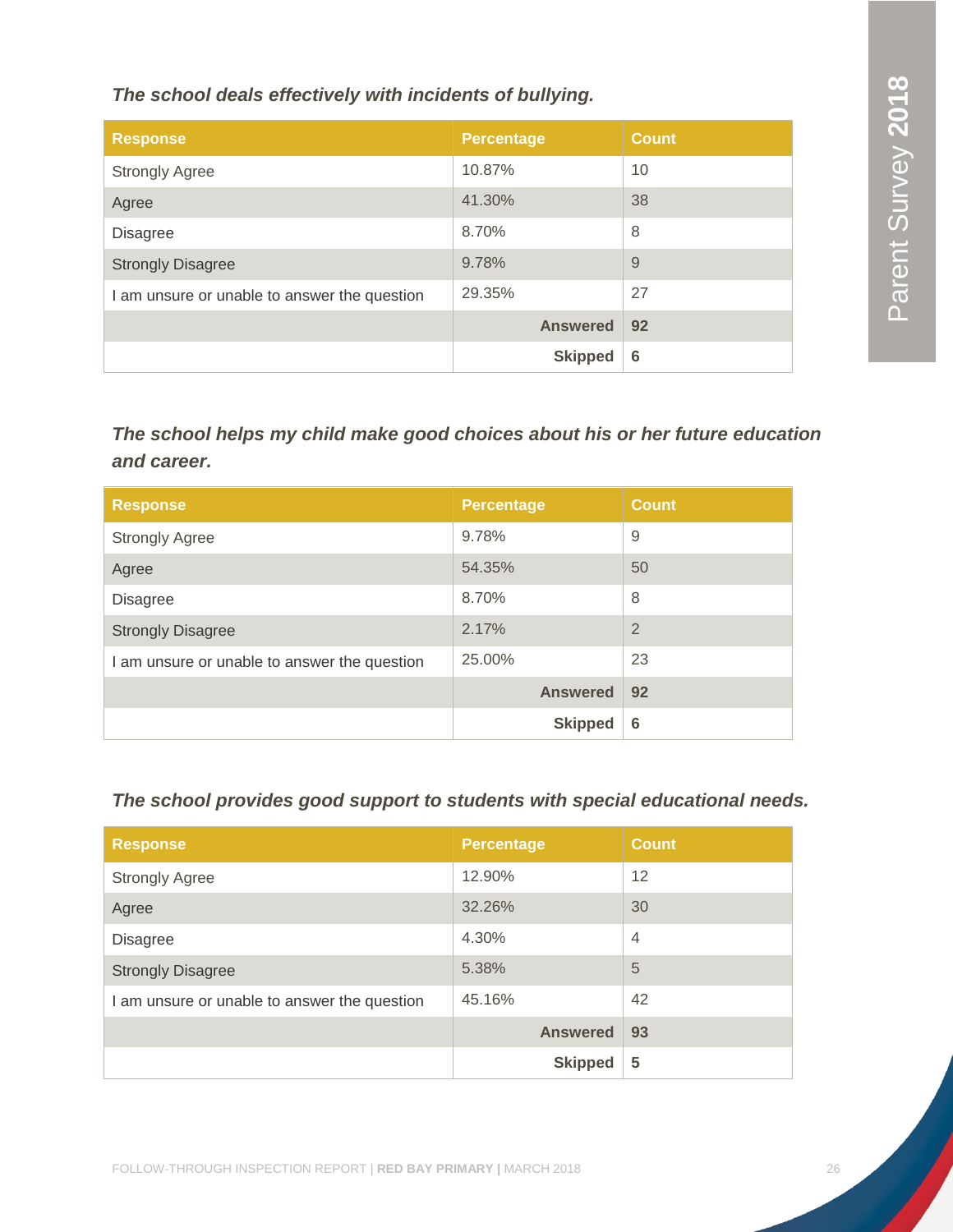### *The school is well led.*

| <b>Response</b>                              | <b>Percentage</b> | <b>Count</b>   |
|----------------------------------------------|-------------------|----------------|
| <b>Strongly Agree</b>                        | 25.00%            | 23             |
| Agree                                        | 56.52%            | 52             |
| <b>Disagree</b>                              | 5.43%             | 5              |
| <b>Strongly Disagree</b>                     | 2.17%             | $\overline{2}$ |
| I am unsure or unable to answer the question | 10.87%            | 10             |
|                                              | <b>Answered</b>   | 92             |
|                                              | <b>Skipped</b>    | 6              |

### *I receive good information about the school's improvement plans.*

| <b>Response</b>                              | <b>Percentage</b> | <b>Count</b> |
|----------------------------------------------|-------------------|--------------|
| <b>Strongly Agree</b>                        | 9.78%             | 9            |
| Agree                                        | 44.57%            | 41           |
| <b>Disagree</b>                              | 22.83%            | 21           |
| <b>Strongly Disagree</b>                     | 8.70%             | 8            |
| I am unsure or unable to answer the question | 14.13%            | 13           |
|                                              | <b>Answered</b>   | 92           |
|                                              | <b>Skipped</b>    | 6            |

### *Communication between the school and parents is effective and timely.*

| <b>Response</b>                              | <b>Percentage</b> | <b>Count</b> |
|----------------------------------------------|-------------------|--------------|
| <b>Strongly Agree</b>                        | 17.39%            | 16           |
| Agree                                        | 52.17%            | 48           |
| <b>Disagree</b>                              | 16.30%            | 15           |
| <b>Strongly Disagree</b>                     | 8.70%             | 8            |
| I am unsure or unable to answer the question | 5.43%             | 5            |
|                                              | <b>Answered</b>   | 92           |
|                                              | <b>Skipped</b>    | 6            |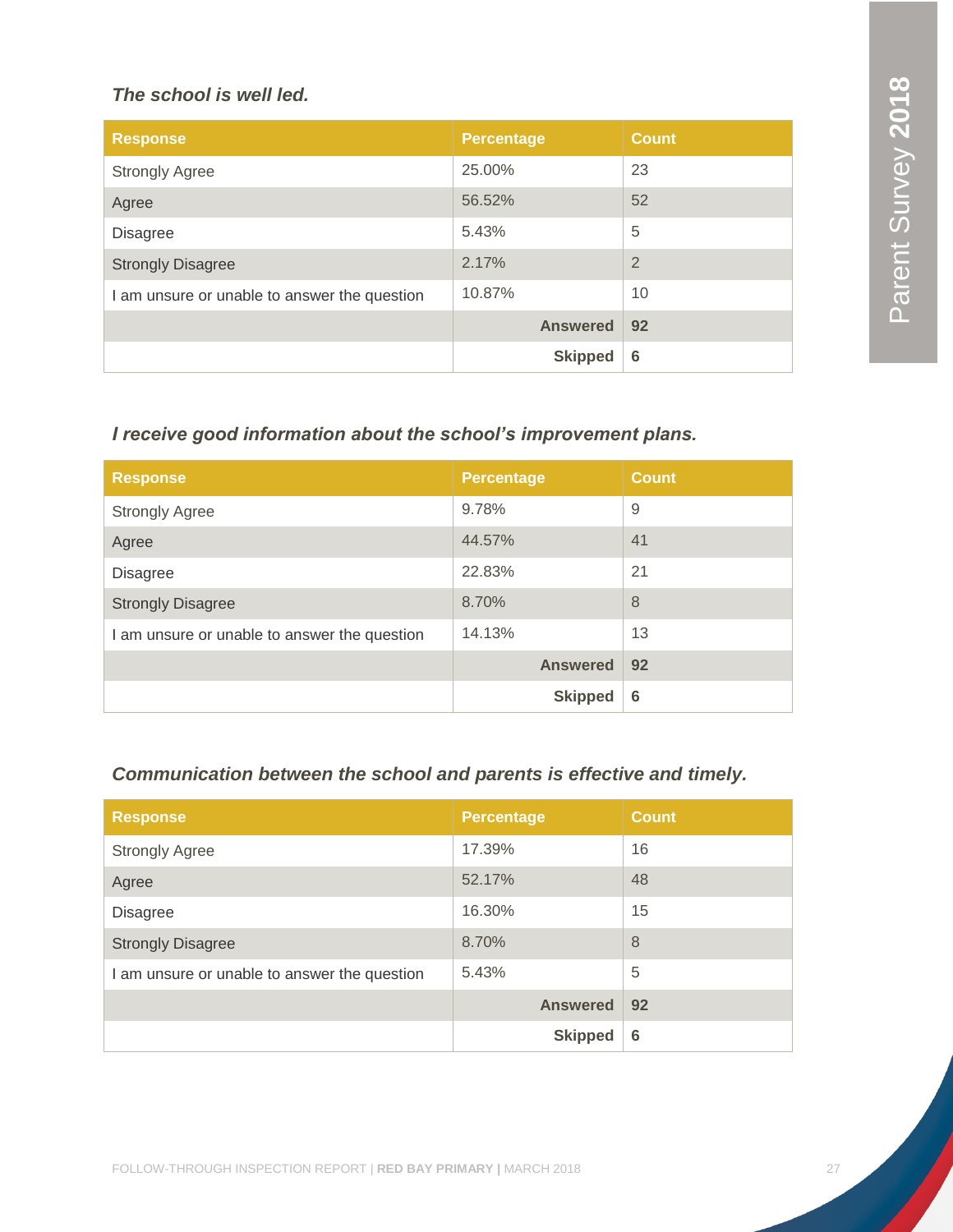### *The school responds appropriately to parental concerns.*

| <b>Response</b>                              | <b>Percentage</b> | <b>Count</b>   |
|----------------------------------------------|-------------------|----------------|
| <b>Strongly Agree</b>                        | 14.13%            | 13             |
| Agree                                        | 55.43%            | 51             |
| <b>Disagree</b>                              | 10.87%            | 10             |
| <b>Strongly Disagree</b>                     | 2.17%             | $\overline{2}$ |
| I am unsure or unable to answer the question | 17.39%            | 16             |
|                                              | <b>Answered</b>   | 92             |
|                                              | <b>Skipped</b>    | 6              |

### *School reports are regular and informative.*

| <b>Response</b>                              | <b>Percentage</b> | <b>Count</b>   |
|----------------------------------------------|-------------------|----------------|
| <b>Strongly Agree</b>                        | 15.22%            | 14             |
| Agree                                        | 56.52%            | 52             |
| <b>Disagree</b>                              | 18.48%            | 17             |
| <b>Strongly Disagree</b>                     | 4.35%             | $\overline{4}$ |
| I am unsure or unable to answer the question | 5.43%             | 5              |
|                                              | <b>Answered</b>   | 92             |
|                                              | <b>Skipped</b>    | 6              |

### *Parent-teacher meetings are helpful and held regularly.*

| <b>Response</b>                              | <b>Percentage</b> | <b>Count</b> |
|----------------------------------------------|-------------------|--------------|
| <b>Strongly Agree</b>                        | 13.04%            | 12           |
| Agree                                        | 53.26%            | 49           |
| <b>Disagree</b>                              | 22.83%            | 21           |
| <b>Strongly Disagree</b>                     | 1.09%             | 1            |
| I am unsure or unable to answer the question | 9.78%             | 9            |
|                                              | <b>Answered</b>   | 92           |
|                                              | <b>Skipped</b>    | 6            |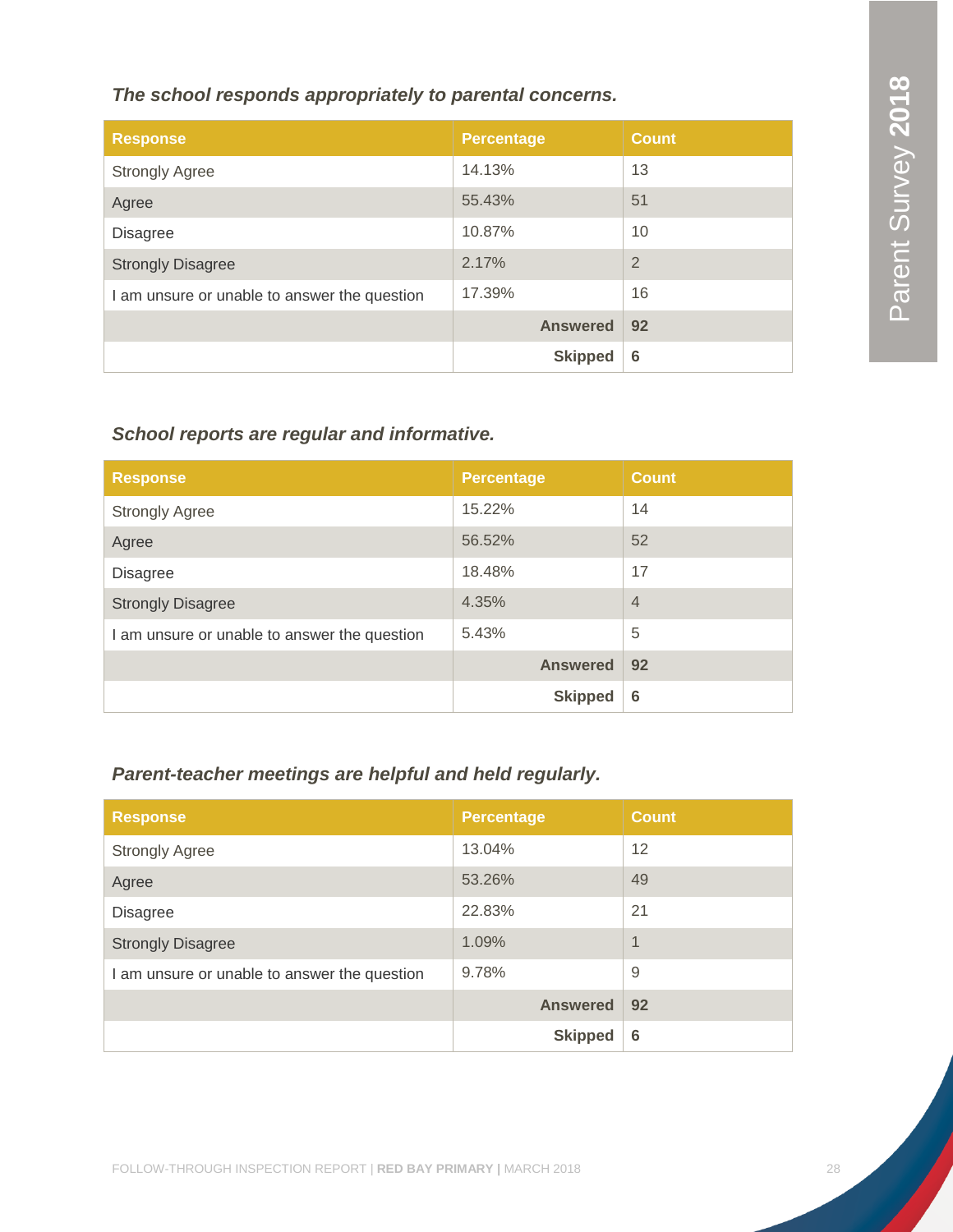### *Parents are effectively involved in the work of the school.*

| <b>Response</b>                              | <b>Percentage</b> | <b>Count</b> |
|----------------------------------------------|-------------------|--------------|
| <b>Strongly Agree</b>                        | 9.78%             | 9            |
| Agree                                        | 53.26%            | 49           |
| <b>Disagree</b>                              | 14.13%            | 13           |
| <b>Strongly Disagree</b>                     | 3.26%             | 3            |
| I am unsure or unable to answer the question | 19.57%            | 18           |
|                                              | <b>Answered</b>   | 92           |
|                                              | <b>Skipped</b>    | 6            |

### *The school enjoys good links with the wider community.*

| <b>Response</b>                              | <b>Percentage</b> | <b>Count</b>   |
|----------------------------------------------|-------------------|----------------|
| <b>Strongly Agree</b>                        | 13.04%            | 12             |
| Agree                                        | 46.74%            | 43             |
| <b>Disagree</b>                              | 4.35%             | $\overline{4}$ |
| <b>Strongly Disagree</b>                     | 1.09%             | 1              |
| I am unsure or unable to answer the question | 34.78%            | 32             |
|                                              | <b>Answered</b>   | 92             |
|                                              | <b>Skipped</b>    | 6              |

### *The school has appropriately qualified and suitably skilled teachers and staff.*

| <b>Response</b>                              | <b>Percentage</b> | <b>Count</b> |
|----------------------------------------------|-------------------|--------------|
| <b>Strongly Agree</b>                        | 26.09%            | 24           |
| Agree                                        | 50.00%            | 46           |
| <b>Disagree</b>                              | 7.61%             | 7            |
| <b>Strongly Disagree</b>                     | 2.17%             | 2            |
| I am unsure or unable to answer the question | 14.13%            | 13           |
|                                              | <b>Answered</b>   | 92           |
|                                              | <b>Skipped</b>    | 6            |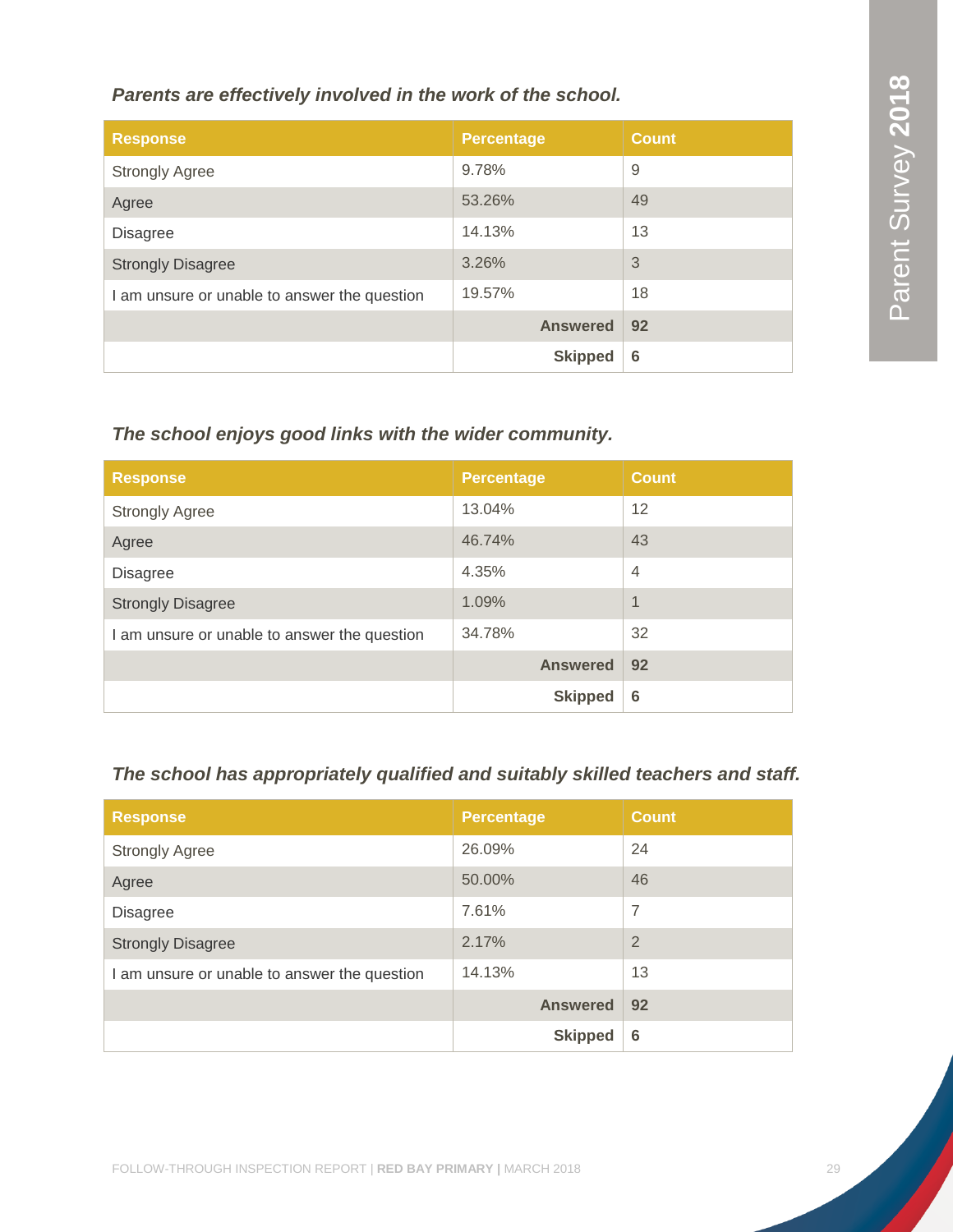*The school provides good quality resources for my child's learning.*

| <b>Response</b>                              | <b>Percentage</b> | <b>Count</b>   |
|----------------------------------------------|-------------------|----------------|
| <b>Strongly Agree</b>                        | 16.30%            | 15             |
| Agree                                        | 64.13%            | 59             |
| <b>Disagree</b>                              | 13.04%            | 12             |
| <b>Strongly Disagree</b>                     | 2.17%             | $\overline{2}$ |
| I am unsure or unable to answer the question | 4.35%             | $\overline{4}$ |
|                                              | <b>Answered</b>   | 92             |
|                                              | <b>Skipped</b>    | 6              |

*Overall, I am satisfied with the quality of education provided at this school.*

| 23.08%                      | 59.34%                   |  |
|-----------------------------|--------------------------|--|
| <b>Strongly Agree</b>       | Agree                    |  |
| $10.99\%$                   | $2.20\%$                 |  |
| <b>Disagree</b>             | <b>Strongly Disagree</b> |  |
| $4.40\%$<br><b>Not Sure</b> |                          |  |

| <b>Response</b> | <b>Count</b> |
|-----------------|--------------|
| Answered   91   |              |
| Skipped 7       |              |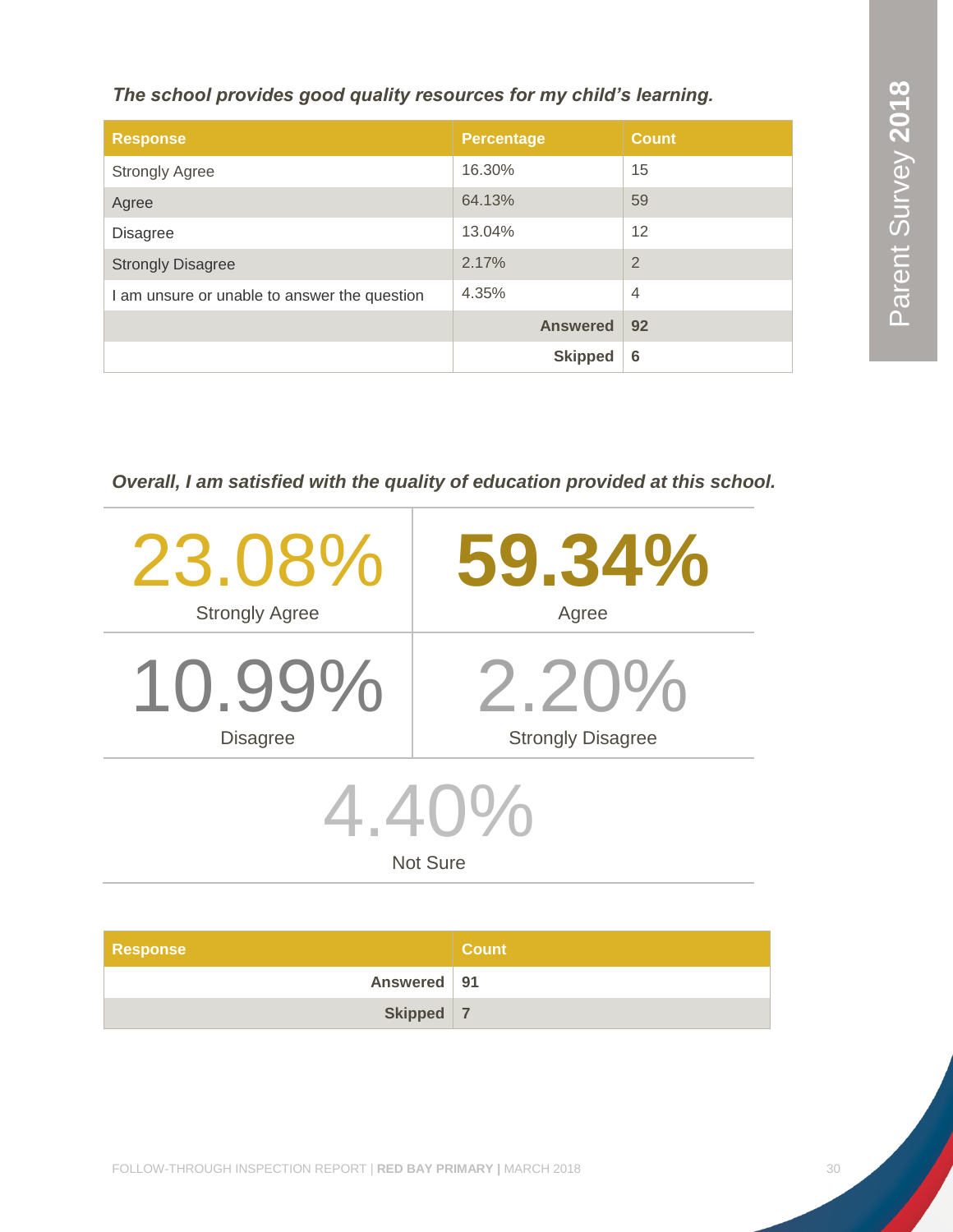# <span id="page-31-0"></span>Appendix 2

# **Office of Education Standards | Staff Survey 2018**

### *What is your role in the school?*



TEACHING STAFF NON-TEACHING STAFF

### *How long have you worked at this school?*

| <b>Response</b>                              | Percentage      | <b>Count</b> |
|----------------------------------------------|-----------------|--------------|
| One year or less                             | 3.70%           |              |
| More than one year but less than three years | 25.93%          | 7            |
| Three years or more                          | 70.37%          | 19           |
|                                              | <b>Answered</b> | 27           |
|                                              | <b>Skipped</b>  | $\bf{0}$     |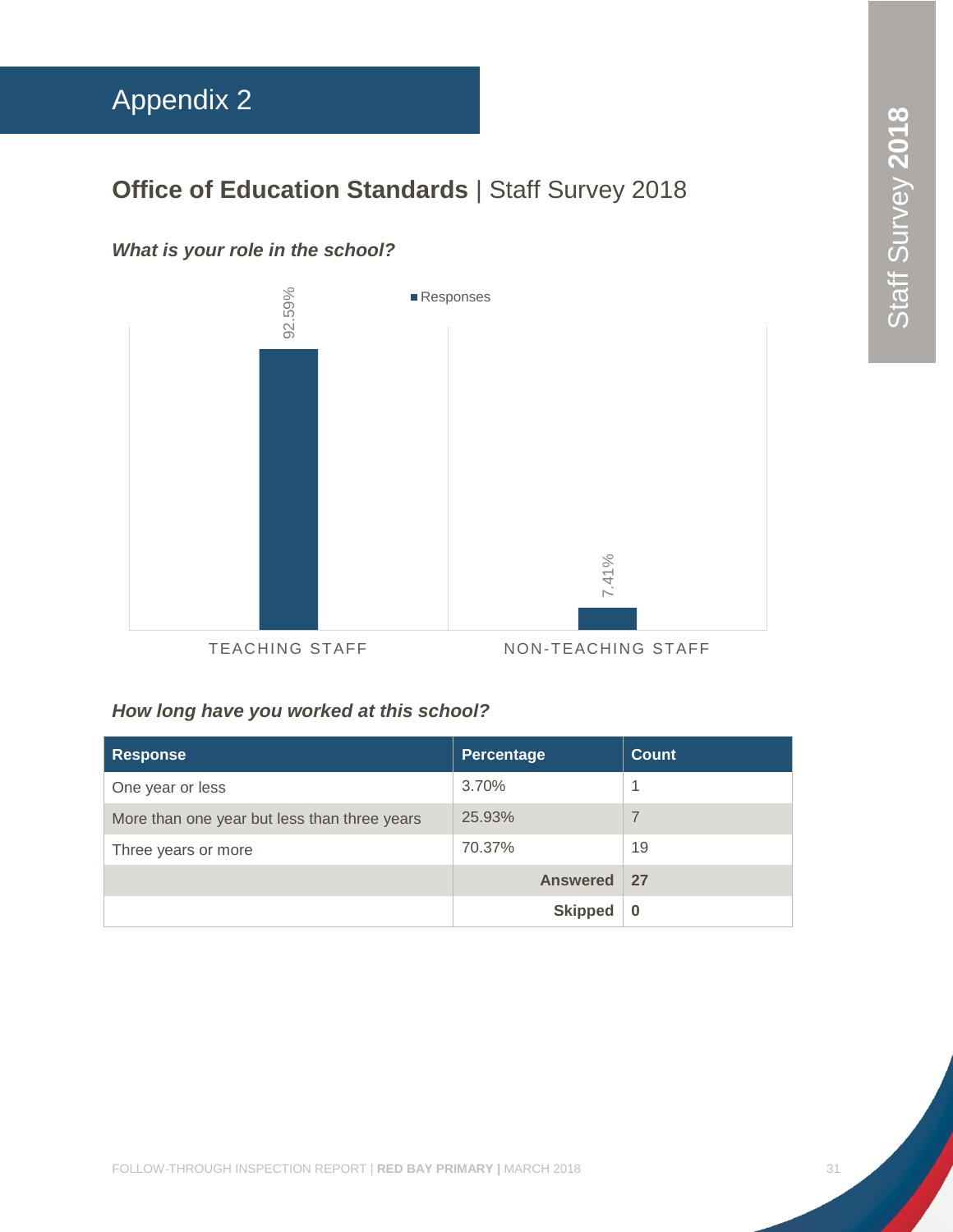*Which age-group of students are you mostly supporting?*



*What is your nationality?*



### *The behaviour of most students in the school is good.*

| <b>Response</b>                              | Percentage      | <b>Count</b>   |
|----------------------------------------------|-----------------|----------------|
| <b>Strongly Agree</b>                        | 26.92%          | $\overline{7}$ |
| Agree                                        | 53.85%          | 14             |
| <b>Disagree</b>                              | 7.69%           | $\overline{2}$ |
| <b>Strongly Disagree</b>                     | 7.69%           | $\overline{2}$ |
| I am unsure or unable to answer the question | 3.85%           | 1              |
|                                              | <b>Answered</b> | 26             |
|                                              | <b>Skipped</b>  | 1              |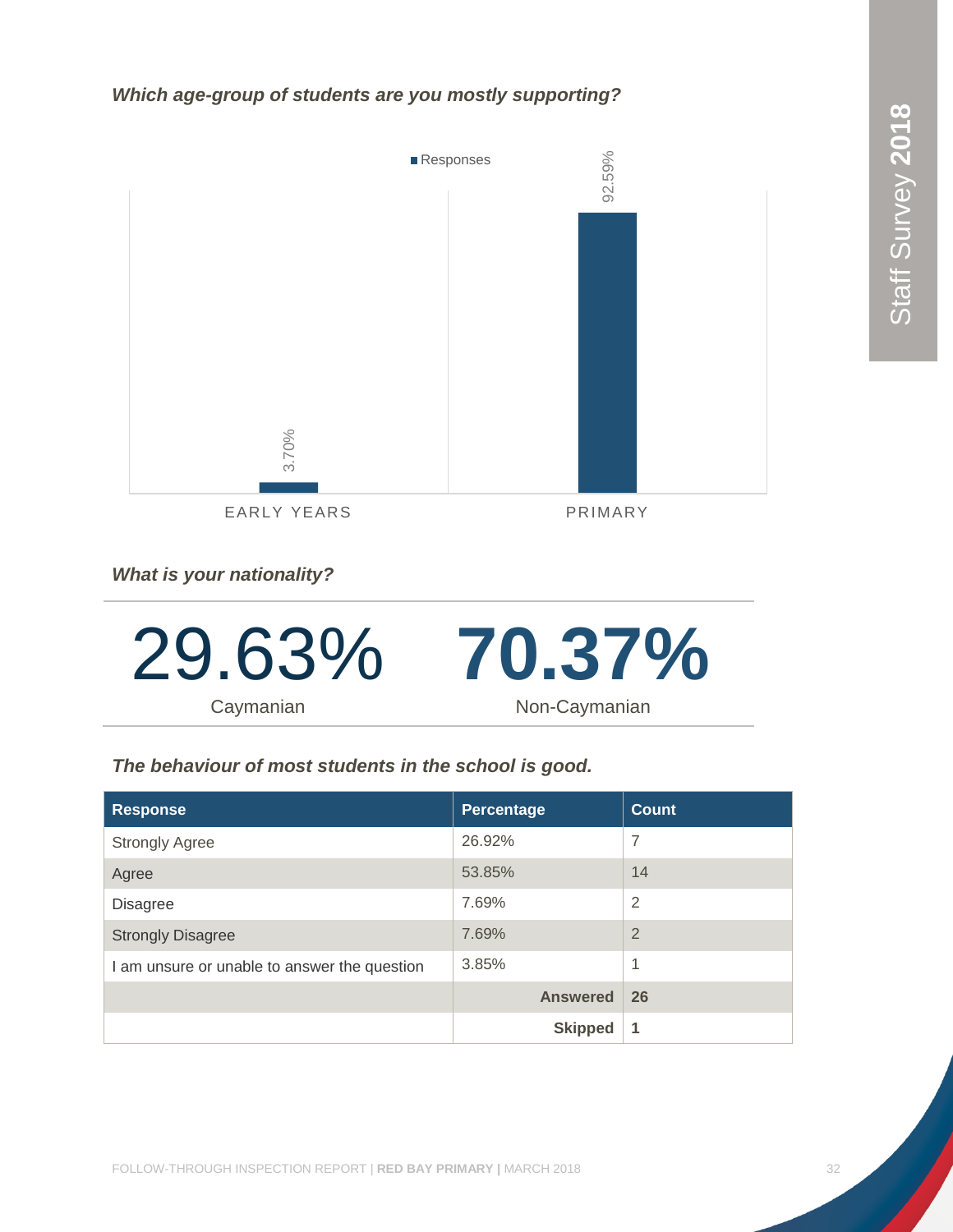*Most students at this school understand their responsibilities as members of a wider community.*

| <b>Response</b>                              | Percentage      | <b>Count</b>   |
|----------------------------------------------|-----------------|----------------|
| <b>Strongly Agree</b>                        | 11.54%          | 3              |
| Agree                                        | 61.54%          | 16             |
| <b>Disagree</b>                              | 11.54%          | 3              |
| <b>Strongly Disagree</b>                     | 7.69%           | $\overline{2}$ |
| I am unsure or unable to answer the question | 7.69%           | $\overline{2}$ |
|                                              | <b>Answered</b> | 26             |
|                                              | <b>Skipped</b>  | 1              |

### *Most students at this school show good environmental understanding.*

| <b>Response</b>                              | Percentage      | <b>Count</b>               |
|----------------------------------------------|-----------------|----------------------------|
| <b>Strongly Agree</b>                        | 23.08%          | 6                          |
| Agree                                        | 53.85%          | 14                         |
| <b>Disagree</b>                              | 19.23%          | 5                          |
| <b>Strongly Disagree</b>                     | 3.85%           | $\boldsymbol{\mathcal{A}}$ |
| I am unsure or unable to answer the question | $0.00\%$        | $\mathbf 0$                |
|                                              | <b>Answered</b> | 26                         |
|                                              | <b>Skipped</b>  | 1                          |

### *There are good assessment systems in this school.*

| <b>Response</b>                              | Percentage      | Count          |
|----------------------------------------------|-----------------|----------------|
| <b>Strongly Agree</b>                        | 34.62%          | 9              |
| Agree                                        | 46.15%          | 12             |
| <b>Disagree</b>                              | 7.69%           | $\overline{2}$ |
| <b>Strongly Disagree</b>                     | 3.85%           | $\overline{1}$ |
| I am unsure or unable to answer the question | 7.69%           | $\overline{2}$ |
|                                              | <b>Answered</b> | 26             |
|                                              | <b>Skipped</b>  | -1             |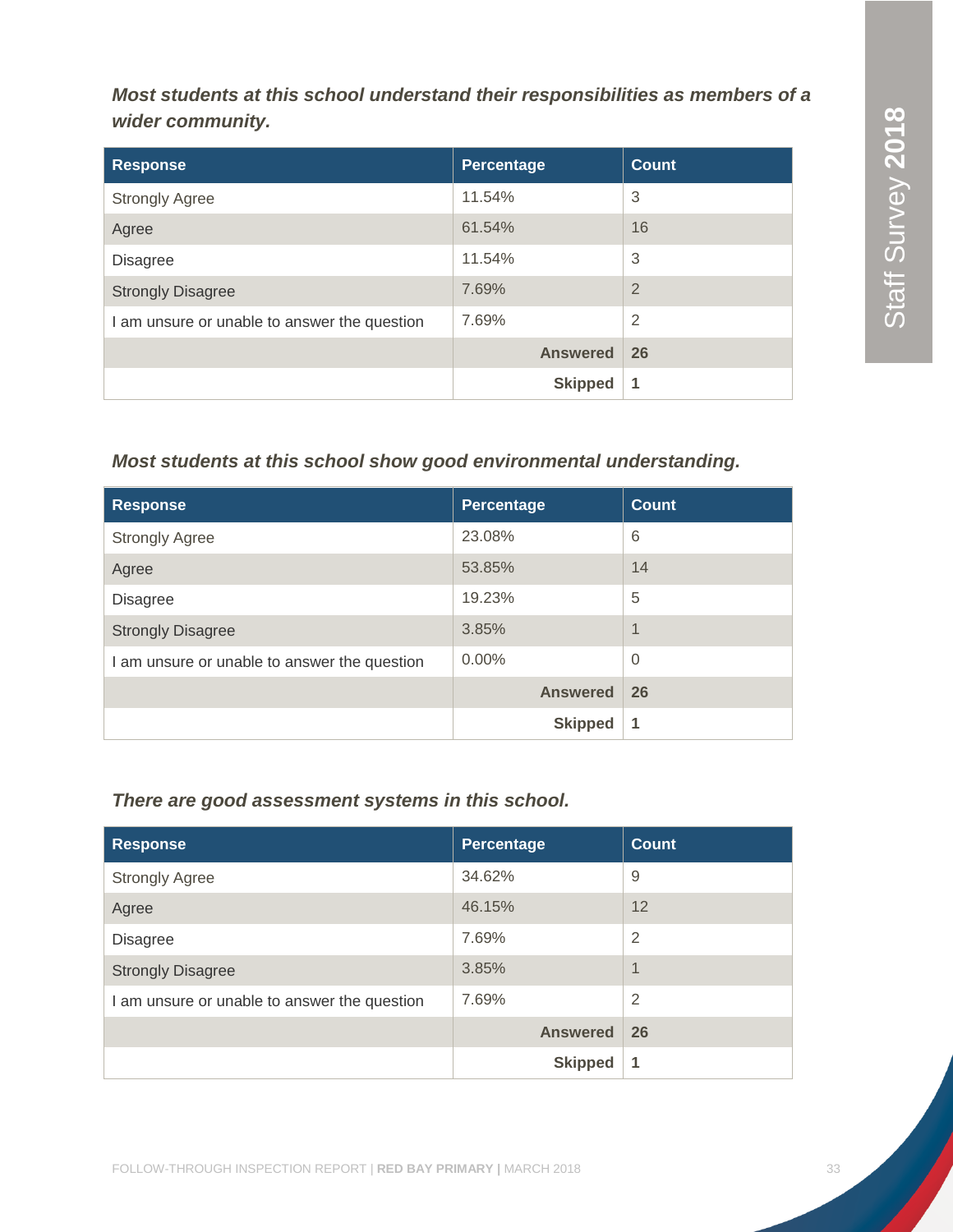*Students can join in a good range of extra-curricular activities provided by the school.*

| <b>Response</b>                              | Percentage      | <b>Count</b>   |
|----------------------------------------------|-----------------|----------------|
| <b>Strongly Agree</b>                        | 42.31%          | 11             |
| Agree                                        | 42.31%          | 11             |
| <b>Disagree</b>                              | 15.38%          | $\overline{4}$ |
| <b>Strongly Disagree</b>                     | 0.00%           | $\Omega$       |
| I am unsure or unable to answer the question | $0.00\%$        | $\overline{0}$ |
|                                              | <b>Answered</b> | 26             |
|                                              | <b>Skipped</b>  | 1              |

### *This school regularly informs students of their next steps in learning.*

| <b>Response</b>                              | Percentage      | <b>Count</b> |
|----------------------------------------------|-----------------|--------------|
| <b>Strongly Agree</b>                        | 61.54%          | 16           |
| Agree                                        | 30.77%          | 8            |
| <b>Disagree</b>                              | $0.00\%$        | $\Omega$     |
| <b>Strongly Disagree</b>                     | 3.85%           | 1            |
| I am unsure or unable to answer the question | 3.85%           | 1            |
|                                              | <b>Answered</b> | 26           |
|                                              | <b>Skipped</b>  | 1            |

### *There is a safe and caring environment for all members of this school community.*

| <b>Response</b>                              | Percentage      | <b>Count</b>   |
|----------------------------------------------|-----------------|----------------|
| <b>Strongly Agree</b>                        | 42.31%          | 11             |
| Agree                                        | 46.15%          | 12             |
| <b>Disagree</b>                              | 7.69%           | $\overline{2}$ |
| <b>Strongly Disagree</b>                     | 0.00%           | $\overline{0}$ |
| I am unsure or unable to answer the question | 3.85%           | 1              |
|                                              | <b>Answered</b> | 26             |
|                                              | <b>Skipped</b>  | 1              |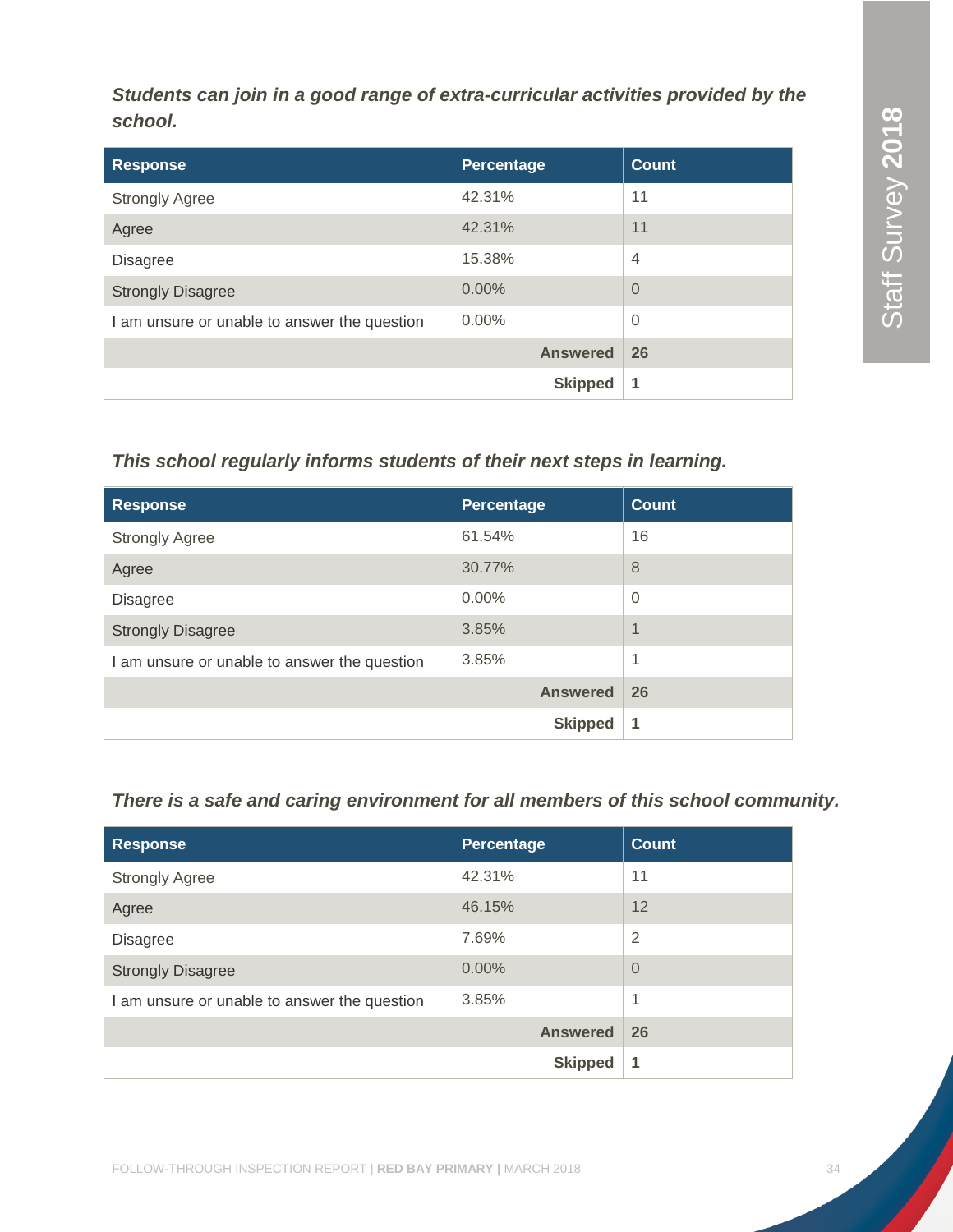*The school helps students to choose a healthy life style.*

| <b>Response</b>                              | Percentage      | <b>Count</b>   |
|----------------------------------------------|-----------------|----------------|
| <b>Strongly Agree</b>                        | 50.00%          | 13             |
| Agree                                        | 38.46%          | 10             |
| <b>Disagree</b>                              | 3.85%           | 1              |
| <b>Strongly Disagree</b>                     | 0.00%           | $\Omega$       |
| I am unsure or unable to answer the question | 7.69%           | $\overline{2}$ |
|                                              | <b>Answered</b> | 26             |
|                                              | <b>Skipped</b>  |                |

### *Students are treated fairly at this school.*

| <b>Response</b>                              | Percentage      | <b>Count</b>   |
|----------------------------------------------|-----------------|----------------|
| <b>Strongly Agree</b>                        | 46.15%          | 12             |
| Agree                                        | 50.00%          | 13             |
| <b>Disagree</b>                              | $0.00\%$        | $\overline{0}$ |
| <b>Strongly Disagree</b>                     | 0.00%           | $\overline{0}$ |
| I am unsure or unable to answer the question | 3.85%           | 1              |
|                                              | <b>Answered</b> | 26             |
|                                              | <b>Skipped</b>  | 1              |

### *The school deals effectively with incidents of bullying.*

| <b>Response</b>                              | <b>Percentage</b> | <b>Count</b>   |
|----------------------------------------------|-------------------|----------------|
| <b>Strongly Agree</b>                        | 46.15%            | 12             |
| Agree                                        | 50.00%            | 13             |
| <b>Disagree</b>                              | $0.00\%$          | $\overline{0}$ |
| <b>Strongly Disagree</b>                     | 0.00%             | $\Omega$       |
| I am unsure or unable to answer the question | 3.85%             | 1              |
|                                              | <b>Answered</b>   | 26             |
|                                              | <b>Skipped</b>    | 1              |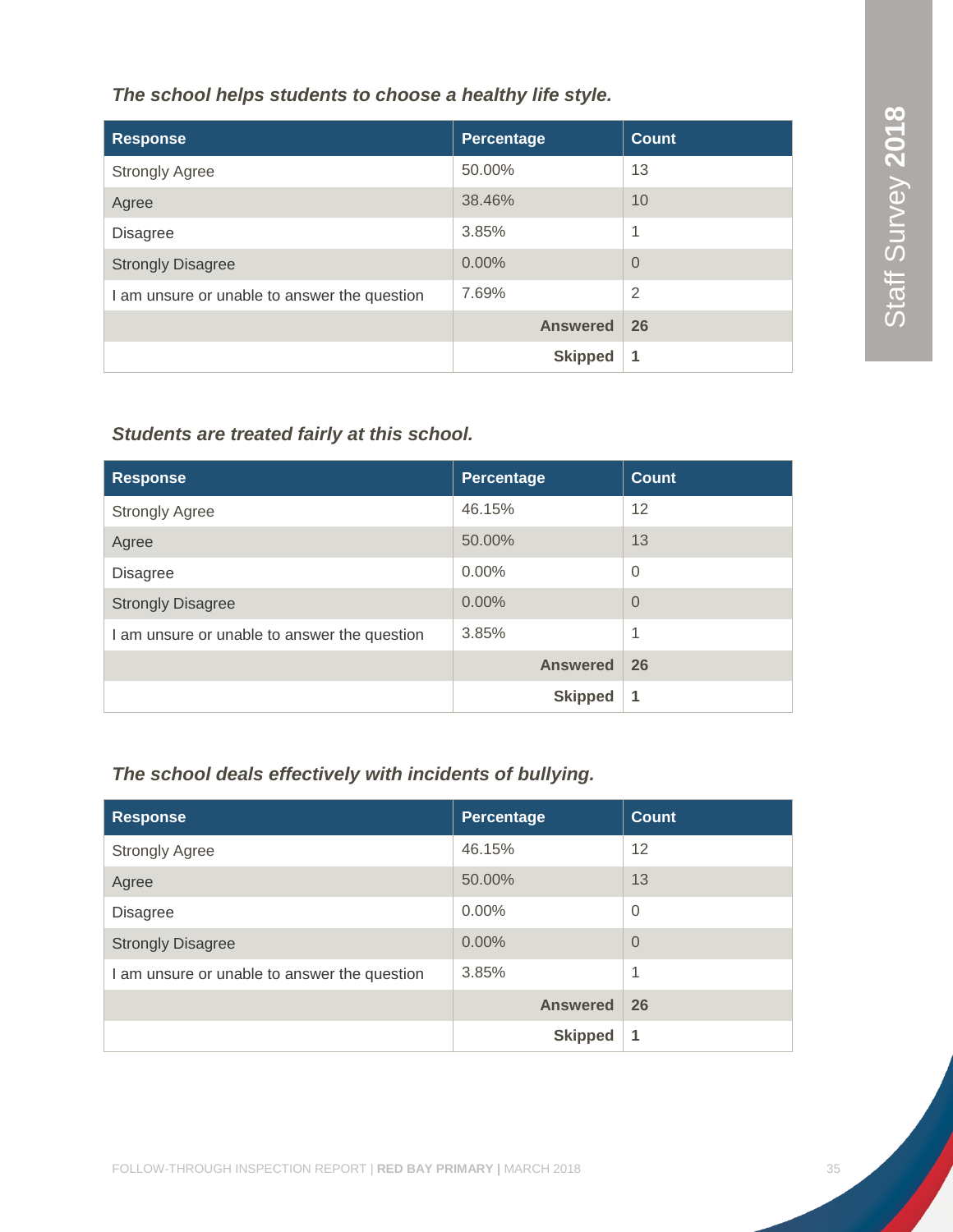*The school helps students make good choices about their future education and career.*

| <b>Response</b>                              | Percentage      | <b>Count</b>   |
|----------------------------------------------|-----------------|----------------|
| <b>Strongly Agree</b>                        | 38.46%          | 10             |
| Agree                                        | 50.00%          | 13             |
| <b>Disagree</b>                              | $0.00\%$        | $\overline{0}$ |
| <b>Strongly Disagree</b>                     | 0.00%           | $\Omega$       |
| I am unsure or unable to answer the question | 11.54%          | 3              |
|                                              | <b>Answered</b> | 26             |
|                                              | <b>Skipped</b>  | 1              |

### *The school provides good support to students with special educational needs.*

| <b>Response</b>                              | Percentage      | <b>Count</b> |
|----------------------------------------------|-----------------|--------------|
| <b>Strongly Agree</b>                        | 19.23%          | 5            |
| Agree                                        | 42.31%          | 11           |
| <b>Disagree</b>                              | 23.08%          | 6            |
| <b>Strongly Disagree</b>                     | 3.85%           | 1            |
| I am unsure or unable to answer the question | 11.54%          | 3            |
|                                              | <b>Answered</b> | 26           |
|                                              | <b>Skipped</b>  | 1            |

### *The school is well led.*

| <b>Response</b>                              | Percentage      | <b>Count</b>   |
|----------------------------------------------|-----------------|----------------|
| <b>Strongly Agree</b>                        | 46.15%          | 12             |
| Agree                                        | 30.77%          | 8              |
| <b>Disagree</b>                              | 7.69%           | $\overline{2}$ |
| <b>Strongly Disagree</b>                     | 0.00%           | $\overline{0}$ |
| I am unsure or unable to answer the question | 15.38%          | $\overline{4}$ |
|                                              | <b>Answered</b> | 26             |
|                                              | <b>Skipped</b>  | 1              |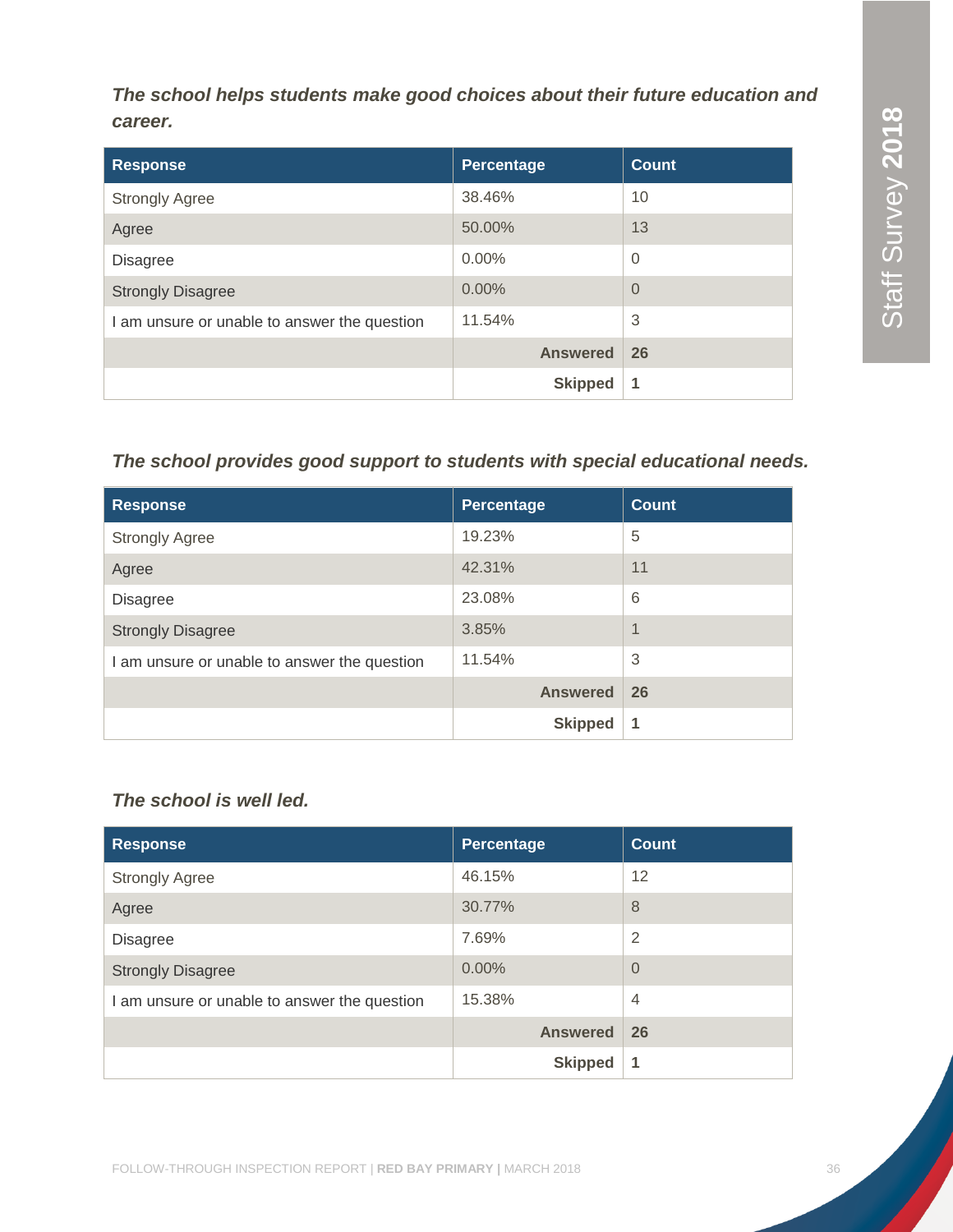### *I am involved in the process of school self-evaluation and improvement planning.*

| <b>Response</b>                              | Percentage      | Count          |
|----------------------------------------------|-----------------|----------------|
| <b>Strongly Agree</b>                        | 46.15%          | 12             |
| Agree                                        | 53.85%          | 14             |
| <b>Disagree</b>                              | $0.00\%$        | $\overline{0}$ |
| <b>Strongly Disagree</b>                     | 0.00%           | $\overline{0}$ |
| I am unsure or unable to answer the question | $0.00\%$        | $\Omega$       |
|                                              | <b>Answered</b> | 26             |
|                                              | <b>Skipped</b>  | 1              |

### *The school effectively supports my continuing professional development.*

| <b>Response</b>                              | Percentage      | <b>Count</b>   |
|----------------------------------------------|-----------------|----------------|
| <b>Strongly Agree</b>                        | 38.46%          | 10             |
| Agree                                        | 50.00%          | 13             |
| <b>Disagree</b>                              | 7.69%           | $\overline{2}$ |
| <b>Strongly Disagree</b>                     | 3.85%           | 1              |
| I am unsure or unable to answer the question | $0.00\%$        | $\Omega$       |
|                                              | <b>Answered</b> | 26             |
|                                              | <b>Skipped</b>  | 1              |

### *Parent teacher meetings are well attended and helpful.*

| <b>Response</b>                              | Percentage      | Count        |
|----------------------------------------------|-----------------|--------------|
| <b>Strongly Agree</b>                        | 8.00%           | 2            |
| Agree                                        | 52.00%          | 13           |
| <b>Disagree</b>                              | 36.00%          | 9            |
| <b>Strongly Disagree</b>                     | 0.00%           | $\Omega$     |
| I am unsure or unable to answer the question | 4.00%           | 1            |
|                                              | <b>Answered</b> | 25           |
|                                              | <b>Skipped</b>  | $\mathbf{2}$ |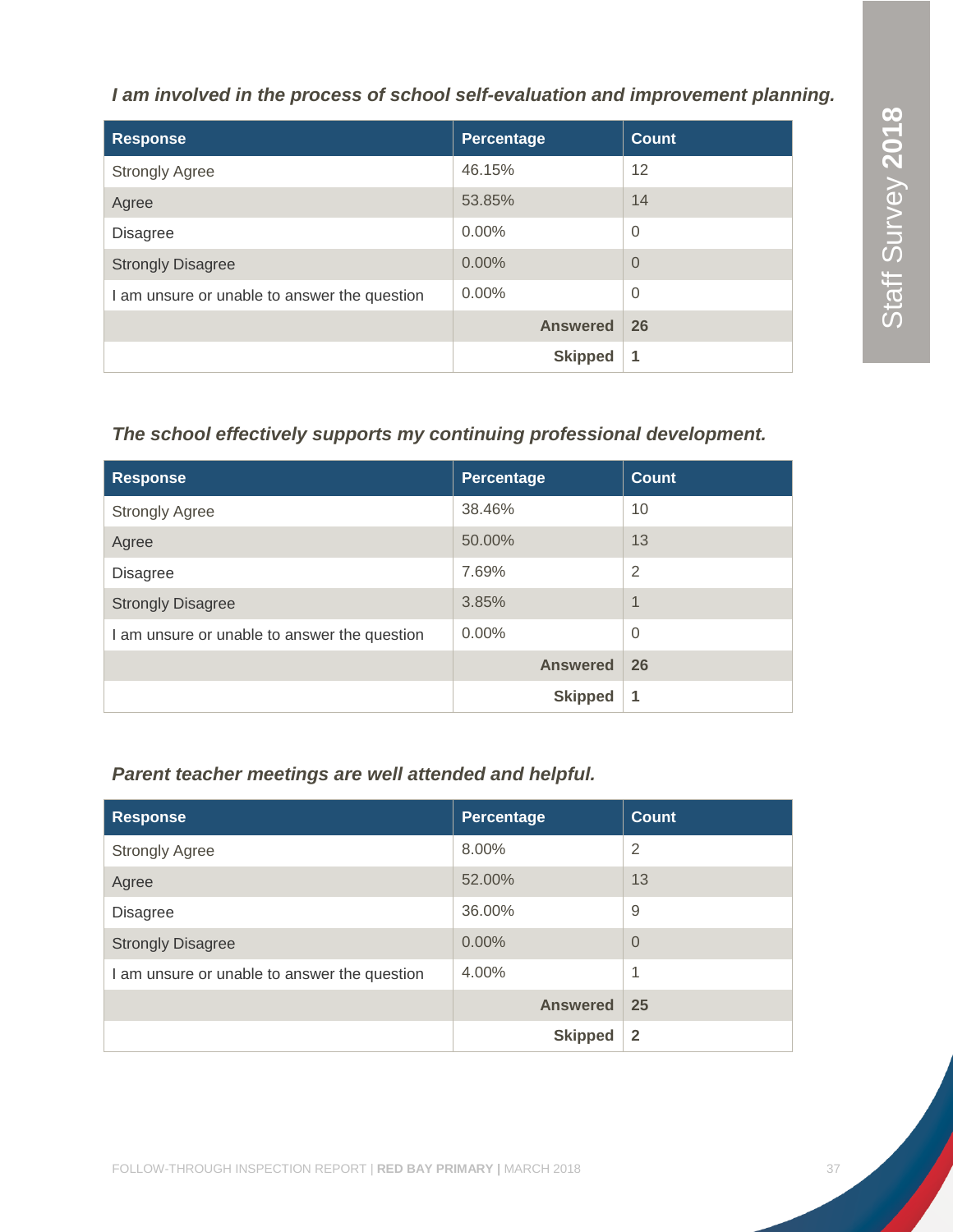*Parents are effectively involved in the work of the school.*

| <b>Response</b>                              | Percentage      | <b>Count</b>   |
|----------------------------------------------|-----------------|----------------|
| <b>Strongly Agree</b>                        | 12.00%          | 3              |
| Agree                                        | 56.00%          | 14             |
| <b>Disagree</b>                              | 24.00%          | 6              |
| <b>Strongly Disagree</b>                     | $0.00\%$        | $\Omega$       |
| I am unsure or unable to answer the question | 8.00%           | $\overline{2}$ |
|                                              | <b>Answered</b> | 25             |
|                                              | <b>Skipped</b>  | $\mathbf{2}$   |

### *The school enjoys good links with the wider community.*

| <b>Response</b>                              | Percentage      | <b>Count</b>   |
|----------------------------------------------|-----------------|----------------|
| <b>Strongly Agree</b>                        | 44.00%          | 11             |
| Agree                                        | 48.00%          | 12             |
| <b>Disagree</b>                              | 4.00%           | 1              |
| <b>Strongly Disagree</b>                     | 0.00%           | $\Omega$       |
| I am unsure or unable to answer the question | 4.00%           | 1              |
|                                              | <b>Answered</b> | 25             |
|                                              | <b>Skipped</b>  | $\overline{2}$ |

### *The school has appropriately qualified and suitably skilled teachers and staff.*

| <b>Response</b>                              | Percentage      | <b>Count</b>   |
|----------------------------------------------|-----------------|----------------|
| <b>Strongly Agree</b>                        | 84.62%          | 22             |
| Agree                                        | 15.38%          | $\overline{4}$ |
| <b>Disagree</b>                              | $0.00\%$        | $\overline{0}$ |
| <b>Strongly Disagree</b>                     | 0.00%           | $\overline{0}$ |
| I am unsure or unable to answer the question | $0.00\%$        | $\overline{0}$ |
|                                              | <b>Answered</b> | 26             |
|                                              | <b>Skipped</b>  | 1              |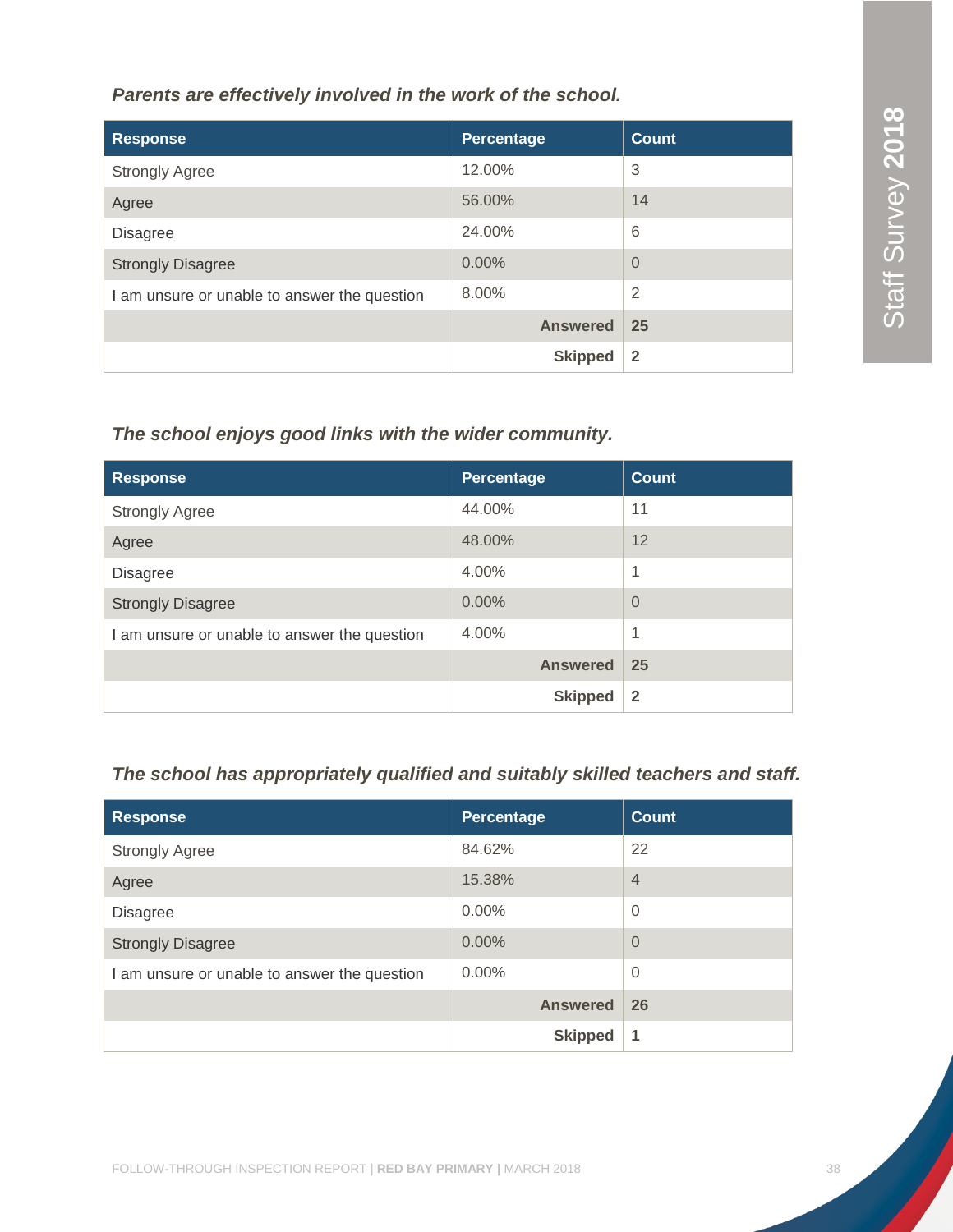Staff Survey 2018 Staff Survey **2018** Staff Survey **2018**

*There are sufficient resources of good quality to support my teaching.*

| <b>Response</b>                              | Percentage      | <b>Count</b> |
|----------------------------------------------|-----------------|--------------|
| <b>Strongly Agree</b>                        | 3.85%           | 1            |
| Agree                                        | 53.85%          | 14           |
| <b>Disagree</b>                              | 19.23%          | 5            |
| <b>Strongly Disagree</b>                     | 19.23%          | 5            |
| I am unsure or unable to answer the question | 3.85%           | 1            |
|                                              | <b>Answered</b> | 26           |
|                                              | <b>Skipped</b>  | 1            |

*Overall, this school provides a good quality of education.*

| 61.54%                | 30.77%                   |  |
|-----------------------|--------------------------|--|
| <b>Strongly Agree</b> | Agree                    |  |
| 3.85%                 | 3.85%                    |  |
| <b>Disagree</b>       | <b>Strongly Disagree</b> |  |
| <b>Not Sure</b>       |                          |  |

| <b>Response</b> | <b>Count</b>     |
|-----------------|------------------|
| Answered   26   |                  |
| Skipped         | $\blacksquare$ 1 |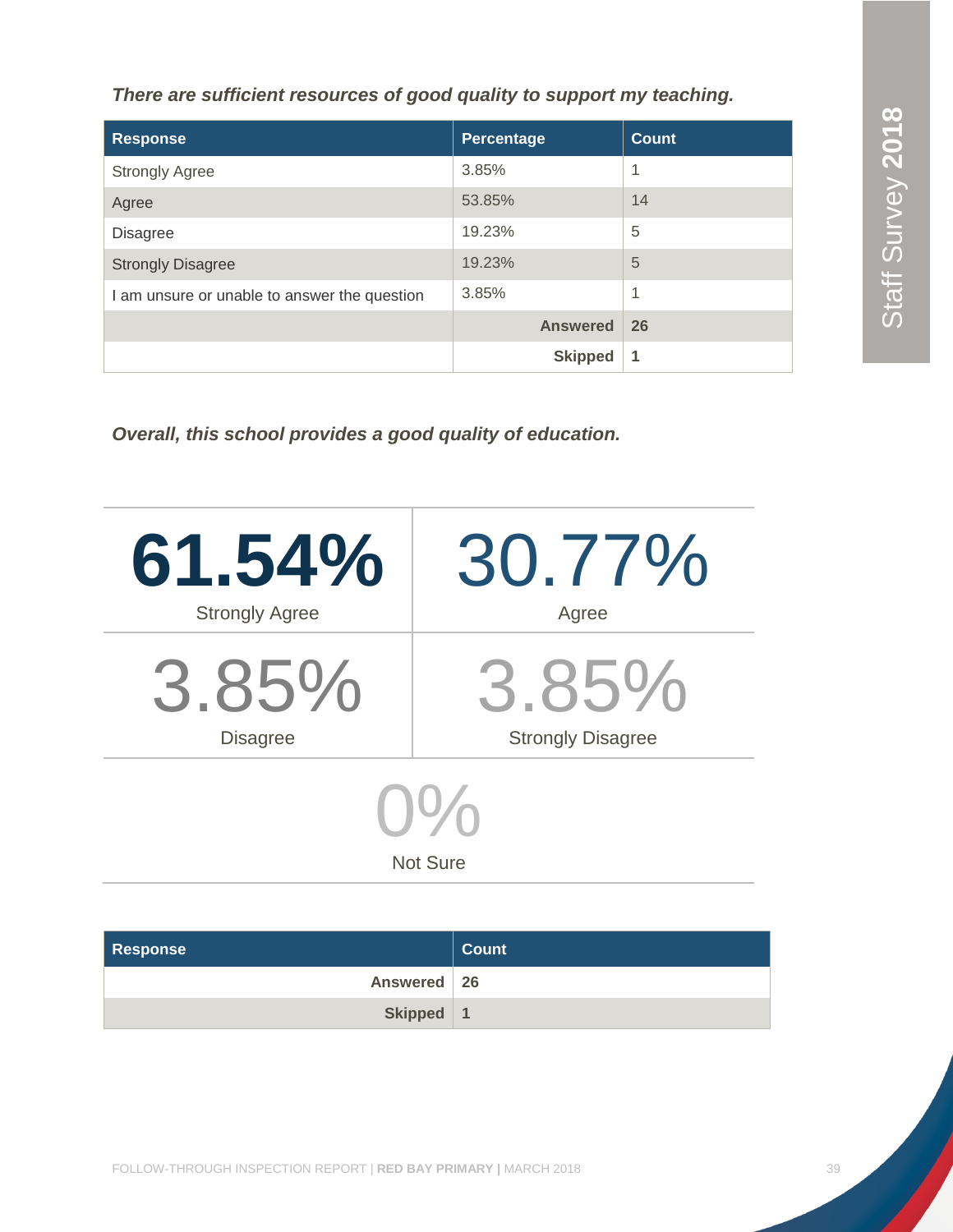# <span id="page-40-0"></span>Appendix 3

### **Office of Education Standards | Student Survey 2018**

### *Which is your current year group?*



Girls

*What is your nationality?*

Boys



FOLLOW-THROUGH INSPECTION REPORT | **RED BAY PRIMARY |** MARCH 2018 40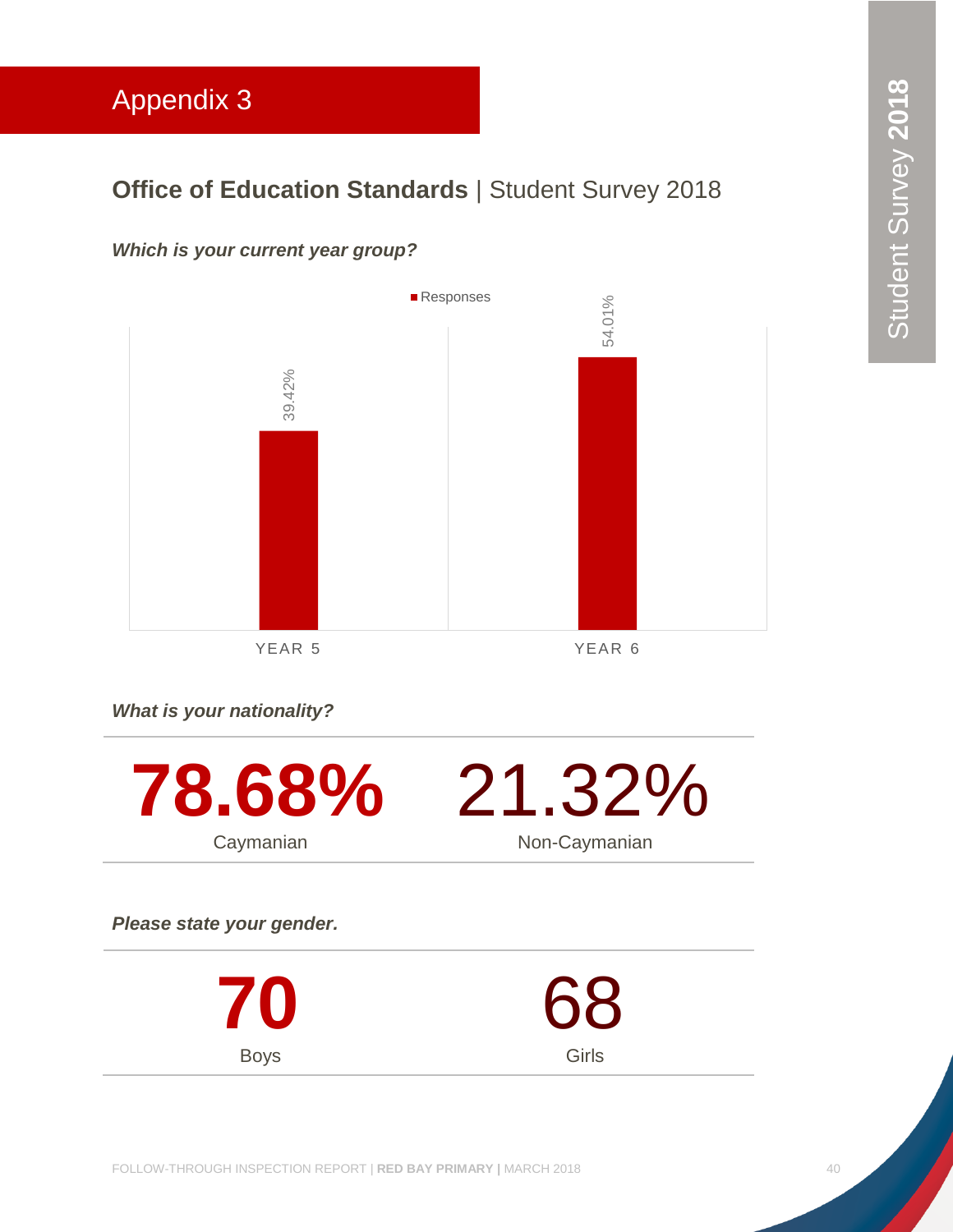### *I am making good progress in English.*

| <b>Response</b>                              | <b>Percentage</b> | <b>Count</b>   |
|----------------------------------------------|-------------------|----------------|
| <b>Strongly Agree</b>                        | 24.64%            | 34             |
| Agree                                        | 61.59%            | 85             |
| <b>Disagree</b>                              | 2.90%             | $\overline{4}$ |
| <b>Strongly Disagree</b>                     | 0.72%             | $\overline{A}$ |
| I am unsure or unable to answer the question | 10.14%            | 14             |
|                                              | <b>Answered</b>   | 138            |
|                                              | <b>Skipped</b>    | $\bf{0}$       |

### *I am making good progress in mathematics.*

| <b>Response</b>                              | <b>Percentage</b> | <b>Count</b>   |
|----------------------------------------------|-------------------|----------------|
| <b>Strongly Agree</b>                        | 39.86%            | 55             |
| Agree                                        | 44.93%            | 62             |
| <b>Disagree</b>                              | 7.25%             | 10             |
| <b>Strongly Disagree</b>                     | 2.90%             | $\overline{4}$ |
| I am unsure or unable to answer the question | 5.07%             | $\overline{7}$ |
|                                              | <b>Answered</b>   | 138            |
|                                              | <b>Skipped</b>    | $\bf{0}$       |

### *I am making good progress in science.*

| <b>Response</b>                              | <b>Percentage</b> | <b>Count</b> |
|----------------------------------------------|-------------------|--------------|
| <b>Strongly Agree</b>                        | 21.01%            | 29           |
| Agree                                        | 58.70%            | 81           |
| <b>Disagree</b>                              | 10.87%            | 15           |
| <b>Strongly Disagree</b>                     | 2.17%             | 3            |
| I am unsure or unable to answer the question | 7.25%             | 10           |
|                                              | <b>Answered</b>   | 138          |
|                                              | <b>Skipped</b>    | $\bf{0}$     |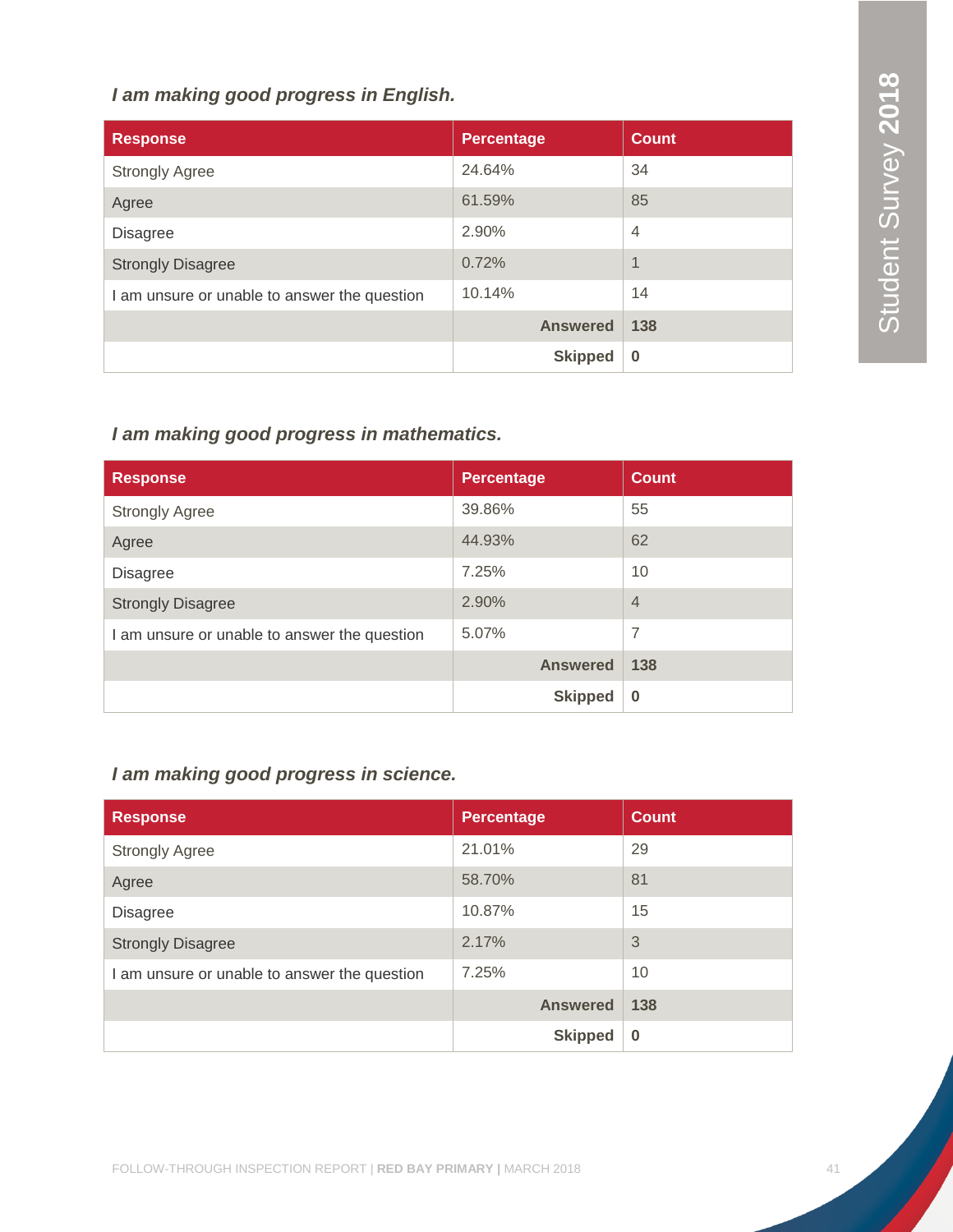*Overall, in all other subjects, I am making good progress in my learning.*

| <b>Response</b>                              | <b>Percentage</b> | <b>Count</b>   |
|----------------------------------------------|-------------------|----------------|
| <b>Strongly Agree</b>                        | 42.75%            | 59             |
| Agree                                        | 45.65%            | 63             |
| <b>Disagree</b>                              | 3.62%             | 5              |
| <b>Strongly Disagree</b>                     | 1.45%             | $\overline{2}$ |
| I am unsure or unable to answer the question | 6.52%             | 9              |
|                                              | <b>Answered</b>   | 138            |
|                                              | <b>Skipped</b>    | $\bf{0}$       |

### *The behaviour of most students in the school is good.*

| <b>Response</b>                              | <b>Percentage</b> | <b>Count</b>   |
|----------------------------------------------|-------------------|----------------|
| <b>Strongly Agree</b>                        | 24.09%            | 33             |
| Agree                                        | 43.07%            | 59             |
| <b>Disagree</b>                              | 18.98%            | 26             |
| <b>Strongly Disagree</b>                     | 5.11%             | $\overline{7}$ |
| I am unsure or unable to answer the question | 8.76%             | 12             |
|                                              | <b>Answered</b>   | 137            |
|                                              | <b>Skipped</b>    | 1              |

*Most students at my school understand their responsibilities as members of a wider community.*

| <b>Response</b>                            | <b>Percentage</b> | <b>Count</b> |
|--------------------------------------------|-------------------|--------------|
| <b>Strongly Agree</b>                      | 21.01%            | 29           |
| Agree                                      | 55.80%            | 77           |
| <b>Disagree</b>                            | 10.14%            | 14           |
| <b>Strongly Disagree</b>                   | 2.17%             | 3            |
| am unsure or unable to answer the question | 10.87%            | 15           |
|                                            | <b>Answered</b>   | 138          |
|                                            | <b>Skipped</b>    | $\bf{0}$     |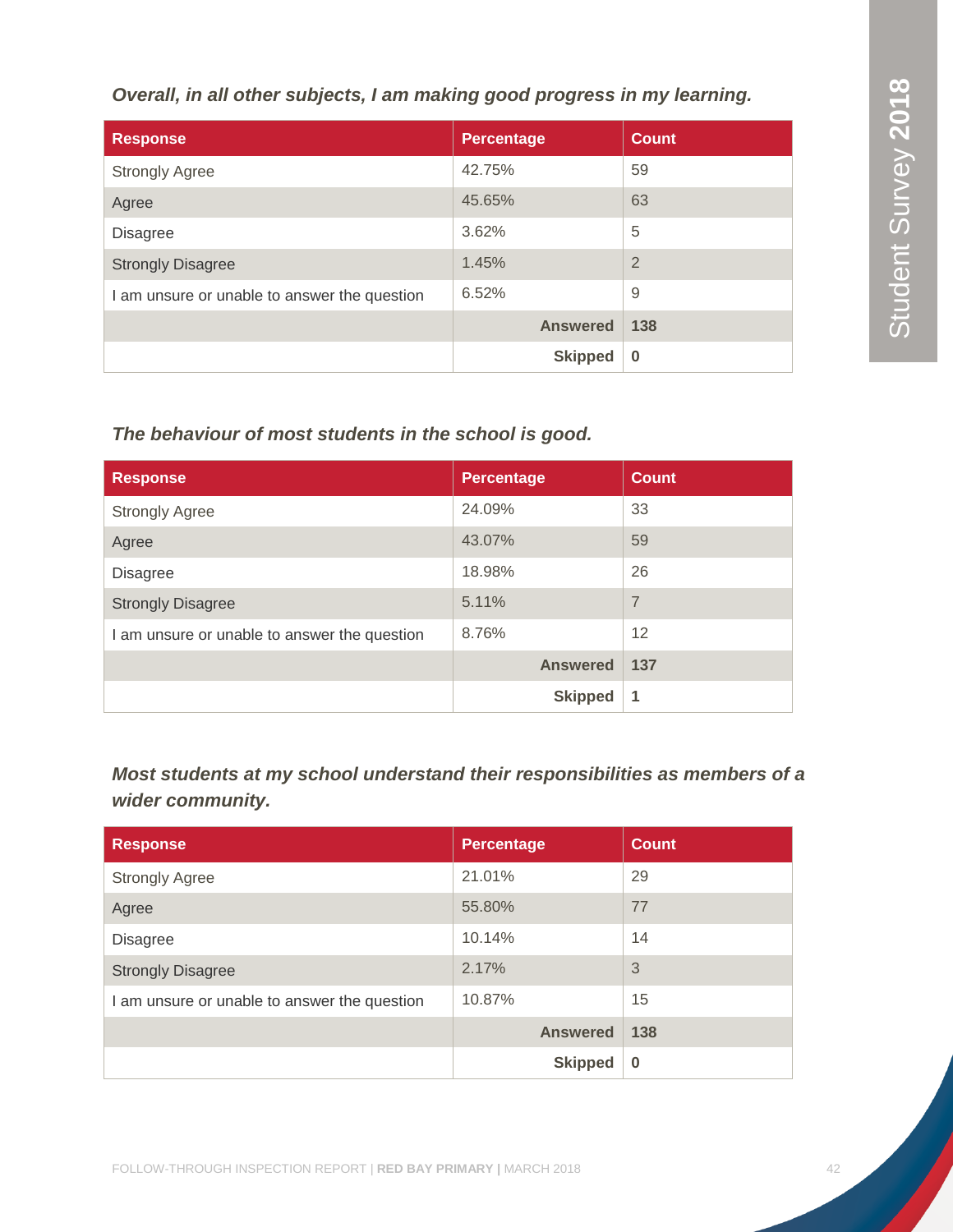### *Most students at my school show good environmental understanding.*

| <b>Response</b>                              | <b>Percentage</b> | <b>Count</b>   |
|----------------------------------------------|-------------------|----------------|
| <b>Strongly Agree</b>                        | 21.01%            | 29             |
| Agree                                        | 52.17%            | 72             |
| <b>Disagree</b>                              | 14.49%            | 20             |
| <b>Strongly Disagree</b>                     | 2.90%             | $\overline{4}$ |
| I am unsure or unable to answer the question | 9.42%             | 13             |
|                                              | <b>Answered</b>   | 138            |
|                                              | <b>Skipped</b>    | $\bf{0}$       |

### *Most of my lessons are good.*

| <b>Response</b>                              | <b>Percentage</b> | <b>Count</b>   |
|----------------------------------------------|-------------------|----------------|
| <b>Strongly Agree</b>                        | 55.47%            | 76             |
| Agree                                        | 41.61%            | 57             |
| <b>Disagree</b>                              | $0.00\%$          | $\overline{0}$ |
| <b>Strongly Disagree</b>                     | 2.19%             | 3              |
| I am unsure or unable to answer the question | 0.73%             | 1              |
|                                              | <b>Answered</b>   | 137            |
|                                              | <b>Skipped</b>    | 1              |

### *I enjoy most lessons.*

| <b>Response</b>                              | <b>Percentage</b> | <b>Count</b>   |
|----------------------------------------------|-------------------|----------------|
| <b>Strongly Agree</b>                        | 45.65%            | 63             |
| Agree                                        | 48.55%            | 67             |
| <b>Disagree</b>                              | 2.90%             | $\overline{4}$ |
| <b>Strongly Disagree</b>                     | 1.45%             | $\overline{2}$ |
| I am unsure or unable to answer the question | 1.45%             | $\overline{2}$ |
|                                              | <b>Answered</b>   | 138            |
|                                              | <b>Skipped</b>    | $\bf{0}$       |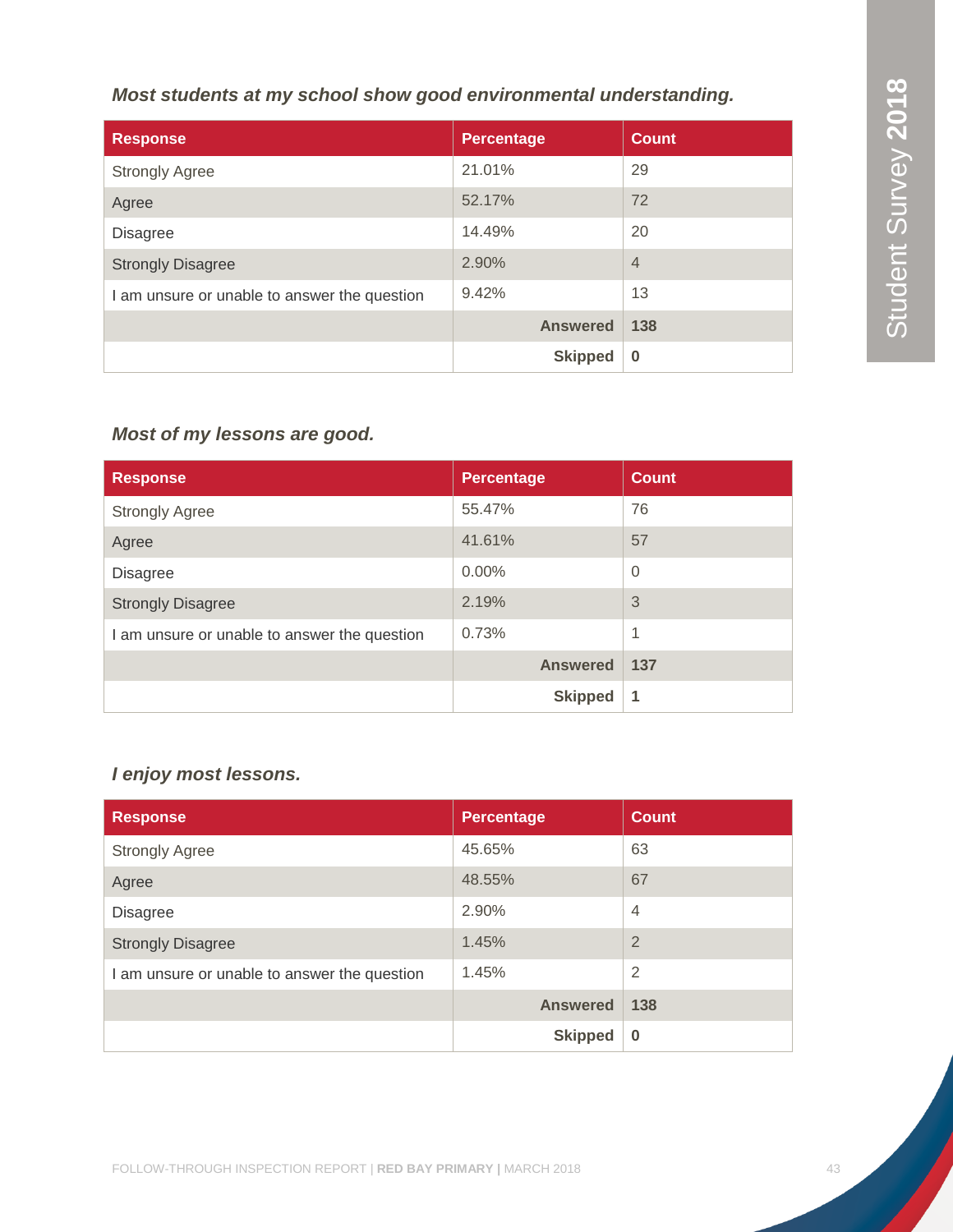*My teachers help me understand how well I am doing in my school work.*

| <b>Response</b>                              | Percentage      | <b>Count</b>   |
|----------------------------------------------|-----------------|----------------|
| <b>Strongly Agree</b>                        | 51.09%          | 70             |
| Agree                                        | 40.15%          | 55             |
| <b>Disagree</b>                              | 2.19%           | 3              |
| <b>Strongly Disagree</b>                     | 2.92%           | $\overline{4}$ |
| I am unsure or unable to answer the question | 3.65%           | 5              |
|                                              | <b>Answered</b> | 137            |
|                                              | <b>Skipped</b>  | 1              |

### *I can join in a good range of extra-curricular activities provided by my school.*

| <b>Response</b>                              | <b>Percentage</b> | <b>Count</b>   |
|----------------------------------------------|-------------------|----------------|
| <b>Strongly Agree</b>                        | 27.74%            | 38             |
| Agree                                        | 55.47%            | 76             |
| <b>Disagree</b>                              | 4.38%             | 6              |
| <b>Strongly Disagree</b>                     | 0.00%             | $\overline{0}$ |
| I am unsure or unable to answer the question | 12.41%            | 17             |
|                                              | <b>Answered</b>   | 137            |
|                                              | <b>Skipped</b>    | 1              |

### *My school provides the subjects I wish to study.*

| <b>Response</b>                              | <b>Percentage</b> | <b>Count</b> |
|----------------------------------------------|-------------------|--------------|
| <b>Strongly Agree</b>                        | 40.15%            | 55           |
| Agree                                        | 41.61%            | 57           |
| <b>Disagree</b>                              | 10.22%            | 14           |
| <b>Strongly Disagree</b>                     | 2.19%             | 3            |
| I am unsure or unable to answer the question | 5.84%             | 8            |
|                                              | <b>Answered</b>   | 137          |
|                                              | <b>Skipped</b>    | 1            |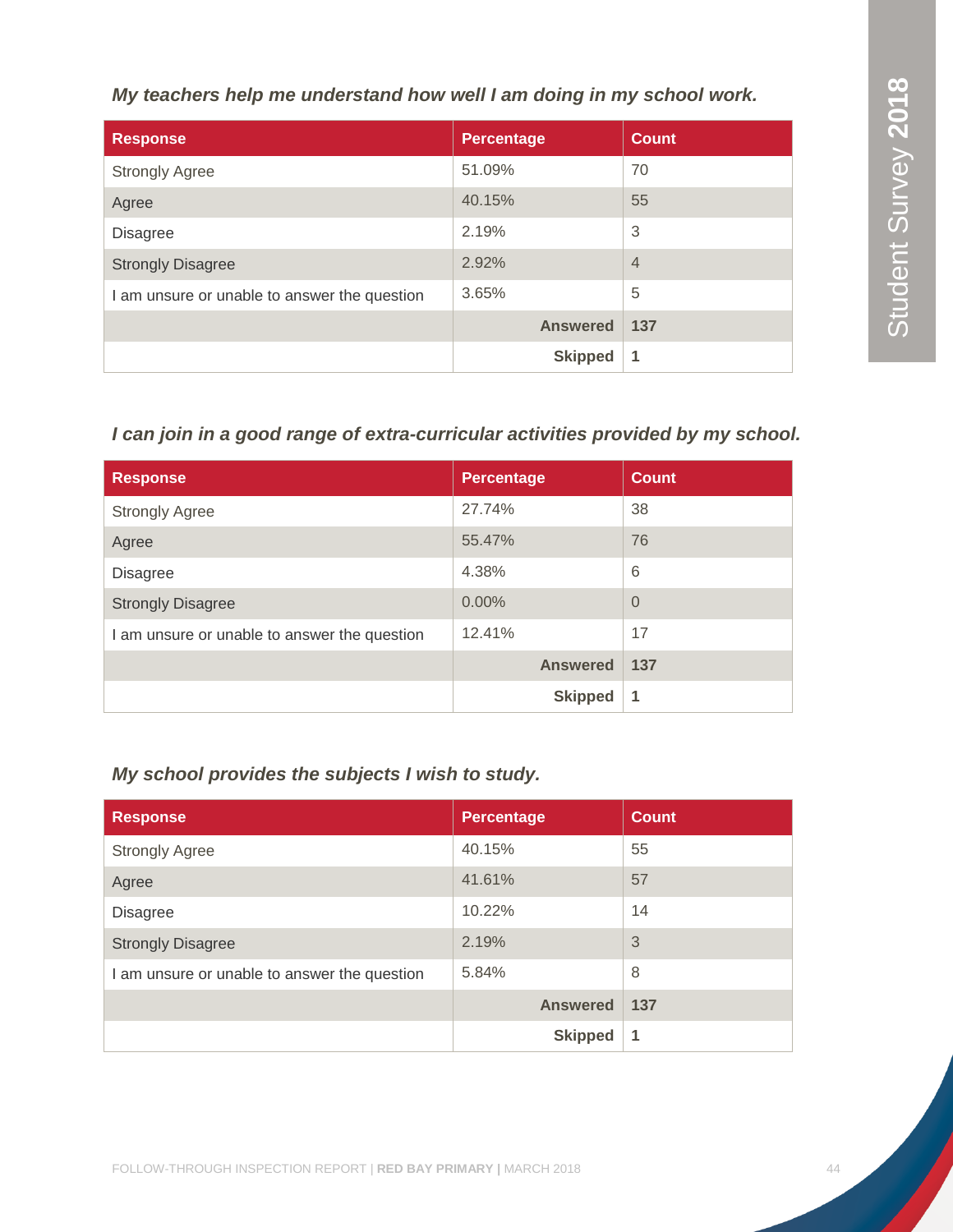### *I get the right amount of homework to help with my learning.*

| <b>Response</b>                              | <b>Percentage</b> | <b>Count</b> |
|----------------------------------------------|-------------------|--------------|
| <b>Strongly Agree</b>                        | 41.30%            | 57           |
| Agree                                        | 47.83%            | 66           |
| <b>Disagree</b>                              | 5.07%             | 7            |
| <b>Strongly Disagree</b>                     | 2.17%             | 3            |
| I am unsure or unable to answer the question | 3.62%             | 5            |
|                                              | <b>Answered</b>   | 138          |
|                                              | <b>Skipped</b>    | $\bf{0}$     |

### *Teachers explain to me how I can do better.*

| <b>Response</b>                              | <b>Percentage</b> | <b>Count</b> |
|----------------------------------------------|-------------------|--------------|
| <b>Strongly Agree</b>                        | 54.01%            | 74           |
| Agree                                        | 39.42%            | 54           |
| <b>Disagree</b>                              | 2.19%             | 3            |
| <b>Strongly Disagree</b>                     | 2.19%             | 3            |
| I am unsure or unable to answer the question | 2.19%             | 3            |
|                                              | <b>Answered</b>   | 137          |
|                                              | <b>Skipped</b>    | 1            |

### *I feel safe and cared for at my school.*

| <b>Response</b>                              | <b>Percentage</b> | <b>Count</b>   |
|----------------------------------------------|-------------------|----------------|
| <b>Strongly Agree</b>                        | 40.58%            | 56             |
| Agree                                        | 40.58%            | 56             |
| <b>Disagree</b>                              | 7.25%             | 10             |
| <b>Strongly Disagree</b>                     | 2.90%             | $\overline{4}$ |
| I am unsure or unable to answer the question | 8.70%             | 12             |
|                                              | <b>Answered</b>   | 138            |
|                                              | <b>Skipped</b>    | $\bf{0}$       |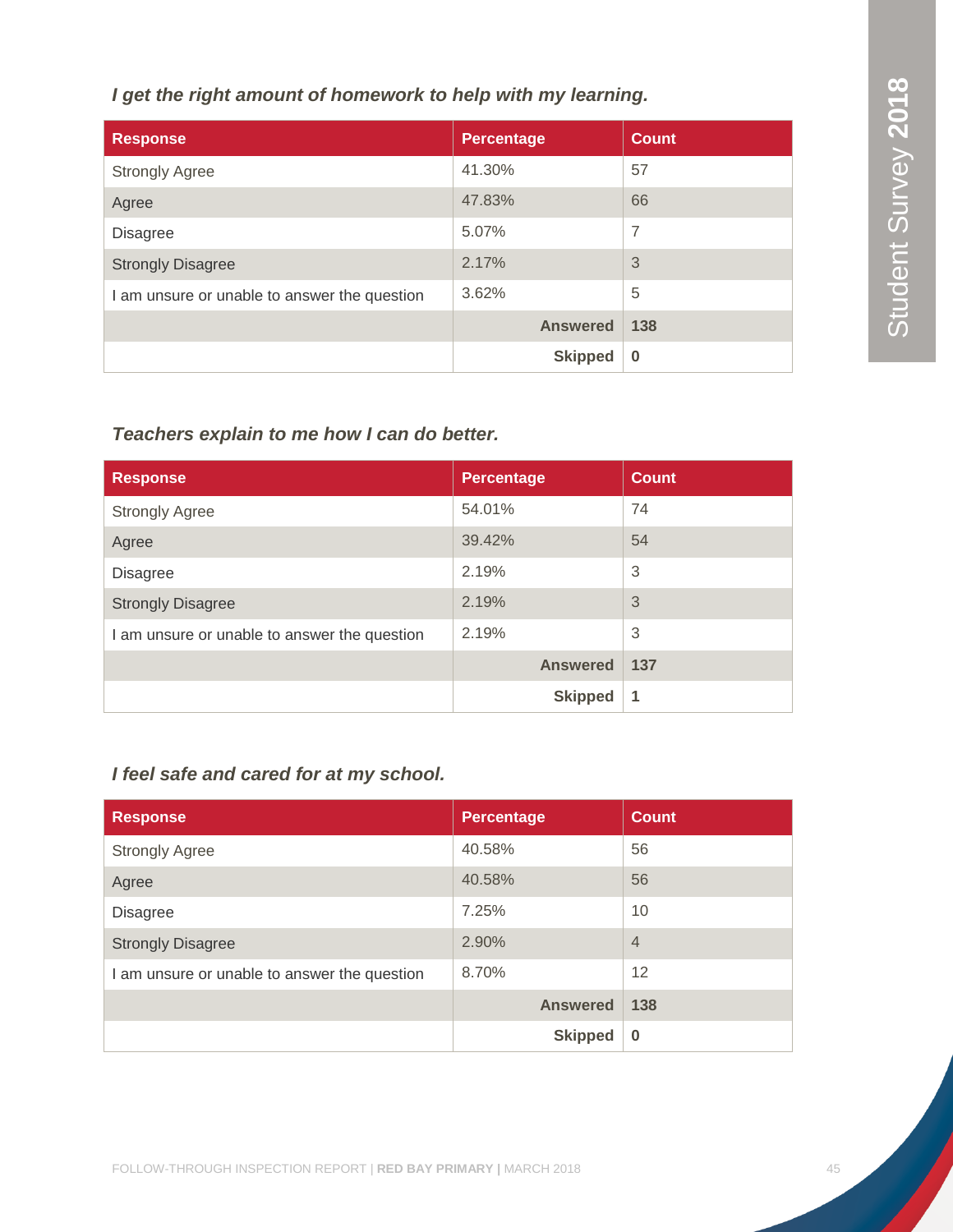*The school helps students choose a healthy lifestyle.*

| <b>Response</b>                              | <b>Percentage</b> | <b>Count</b> |
|----------------------------------------------|-------------------|--------------|
| <b>Strongly Agree</b>                        | 36.96%            | 51           |
| Agree                                        | 44.20%            | 61           |
| <b>Disagree</b>                              | 9.42%             | 13           |
| <b>Strongly Disagree</b>                     | 2.17%             | 3            |
| I am unsure or unable to answer the question | 7.25%             | 10           |
|                                              | <b>Answered</b>   | 138          |
|                                              | <b>Skipped</b>    | $\bf{0}$     |

### *I feel safe on school buses.*

| <b>Response</b>                              | <b>Percentage</b> | <b>Count</b> |
|----------------------------------------------|-------------------|--------------|
| <b>Strongly Agree</b>                        | 28.99%            | 40           |
| Agree                                        | 34.06%            | 47           |
| <b>Disagree</b>                              | 10.14%            | 14           |
| <b>Strongly Disagree</b>                     | 6.52%             | 9            |
| I am unsure or unable to answer the question | 20.29%            | 28           |
|                                              | <b>Answered</b>   | 138          |
|                                              | <b>Skipped</b>    | $\bf{0}$     |

### *I am treated fairly at school.*

| <b>Response</b>                              | <b>Percentage</b> | <b>Count</b>   |
|----------------------------------------------|-------------------|----------------|
| <b>Strongly Agree</b>                        | 29.41%            | 40             |
| Agree                                        | 41.18%            | 56             |
| <b>Disagree</b>                              | 14.71%            | 20             |
| <b>Strongly Disagree</b>                     | 8.09%             | 11             |
| I am unsure or unable to answer the question | 6.62%             | 9              |
|                                              | <b>Answered</b>   | 136            |
|                                              | <b>Skipped</b>    | $\overline{2}$ |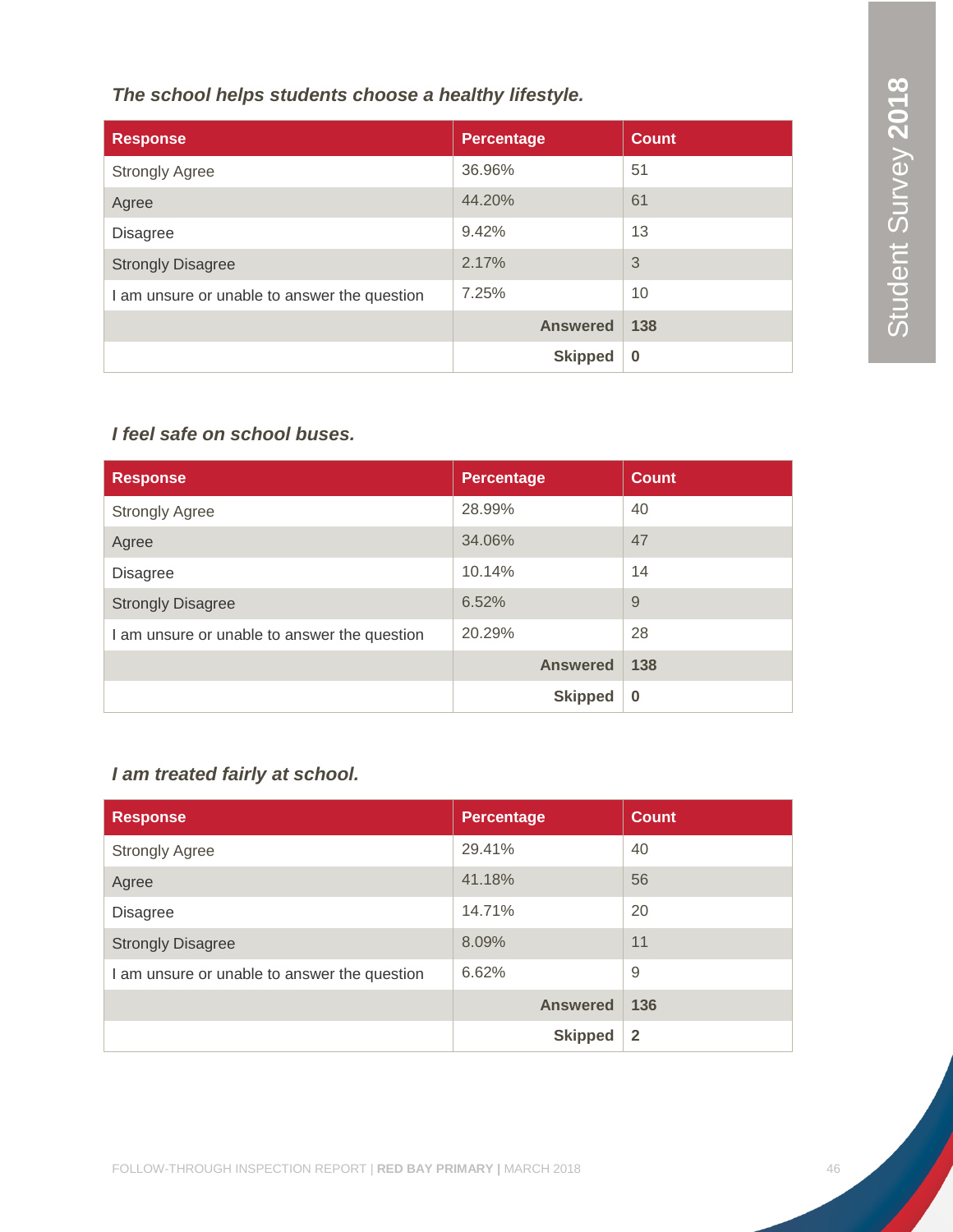*If there is bullying the school will do something to stop it.*

| <b>Response</b>                              | <b>Percentage</b> | <b>Count</b>   |
|----------------------------------------------|-------------------|----------------|
| <b>Strongly Agree</b>                        | 44.20%            | 61             |
| Agree                                        | 38.41%            | 53             |
| <b>Disagree</b>                              | 5.80%             | 8              |
| <b>Strongly Disagree</b>                     | 2.90%             | $\overline{4}$ |
| I am unsure or unable to answer the question | 8.70%             | 12             |
|                                              | <b>Answered</b>   | 138            |
|                                              | <b>Skipped</b>    | $\bf{0}$       |

### *The school helps me make good choices about my future education and career.*

| <b>Response</b>                              | <b>Percentage</b> | <b>Count</b> |
|----------------------------------------------|-------------------|--------------|
| <b>Strongly Agree</b>                        | 51.45%            | 71           |
| Agree                                        | 36.96%            | 51           |
| <b>Disagree</b>                              | 4.35%             | 6            |
| <b>Strongly Disagree</b>                     | 3.62%             | 5            |
| I am unsure or unable to answer the question | 3.62%             | 5            |
|                                              | <b>Answered</b>   | 138          |
|                                              | <b>Skipped</b>    | $\bf{0}$     |

### *If I have special learning needs the school does a good job to help me.*

| <b>Response</b>                              | <b>Percentage</b> | <b>Count</b>   |
|----------------------------------------------|-------------------|----------------|
| <b>Strongly Agree</b>                        | 36.96%            | 51             |
| Agree                                        | 53.62%            | 74             |
| <b>Disagree</b>                              | 2.90%             | $\overline{4}$ |
| <b>Strongly Disagree</b>                     | 0.72%             | $\overline{1}$ |
| I am unsure or unable to answer the question | 5.80%             | 8              |
|                                              | <b>Answered</b>   | 138            |
|                                              | <b>Skipped</b>    | $\bf{0}$       |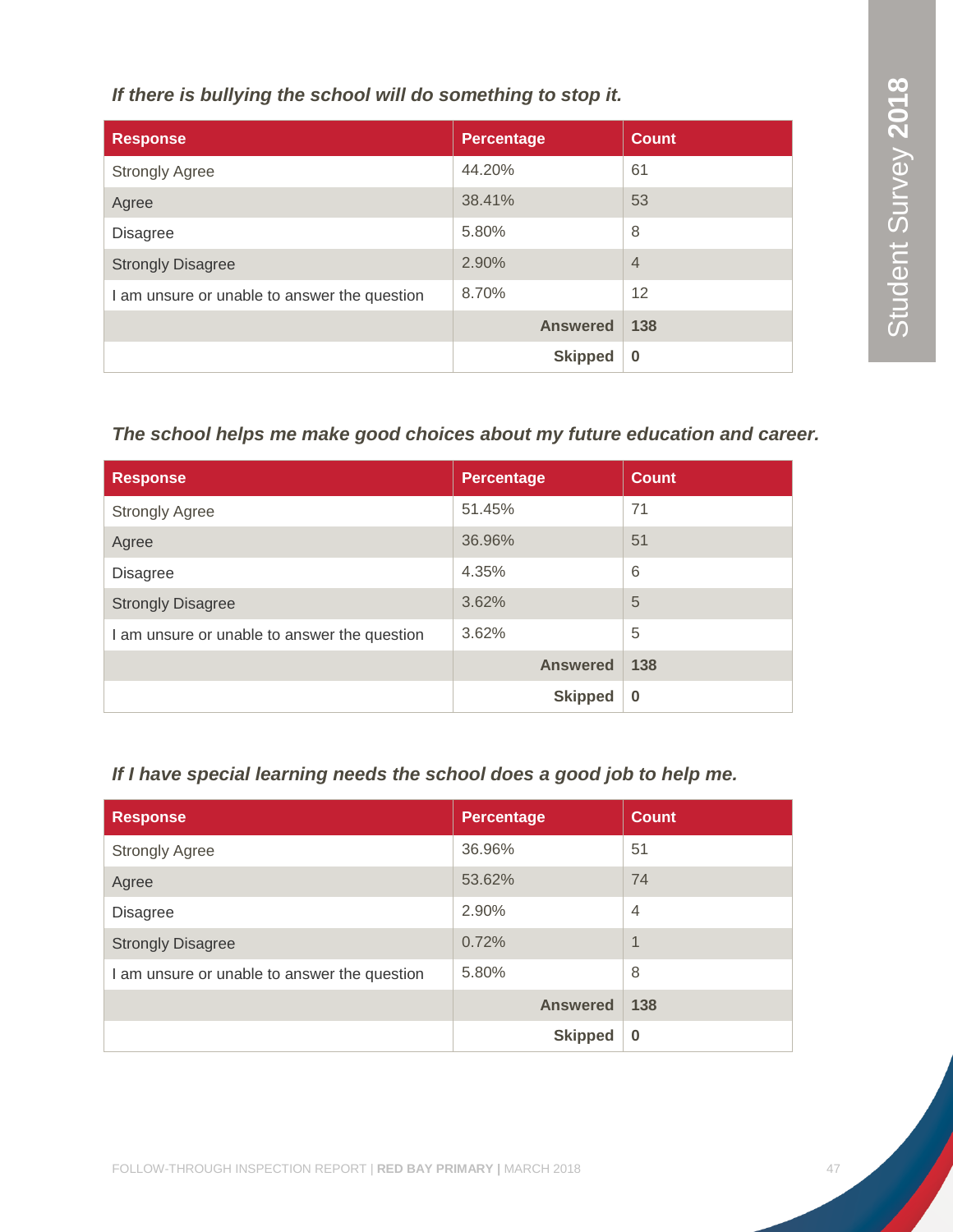### *The school is well led.*

| <b>Response</b>                              | Percentage      | <b>Count</b>   |
|----------------------------------------------|-----------------|----------------|
| <b>Strongly Agree</b>                        | 37.23%          | 51             |
| Agree                                        | 50.36%          | 69             |
| <b>Disagree</b>                              | 2.19%           | 3              |
| <b>Strongly Disagree</b>                     | 1.46%           | $\overline{2}$ |
| I am unsure or unable to answer the question | 8.76%           | 12             |
|                                              | <b>Answered</b> | 137            |
|                                              | <b>Skipped</b>  | 1              |

### *The school has asked me about how it can improve.*

| <b>Response</b>                              | <b>Percentage</b> | <b>Count</b>   |
|----------------------------------------------|-------------------|----------------|
| <b>Strongly Agree</b>                        | 25.74%            | 35             |
| Agree                                        | 45.59%            | 62             |
| <b>Disagree</b>                              | 11.03%            | 15             |
| <b>Strongly Disagree</b>                     | 5.15%             | $\overline{7}$ |
| I am unsure or unable to answer the question | 12.50%            | 17             |
|                                              | <b>Answered</b>   | 136            |
|                                              | <b>Skipped</b>    | $\overline{2}$ |

### *The school responds appropriately to my concerns.*

| <b>Response</b>                              | <b>Percentage</b> | <b>Count</b>   |
|----------------------------------------------|-------------------|----------------|
| <b>Strongly Agree</b>                        | 18.38%            | 25             |
| Agree                                        | 60.29%            | 82             |
| <b>Disagree</b>                              | 7.35%             | 10             |
| <b>Strongly Disagree</b>                     | 2.94%             | $\overline{4}$ |
| I am unsure or unable to answer the question | 11.03%            | 15             |
|                                              | <b>Answered</b>   | 136            |
|                                              | <b>Skipped</b>    | $\mathbf{2}$   |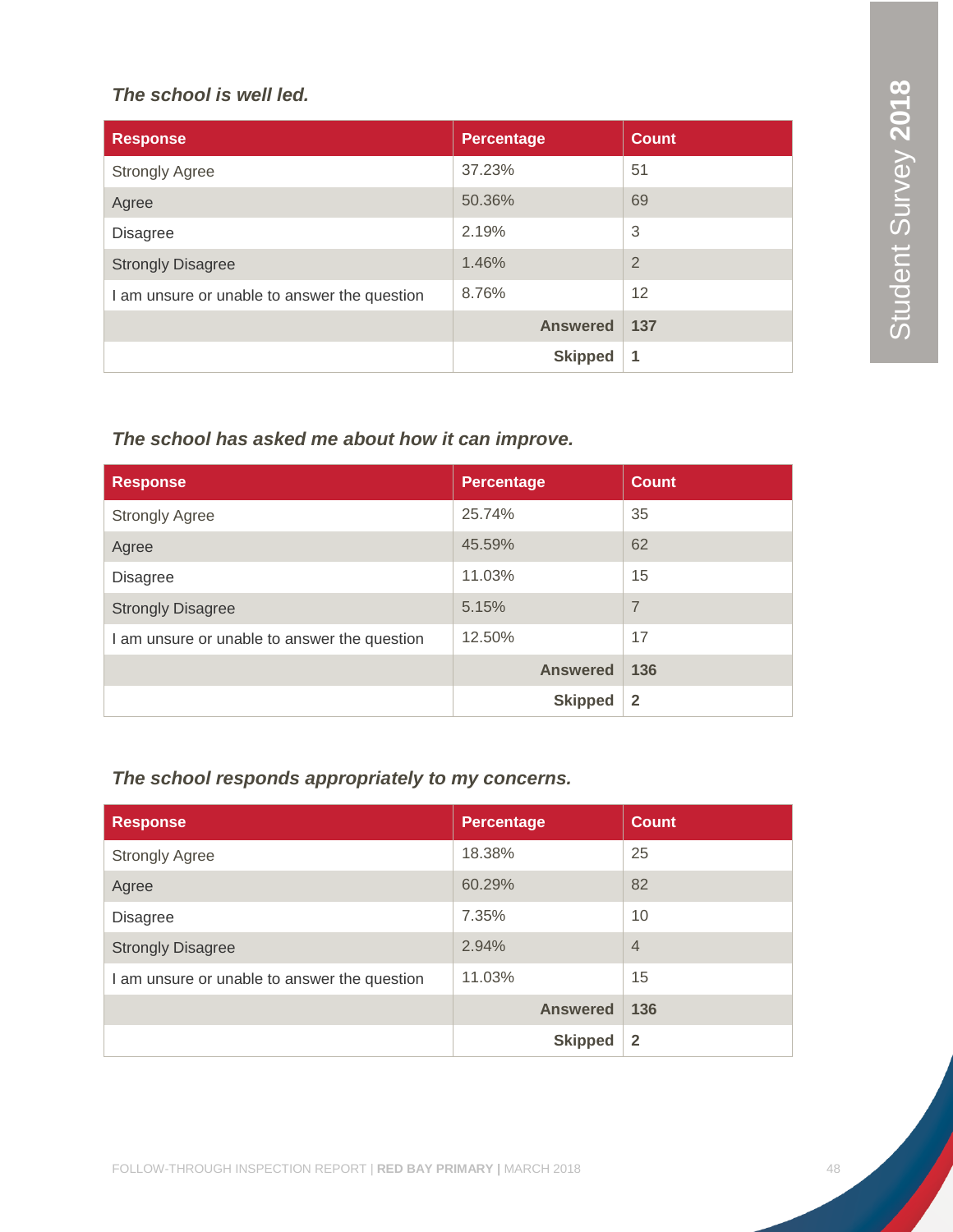*I receive regular reports on my progress, which include the next steps I need to take.*

| <b>Response</b>                              | <b>Percentage</b> | <b>Count</b>   |
|----------------------------------------------|-------------------|----------------|
| <b>Strongly Agree</b>                        | 46.38%            | 64             |
| Agree                                        | 44.20%            | 61             |
| <b>Disagree</b>                              | 3.62%             | 5              |
| <b>Strongly Disagree</b>                     | 0.00%             | $\overline{0}$ |
| I am unsure or unable to answer the question | 5.80%             | 8              |
|                                              | <b>Answered</b>   | 138            |
|                                              | <b>Skipped</b>    | $\bf{0}$       |

### *I am given good opportunities to learn in the wider community.*

| <b>Response</b>                              | <b>Percentage</b> | <b>Count</b> |
|----------------------------------------------|-------------------|--------------|
| <b>Strongly Agree</b>                        | 38.41%            | 53           |
| Agree                                        | 47.10%            | 65           |
| <b>Disagree</b>                              | 3.62%             | 5            |
| <b>Strongly Disagree</b>                     | 2.17%             | 3            |
| I am unsure or unable to answer the question | 8.70%             | 12           |
|                                              | <b>Answered</b>   | 138          |
|                                              | <b>Skipped</b>    | $\bf{0}$     |

### *The school has appropriately qualified and suitably skilled teachers and staff.*

| <b>Response</b>                              | <b>Percentage</b> | <b>Count</b> |
|----------------------------------------------|-------------------|--------------|
| <b>Strongly Agree</b>                        | 40.15%            | 55           |
| Agree                                        | 46.72%            | 64           |
| <b>Disagree</b>                              | 4.38%             | 6            |
| <b>Strongly Disagree</b>                     | 2.19%             | 3            |
| I am unsure or unable to answer the question | 6.57%             | 9            |
|                                              | <b>Answered</b>   | 137          |
|                                              | <b>Skipped</b>    | 1            |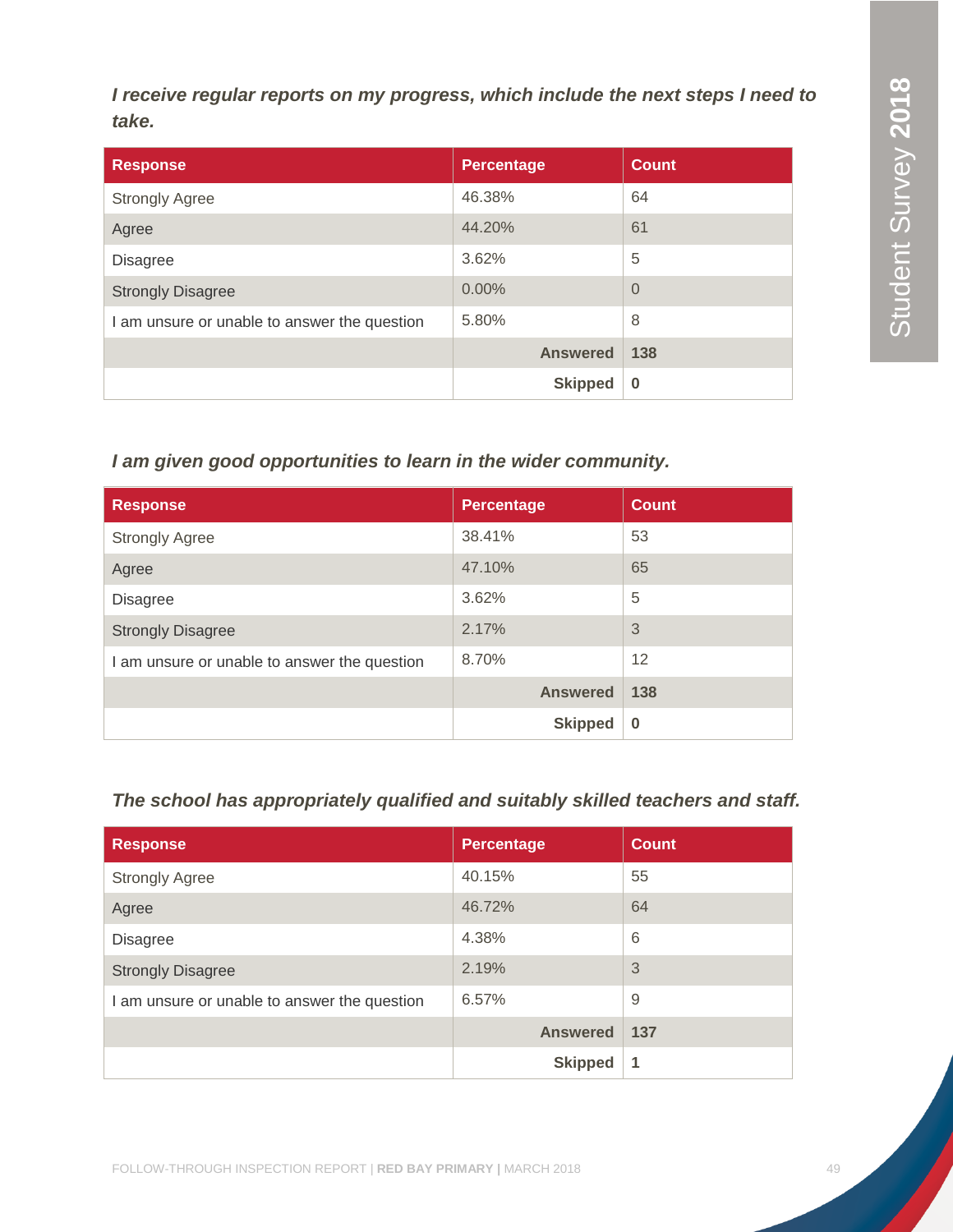*I have access to good quality resources for my learning.*

| <b>Response</b>                              | <b>Percentage</b> | <b>Count</b>   |
|----------------------------------------------|-------------------|----------------|
| <b>Strongly Agree</b>                        | 41.18%            | 56             |
| Agree                                        | 50.74%            | 69             |
| <b>Disagree</b>                              | 1.47%             | $\overline{2}$ |
| <b>Strongly Disagree</b>                     | 2.94%             | $\overline{4}$ |
| I am unsure or unable to answer the question | 3.68%             | 5              |
|                                              | <b>Answered</b>   | 136            |
|                                              | <b>Skipped</b>    | $\overline{2}$ |

*Overall, I am satisfied with the quality of education provided at this school.*

| 40.88%                   | 45.99%                   |  |  |
|--------------------------|--------------------------|--|--|
| <b>Strongly Agree</b>    | Agree                    |  |  |
| 7.30%                    | 1.46%                    |  |  |
| <b>Disagree</b>          | <b>Strongly Disagree</b> |  |  |
| 4.38%<br><b>Not Sure</b> |                          |  |  |

| <b>Response</b> | Count |
|-----------------|-------|
| Answered   137  |       |
| Skipped   1     |       |